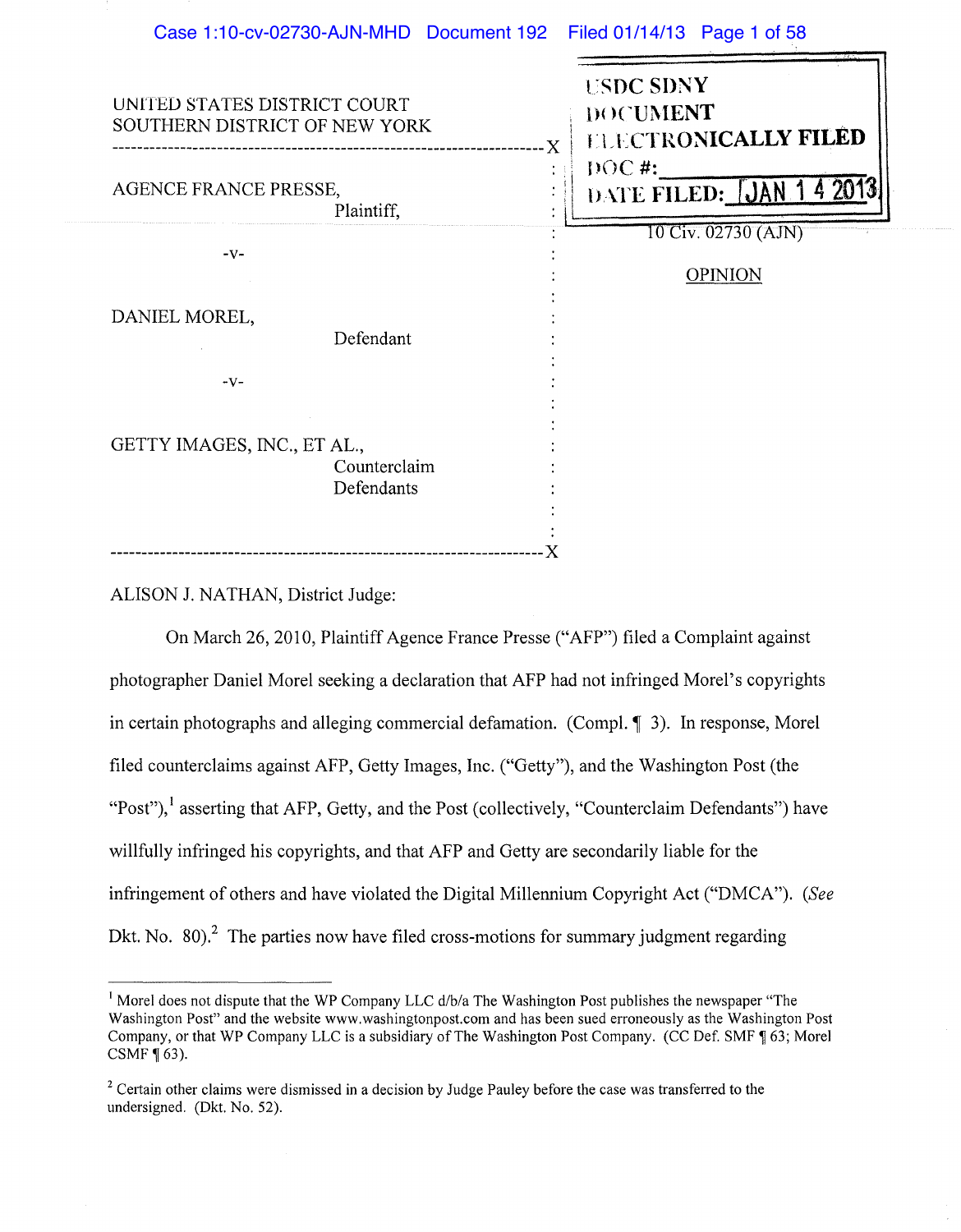liability on the copyright and DMCA claims, as well as certain legal questions regarding how damages are to be assessed should liability be found.

## **I. BACKGROUND**

The Court has undertaken a thorough review of the record, particularly the evidence cited in the parties' 56.1 statements and counterstatements. *See Monahan v. New York City Dep't of Corrections*, 214 F.3d 275, 292 (2d Cir. 2000); *see also 24/7 Records, Inc. v. Sony Music Entm't, Inc.*, 429 F.3d 39, 46 (2d Cir. 2005) (noting that courts are not required to consider what the parties fail to point out in their 56.1 statements, although they may exercise their discretion to do so); *Charter Oak Fire Ins. Co. v. Tri-County Fire & Safety Equip. Co.*, 636 F. Supp. 2d 193, 197 (E.D.N.Y. 2009) ("[I]t is only those portions of the record submitted in connection with a motion to which the court's attention is specifically directed, that the court is obligated to consider in determining whether a material issue of fact exists."). On careful consideration of the evidence, the following facts and disputes of fact appear from the record.<sup>3</sup>

## **A. Morel Tweets Photos of the 2010 Haiti Earthquake**

On January 12, 2010, a devastating earthquake struck Haiti. (Morel SMF ¶ 12; CC Def. CSMF ¶ 12; Morel Decl. ¶ 11). Morel, a photojournalist, was on scene and captured a number of images of the aftermath. (Morel SMF  $\P$ ], 13; CC Def. SMF  $\P$  1, 13; Morel Decl.  $\P$  $\P$  2, 12-14). Morel then posted his photographs to Twitter through a TwitPic account. (Morel SMF ¶¶ 17, 21; CC Def. CSMF ¶¶ 17, 21; Morel Decl. ¶¶ 16, 19, 22; Hoffman Decl. Ex. U at Twitpic001-002).

 $3$  The Court notes that there are several instances in which Morel purports to dispute assertions in Counterclaim Defendants' 56.1 statement, but has cited no evidence that demonstrates such a dispute. Except to the extent that the Court has located record evidence that, in fact, controverts such assertions or the assertions are not substantiated by the record, Morel's unsupported denials are insufficient to create a genuine issue of material fact. *See Lorterdan Props. at Ramapo I, LLC v. Watchtower Bible & Tract Soc'y of N.Y., Inc.*, 2012 U.S. Dist. LEXIS 95693, at \*2-4 n.1 (S.D.N.Y. July 9, 2012); *BOUSA, Inc. v. United States (In re Bulk Oil (USA) Inc.)*, 2007 U.S. Dist. LEXIS 27346, at \*48-50 (S.D.N.Y. Apr. 11, 2007) ("[F]ailure to provide any citation at all will leave a factual allegation without evidentiary value.").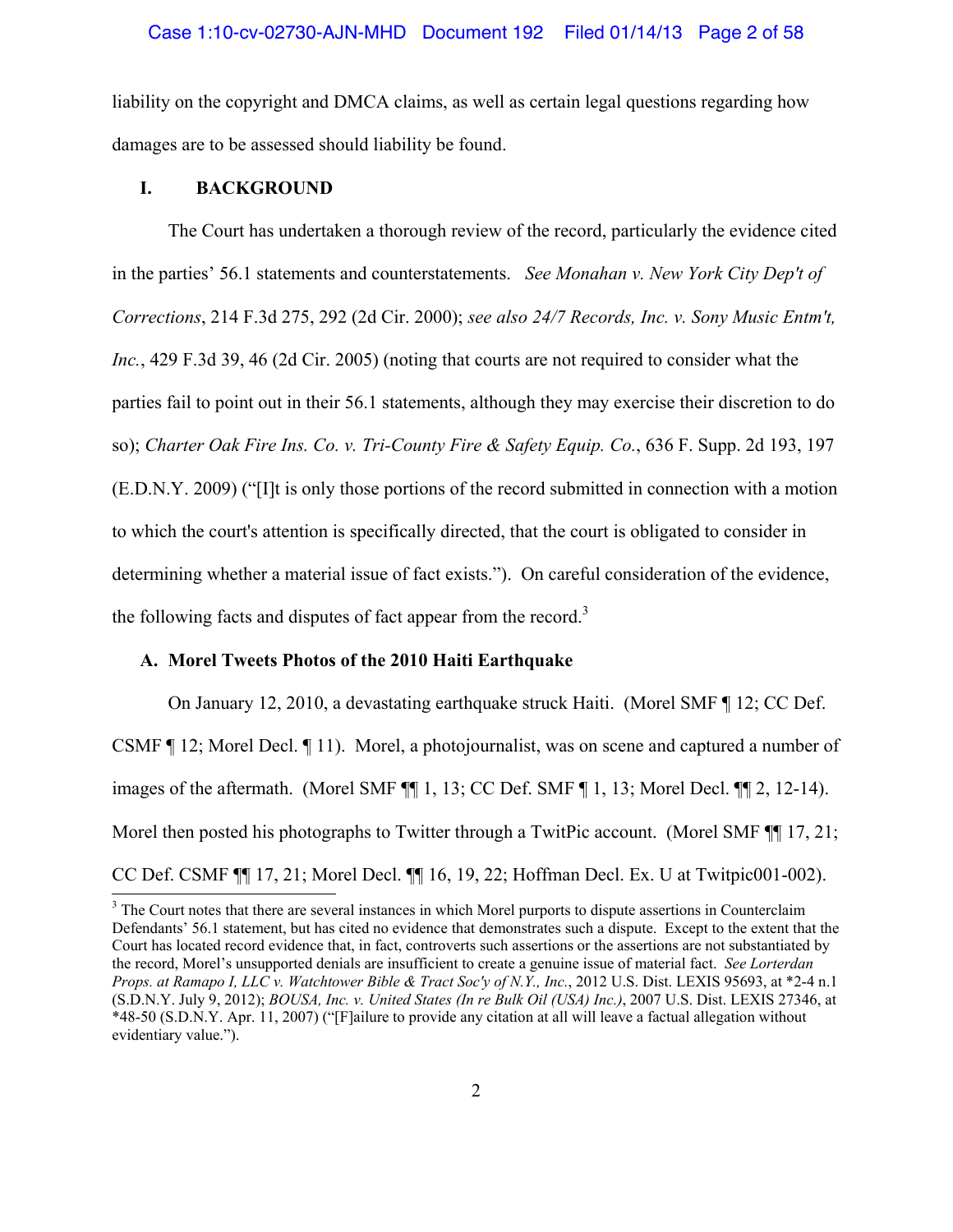## Case 1:10-cv-02730-AJN-MHD Document 192 Filed 01/14/13 Page 3 of 58

The parties dispute—and the evidence is contradictory—as to precisely when Morel uploaded these photos.<sup>4</sup> Morel contends that he uploaded them between 6:13 pm and 7:28 pm on January 12, 2010, an assertion supported by his declaration (Morel Decl. ¶¶ 22) and certain documentary evidence (Hoffman Decl. Ex. B, Morel Dep. Ex. 16 at 109). Counterclaim Defendants argue that he did so precisely three hours later, between 9:13 and 10:28 pm, and rely on other documentary evidence and deposition testimony establishing this timeline. (Hoffman Decl. Exs. U at TwitPic 18-20, Y; Winecoff Dep. at 12:17-13:3). Counterclaim Defendants' position as to the timing of these events is, however, undercut by e-mails indicating Morel's pictures were posted on the timeline he describes. (Morel SMF ¶¶ 41, 47; CC Def. CSMF ¶¶ 41, 47; Morel Decl. ¶¶ 22, 36-37; *cf. also* CC Def. CSMF ¶¶ 30-31). Based on the evidence before it, the Court cannot conclusively resolve the precise timing of these events. Regardless, shortly after Morel posted his pictures online—between 6:53 pm and 7:51 pm, if Morel's timeline is accepted, or between 9:53 pm and 10:51 pm per the evidence presented by Counterclaim Defendants—they were reposted to the Twitter account of Lisandro Suero, who tweeted that he had exclusive photographs of the earthquakes. (Morel SMF  $\P$  28-29, 38; CC Def. CSMF  $\P$  28-29, 38; Hoffman Decl. Exs. B, Morel Dep. Ex. 16 at 109; Hoffman Decl. Ex. U at Twitpic 0002- 0003, 0018-020).

# **B. AFP Obtains Morel's Photos**

 Also on January 12, 2010, Vincent Amalvy, the Director of Photography for North America and South America at AFP was searching for photographs of the aftermath of the earthquake in Haiti. (CC Def. SMF ¶¶ 122, 124; Morel CSMF ¶¶ 122, 124; Amalvy Decl. at ¶

 4 Similar disputes regarding timing exist as to certain other activities on Twitter, such as the re-tweeting of Morel's photos by Lisandro Suero.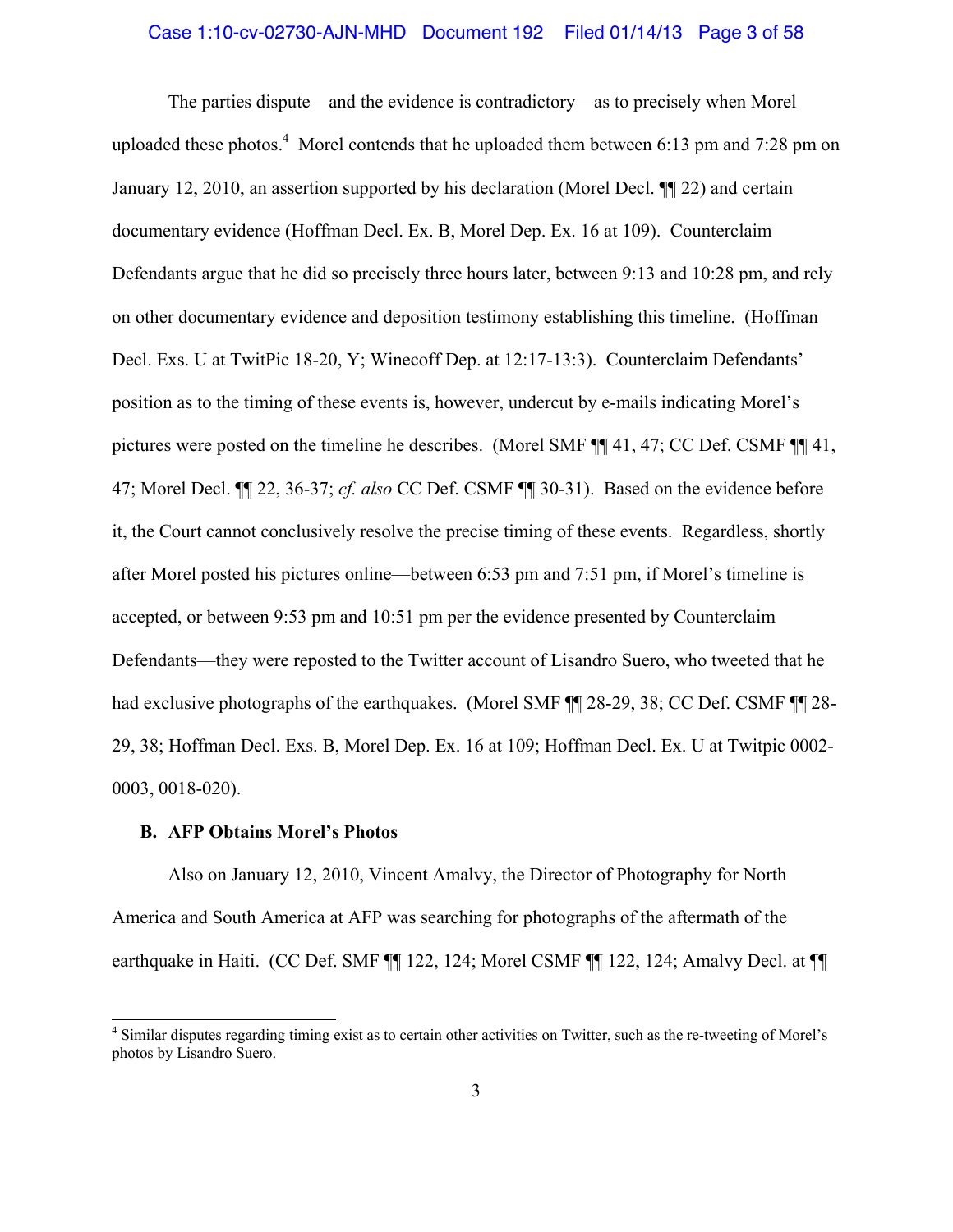#### Case 1:10-cv-02730-AJN-MHD Document 192 Filed 01/14/13 Page 4 of 58

2, 4). For example, at 7:12 pm he sent a link to the results of a PicFog search of the term "Haiti" to AFP's photo desk at wapix@afp.com; later that hour, he sent images of the earthquake in Haiti (not captured by Morel) to this same address. (Morel SMF ¶¶ 31, 36-37; CC Def. CSMF ¶¶ 31, 36-37; Amalvy Dep. at 80:9-18, 98:2-99:8, 131:16-132:6; Hoffman Decl. Ex. E at AFP000833-834). Once a photo is provided to AFP's photo desk, it is loaded to the AFP system for validation and captioning so that it can be distributed by AFP. (Morel SMF ¶¶ 77-78; CC Def. CSMF  $\P$  77-78). AFP distributes such photographs through its international wire and a databank called ImageForum, which allows subscribers to access the photos either as part of a subscription plan or on an "a la carte" basis. (CC Def. SMF ¶¶ 11-12, 14-15; Morel CSMF ¶¶ 11-12, 14-15; Amalvy Decl. ¶ 2).

As the evening progressed, Amalvy continued to send pictures to the AFP photo desk, including at least one created by Tequila Minsky, sent shortly after 9:00 pm. (Morel SMF ¶¶ 53- 55; CC Def. CSMF ¶¶ 53-55; Hoffman Decl. Ex. E; Minksy Decl. at ¶¶ 4, 7). As particularly relevant to this action, between 11:23 pm and 11:36 pm, Amalvy sent eight of Morel's photographs to the AFP photo desk (the "Photos-at-Issue"). (Morel SMF ¶¶ 21, 69-76; CC Def. CSMF ¶¶ 21, 69-76; Hoffman Decl. Ex. E at AFP000813-818, 821-828).

## **C. Getty Receives Morel's Photos**

 After their receipt by AFP, AFP transmitted the Photos-at-Issue, credited to Suero, to Getty. (CC Def. SMF ¶¶ 153, 156, 169; Morel CSMF ¶¶ 153, 156, 169; CC Def SMF ¶ 170; Morel CSMF ¶ 170; Eisenberg Decl. ¶ 16; Amalvy Dep. Ex. 14-A; Amalvy Decl. ¶ 15). Getty distributes photographic images worldwide from a database of nearly 41 million images, allowing both subscribers and nonsubscribers to license these images, including on an "a la carte" basis. (CC Def. SMF ¶¶ 29-34; Morel CSMF ¶¶ 29-34; Calhoun Decl. ¶¶ 2-5; Eisenberg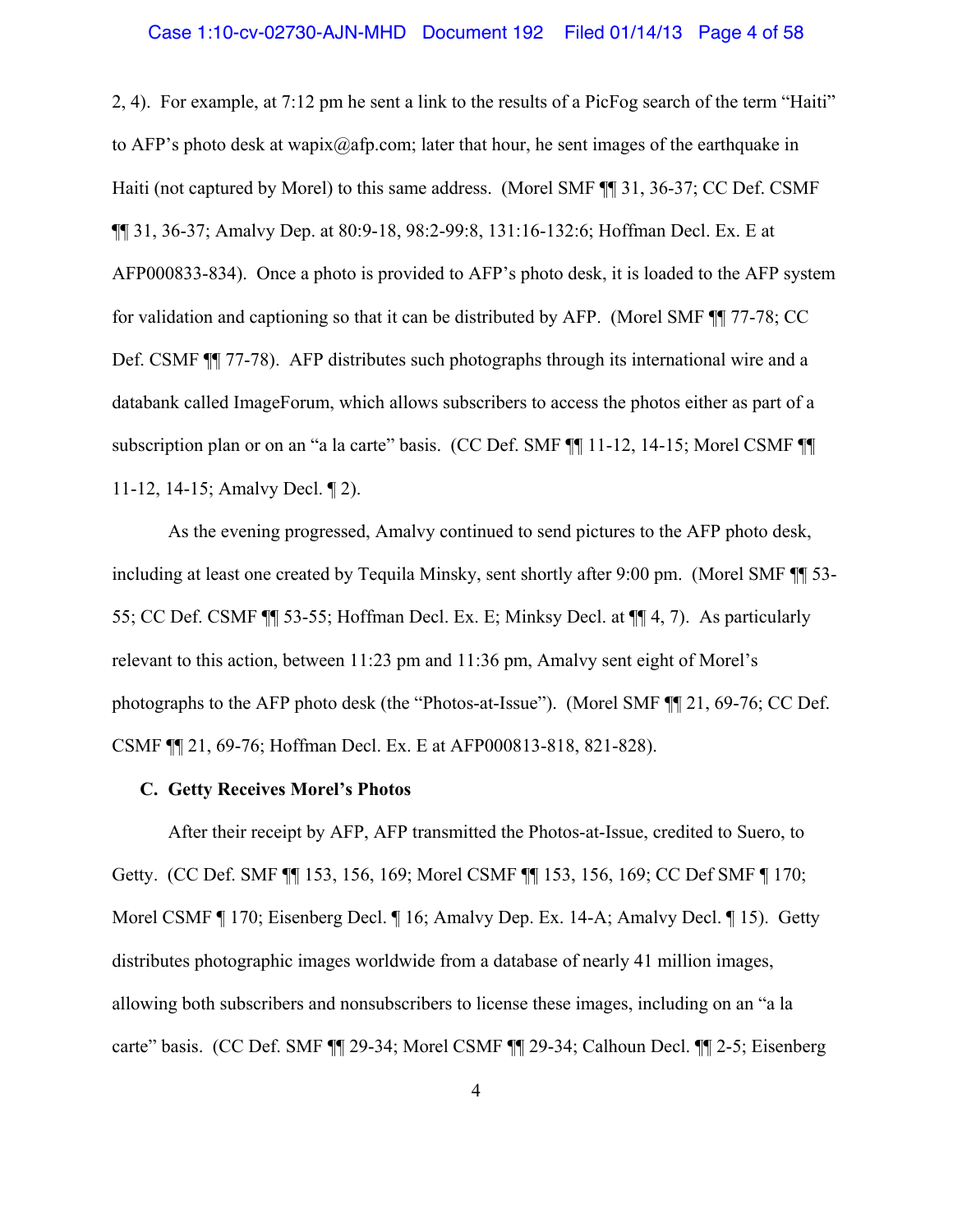#### Case 1:10-cv-02730-AJN-MHD Document 192 Filed 01/14/13 Page 5 of 58

Decl.  $\P$  3-4). For users with subscriptions, the terms of these subscriptions determine the types or categories of images to which they have access, the purpose for which the images may be used, and the duration of permissible use; the use of content is also governed by the terms of licenses to that content. (CC Def. SMF ¶¶ 32-34; Morel CSMF ¶¶ 32-34; Calhoun Decl. ¶¶ 4-5).

At the time AFP forwarded Morel's images to Getty, AFP and Getty had entered into a license agreement under which they granted reciprocal rights to, *inter alia*, display and license their images. (Hoffman Decl. Ex. AA; CC Def. SMF ¶ 46-47; Morel CSMF ¶ 46-47). As a result, AFP typically transmits roughly 1500 to 2000 images per day to the Getty system. (CC Def. SMF ¶ 48; Morel SMF ¶ 48; Bernasconi Decl. ¶ 6).

When AFP transmits an image to Getty through AFP's feed, the image is first received and processed by Getty's system, which runs certain automated checks to ensure, *inter alia*, that the image is properly formatted for Getty's internal TEAMS database and reflects the required data for publishing. (Morel SMF ¶¶ 97, 99; CC Def. CSMF ¶¶ 97, 99; Eisenberg Dep. at 35:18- 36:16; 40:24-41:5). If all the required data is present, the image is transmitted to Getty's customer-facing website. (Morel SMF ¶ 99; CC Def. CSMF ¶ 99; Eisenberg Dep. at 35:18- 36:16; 40:24-41:5). However, if the image does not have all of the data required for publishing, it will remain in Getty's internal database, but will not be automatically published to Getty's website. (Morel SMF ¶¶ 100-02; CC Def. CSMF ¶¶ 100-02; Eisenberg Dep. Tr. at 41:8-43:16). In such instances, human intervention may be required to correct the issue, allowing the image to publish to Getty's website. (Morel SMF ¶¶ 104-06; CC Def. CSMF ¶¶ 104-06; Eisenberg Tr. at 43:17-49:7). When the Photos-at-Issue were transmitted to Getty, it appears such human intervention may have been necessary to allow the Photos-at-Issue to publish, although the precise nature of this intervention is disputed—particularly as to whether Getty altered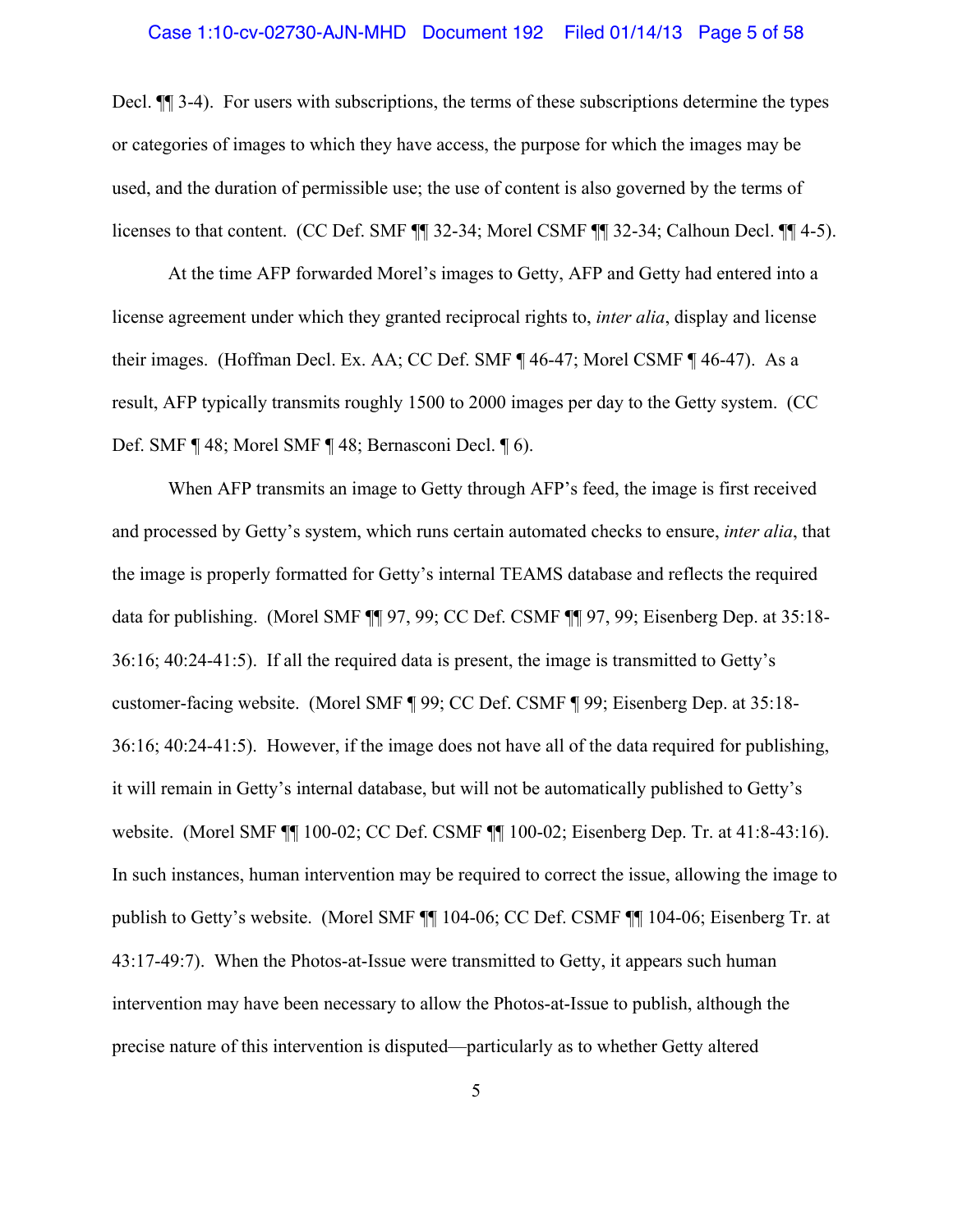information about the byline or caption identifying the photographer. (CC Def. SMF ¶ 156; Morel CSMF ¶ 156; Morel SMF ¶ 131; CC Def CSMF ¶ 131; Eisenberg Decl. ¶ 16).

## **D. Efforts to Correct the Byline and Remove the Photos-at-Issue**

On the morning of January 13, 2010, Benjamin Fathers at AFP questioned the attribution of the Photos-at-Issue to Lisandro Suero, e-mailing Amalvy at 4:36 am (EST) that "I'm not sure Lisandro Suero's photos are his but they belong to Daniel Morel" with a link to Morel's TwitPic page. (Morel SMF ¶ 119; CC Def. SMF ¶ 119; Fathers Tr. at 9:16-10:5, 25-29; Fathers Dep. Ex. 9 (AFP000421)). About an hour after Fathers e-mailed Amalvy, AFP issued a "caption correction" that went out to Image Forum, AFP's wire, and AFP's archive, that credited Morel for the Photos-at-Issue. (Morel SMF ¶ 123-24; CC Def. CSMF ¶ 123-24; CC Def. SMF ¶ 173- 74; Morel CSMF ¶ 173-74; Hambach Dep. Tr. at 192; Hambach Dep. Ex. 11). The caption correction did not, however, expressly state that the photographs that had already been credited to Suero should have been credited to Morel—rather, it stated that it was "CORRECTING BYLINE FOR FOLLOWING IMAGES Dec050/052/053/054/055/056/057/058 showing the destruction in Haiti following an earthquake measuring 7.8 in Port-au-Prince. IMAGES SHOULD HAVE THE BYLINE OF DANIEL MOREL AFP PHOTO." (Morel CSMF ¶ 174; Amalvy Decl. Ex. C). AFP also changed the photographer credit of the Photos-at-Issue in ImageForum and on its wire to Daniel Morel. (CC Def. SMF ¶ 181-82; Morel CSMF ¶¶ 181-82; Amalvy Decl.  $\P$  18-19 & Exs. C &D; Fathers Dep. Vol. II at 41:13-44:10). As the morning of January 13, 2010, progressed, AFP continued to internally discuss the proper attribution of the Photos-at-Issue, with Fathers noting that "it is very difficult to know to whom the photos belong, that's one of the risks of twitter but we are going to be vigilant so that we find the right bylines,"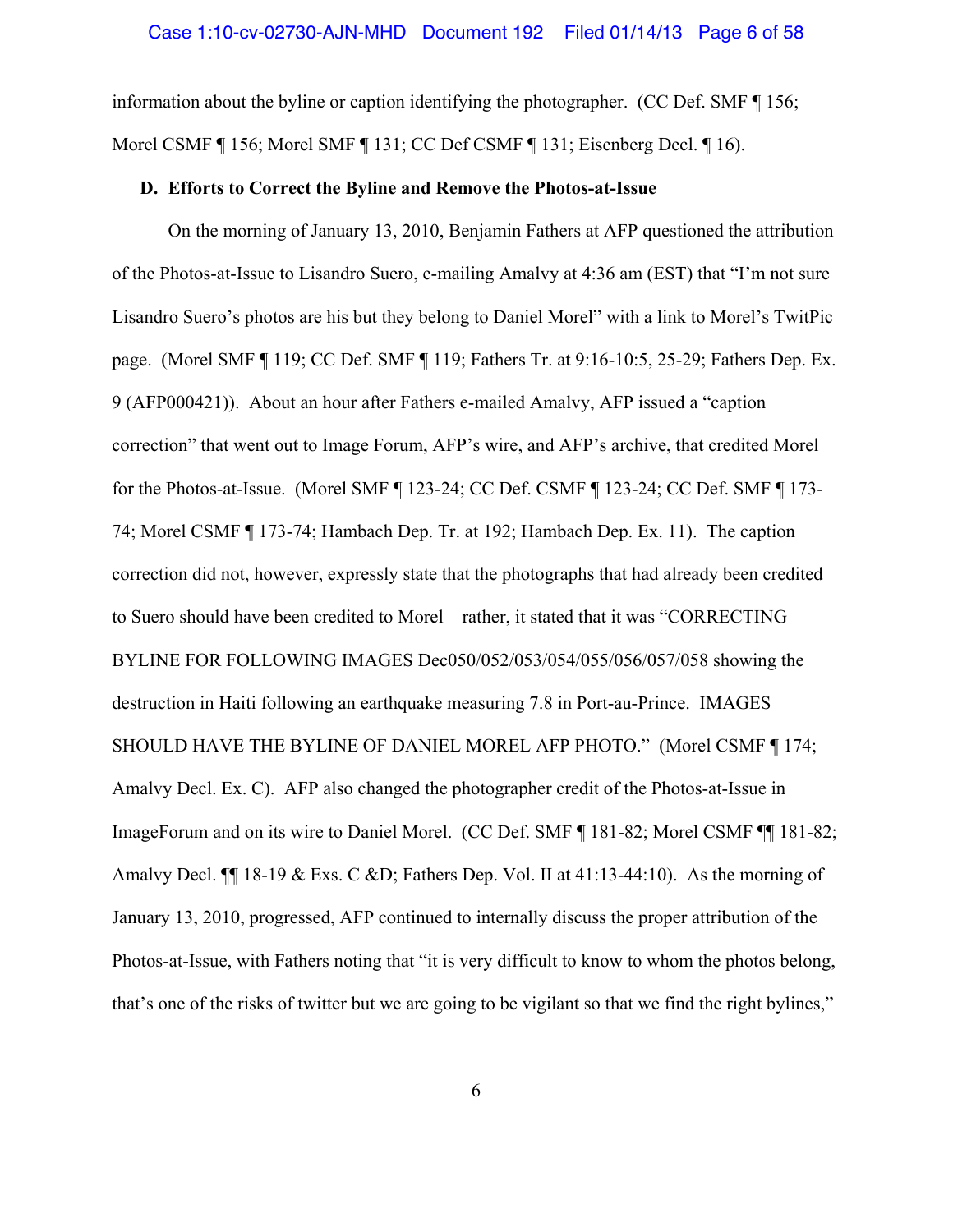and attempted to contact Morel. (Morel SMF ¶¶ 135-37; CC Def. ¶¶ 135-37; Fathers Dep. Tr. at 25:5-30:17; Fathers Dep. Ex. 1 (AFP000440), Ex. 12 (AFP000581); Ex. 12-B (AFP000618)).

The caption correction also was sent to Getty through AFP's feed to Getty and was distributed to Getty's customers who received AFP's content via Getty's image feed, but was not displayed on Getty's website. (CC Def. SMF ¶¶ 176-77; Morel. CSMF ¶¶ 176-77). AFP also transmitted re-credited copies of the Photos-at-Issue—most crediting Daniel Morel and a few crediting "David" Morel—to Getty, with a caption that read "EDITORS NOTE ---- CORRECTING NAME OF PHOTOGRAPHER" with an updated photo credit "AFP PHOTO/DANIEL MOREL." (Hambach Decl. ¶ 6; Eisenberg Decl. ¶ 17; CC Def. SMF ¶ 183-84; Morel CSMF ¶ 183-84). AFP transmitted several corrected versions of each of the Photosat-Issue, but did not remove the photos credited to Suero from Getty's system. (Eisenberg Decl. ¶ 17; Hambach Decl. ¶ 6). There is no mechanism in the AFP/Getty workflow that automatically locates and removes or updates photographs subject to a caption correction; rather, the photographs are simply resent to Getty's system with the corrected information. (CC Def. SMF ¶ 186; Morel CSMF ¶ 186; Eisenbeg Decl. ¶ 18).

At 4:37 p.m. on January 13, 2010, Claire Keeley, Corporate Counsel at Corbis, Inc. ("Corbis"), e-mailed Heather Cameron, a Senior Paralegal at Getty, alerting her that Morel had uploaded his pictures to Twitter, that the photos were being distributed "credited as Daniel Morel/AFP-Getty Images," and that Morel was "exclusive to Corbis." (Morel SMF ¶ 177; CC Def. SMF ¶ 177; Cameron Dep. Ex. 1 (G003806); Cameron Decl. ¶13 & Ex. C). Morel and Corbis had previously entered into a representation agreement whereby Corbis was to be Morel's exclusive worldwide licensing agent for images sent to Corbis. (Morel SMF ¶¶ 145-46; CC Def. CSMF ¶¶ 145-46; Morel Decl. ¶ 68 & Ex. E). Prior to Keeley's e-mail, Morel had informed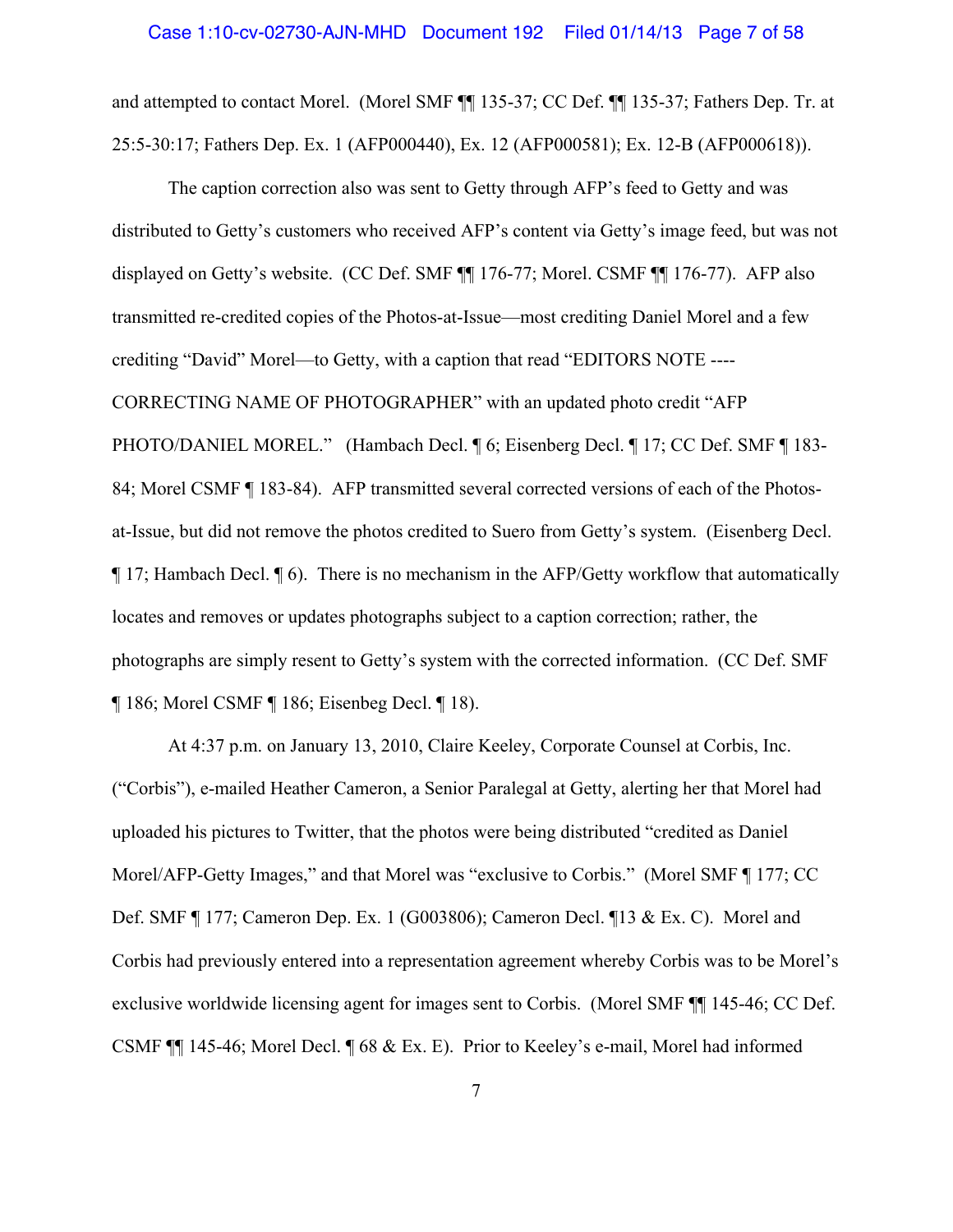## Case 1:10-cv-02730-AJN-MHD Document 192 Filed 01/14/13 Page 8 of 58

Corbis that he had not given Getty or AFP authorization to sell the Photos-at-Issue. (Morel SMF ¶ 167; CC Def. CSMF ¶ 167; Hoffman Ex. CC (COR 1693); Hoffman Reply Decl. Ex. G (COR 1020-21, 1030)). Keeley's e-mail did not provide additional information to more particularly identify the photos to which she was referring, did not reference images credited to Lisandro Suero, and did not contain copies of the images themselves. (Cameron Decl. Ex. C). It did, however, indicate that Corbis planned on issuing notices under the DMCA later that day.

(Cameron Decl. Ex. C).

 $\overline{\phantom{a}}$ 

 Getty claims that after receiving this notice from Corbis, it searched for and removed all of the earthquake-related images attributed to Daniel Morel that it found on its customer-facing website.<sup>5</sup> (CC Def. SMF ¶ 190; Cameron Decl. ¶ 15; Cameron Dep. Tr. at 16:3-21; Morel SMF ¶¶ 178, 180; CC Def. CSMF ¶¶ 178, 180). Cameron informed Keeley via an e-mail at 2:53 pm that these images had been removed and that the photos had been posted to Getty's service by AFP, suggesting that Corbis should get in touch with AFP about the issue. (Morel SMF ¶ 177; CC Def. SMF ¶ 177; Cameron Dep. Ex. 1 (G003806); Cameron Decl. ¶13 & Ex. C). It is undisputed that Getty did not, at this time, remove the images credited to Suero. (CC Def. SMF ¶¶ 215-16; Morel CSMF ¶¶ 215-16; Morel SMF ¶ 225, 235-36; CC Def. CSMF ¶ 225, 235-36).

<sup>&</sup>lt;sup>5</sup> Morel controverts this statement, claiming that "Calhoun Dep. Exs. 1 and 2 show that Getty Images continued to licenses 'Images attributed to Daniel Morel,' and that as of March 25, 2010, images credited to Daniel Morel remained in TEAMS," citing Bernasconi Dep. Ex. 16 and Morel's SMF ¶ 177. (Morel CSMF ¶ 190). Morel does not appear to have submitted Bernasconi Dep. Ex. 16 to the Court (*see* Hoffman Decl. ¶ 22; Hoffman Reply Decl. ¶ 5) or pages 76 through 88 of Bernasconi's deposition transcript (*See* Hoffman Decl. Ex. Q; Hoffman Reply Decl. Ex. D), and none of the evidence cited in Morel SMF ¶ 177 supports these claims—all of these citations are to the email exchange between Keeley and Cameron. No column of Calhoun Dep. Exs. 1 and 2 provides any direct information regarding attribution of the photographs. However, to the extent that the Court might infer that those images with the description in column G "----EDITORS NOTE---- CORRECTING NAME" were images attributed to Morel, as suggested by both that note itself, the fact that the "masterid" in column E is the same for some (but not all) of these entries as the identification numbers for the images Getty pulled from its website (Morel SMF ¶¶ 178, 180), and other record evidence, the Court notes that a few invoice dates for these photos fall on January 14, 2010, or later. (*See also* Morel SMF ¶ 231-33; CC Def. SMF ¶ 231-33; Morel Opp. at 13). There thus is an issue of fact as to the precise times at which these photographs were removed from Getty's website, but it appears that these images were removed by January 14, 2010.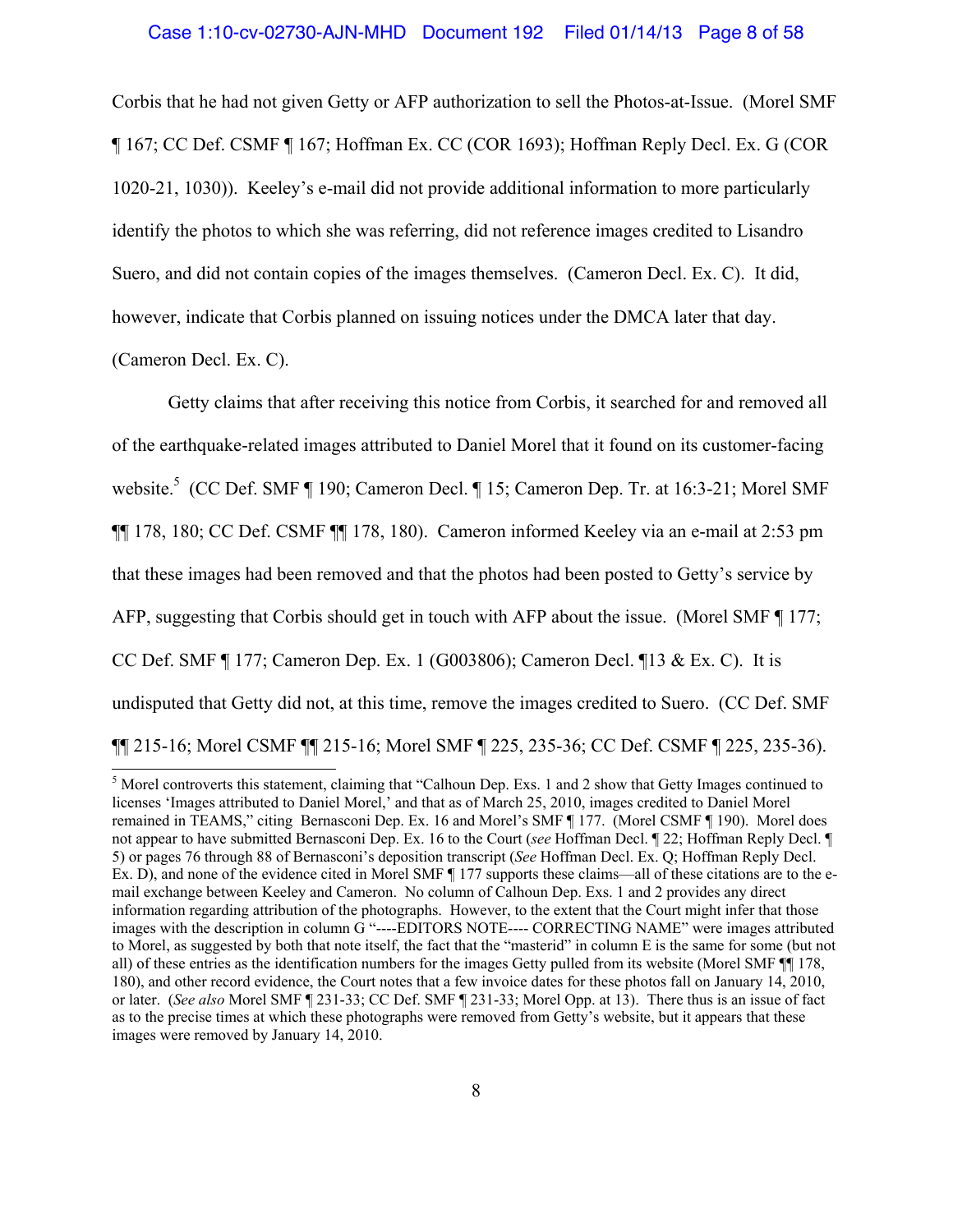## Case 1:10-cv-02730-AJN-MHD Document 192 Filed 01/14/13 Page 9 of 58

Getty also does not dispute that after receiving this notification from Corbis on January 13, 2010, it was aware it had no right to license Daniel Morel's photographs. (Morel SMF ¶ 240; CC Def. CSMF ¶ 240).

 That evening, Cameron forwarded Corbis's e-mail to employees of AFP, noting in addition that Getty had "pulled 24 AFP assets from our site this afternoon credited to Daniel Morel/AFP." (Cameron Ex. C). That night, a Corbis employee contacted Amalvy, noting that he was "working on an infringement issue[] in which a twitter user by the name of Lisandro Suero posted images that [are] copyright protected by one of our exclusive photographers, Daniel Morel" and asking for assistance removing the images from AFP's site and sites posting the images crediting "Lisandro Suero – AFP/Getty." (Morel SMF ¶ 186, CC Def. CSMF ¶ 186; Amalvy Dep. Ex. 16 (AFP00512)).

The next day, January 14, 2010, at 2:58 pm, AFP issued a "Kill Notice" which stated

MANDATORY KILL == MANDATORY KILL == MANDATORY KILL Due to a recent copyright issue, we kindly ask you to kill from all your systems Daniel Morel Pictures from Haiti. We are sorry for any inconvenience; thank you for your cooperation. MANDATORY KILL == MANDATORY KILL == MANDATORY KILL

(Hambach Decl. Ex. A). The Kill Notice was distributed through AFP's wire and in ImageForum, as well as being added to AFP's archive and sent via e-mail to AFP subscribers who had previously requested to receive such notices. (Hambach Decl.  $\P$  7-8; CC Def. SMF  $\P$ 196-99, 203; Morel CSMF ¶ 196-99, 203). After the Kill Notice was issued, AFP removed from ImageForum and its archive all photos credited to Daniel Morel. (Hambach Decl. ¶ 9; CC Def. SMF ¶ 206; Morel CSMF ¶ 206).

The Kill Notice was also sent to Getty's feed, and thus to Getty's customers who receive

AFP's content through that feed. (Hambach Decl. ¶ 7; CC Def. SMF ¶ 202; Morel CSMF ¶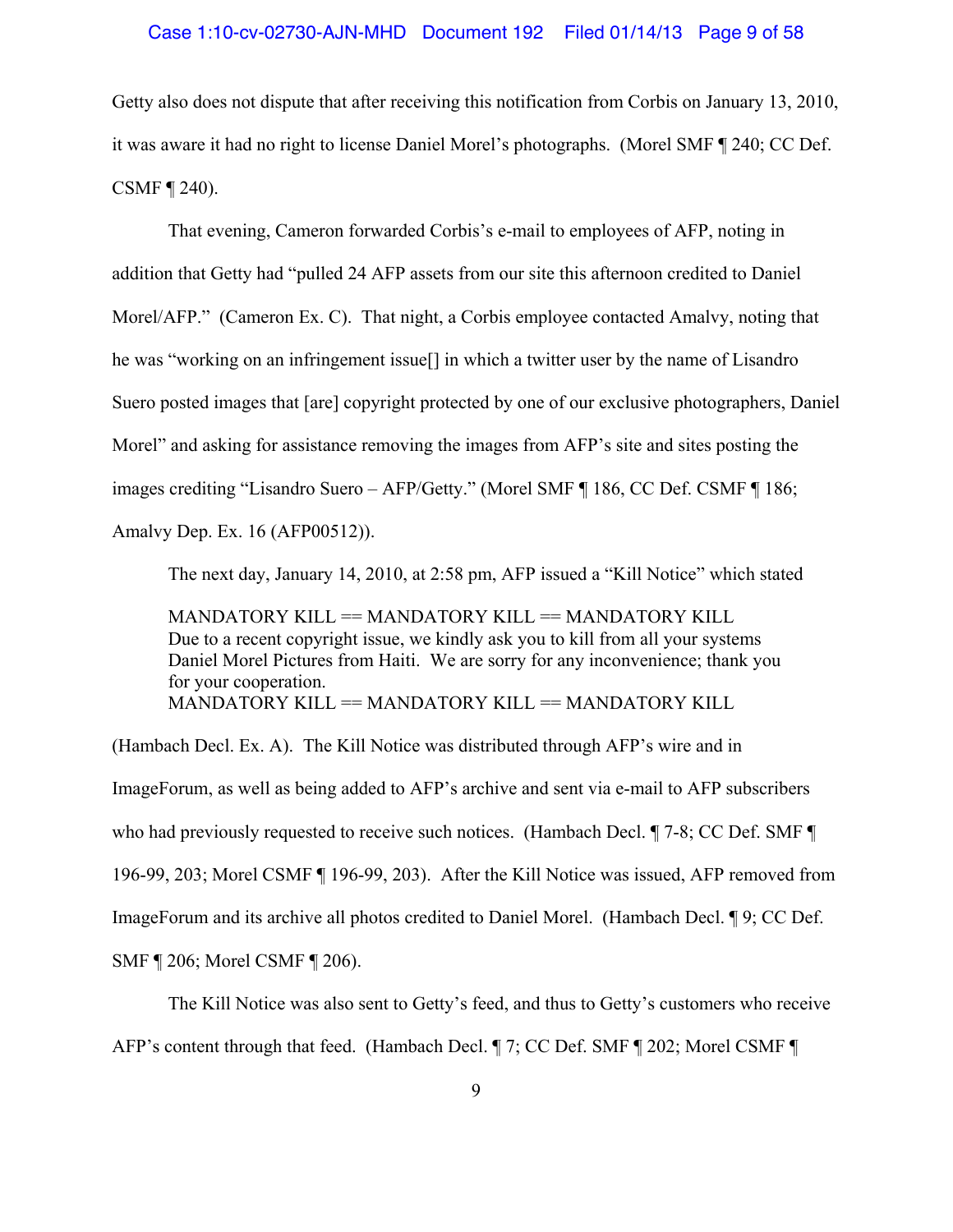# Case 1:10-cv-02730-AJN-MHD Document 192 Filed 01/14/13 Page 10 of 58

202). The Kill Notice did not identify specific image numbers used by Getty, provide thumbnails of the images in question, or provide notice that any of the Photos-at-Issue were credited to Suero or "David" Morel. (CC Def. SMF ¶ 208; Morel CSMF ¶ 208; Hambach Decl. Ex. A). <sup>6</sup> However, the evidence suggests that the Kill Notice was reviewed—as was AFP's earlier caption correction—by at least Getty employee Andreas Gebhard. (Morel SMF ¶ 228; CC Def. CSMF ¶ 228; Cameron Dep. Ex. 17 (G002964-2965)). Indeed, in response to an e-mail from AFP containing the Kill Notice, Gebhard replies "[h]andling" and later states "[y]ou guys [AFP] had re-sent them yesterday, to correct the photogs name, too." (Morel SMF ¶ 228; CC Def. CSMF ¶ 228; Cameron Dep. Ex. 17 (G002964-2965)). Gebhard had also earlier seen Morel's photos on Twitter in the evening of January 12, 2010. (Morel SMF ¶ 63; CC Def CSMF ¶ 63; Hoffman Decl. Ex. Q, Bernasconi Dep. Ex. 1).

 On February 2, 2010, Corbis again contacted Cameron at Getty, noting that "Getty still has not removed the Daniel Morel images from its website" and directing Cameron to a link to a search for photographs credited to Suero. (Morel SMF ¶ 245; CC Def. SMF ¶ 245; Cameron Dep. Ex. 17 (G002961-62). Getty removed the images credited to Suero that night. (CC Def. SMF ¶ 216; Morel CSMF ¶ 216; Cameron Decl. ¶ 24; Eisenberg Decl. ¶ 22). None of the Photos-at-Issue remained available for licensing on Getty's website after this point. (CC Def. SMF  $\P$  217; Morel CSMF  $\P$  217; Cameron Decl.  $\P$  25; Eisenberg Decl.  $\P$  22).<sup>7</sup> Thereafter, and

<sup>&</sup>lt;sup>6</sup> Morel cites evidence from the Bernasconi deposition that kill notices typically contain more information than merely stating that there is a "recent copyright issue." (Bernasconi Dep. Tr. at 106:5-107:23).

<sup>&</sup>lt;sup>7</sup> Morel claims that Getty continued licensing the Photos-at-Issue until June 22, 2010. (Morel CSMF ¶ 216-17 (citing Morel SMF ¶¶ 246-47, 250, and "Withheld Doc. # 13" (Hoffman Decl. Ex. II); Morel Opp. at 13 (failing to cite any supporting evidence). The Court has reviewed Morel's submissions, and the evidence cited therein insofar as it has been included in the record, and finds no support for Morel's contention. (Hambach Dep. Ex. 14 (discussing, in February 2010, the removal of the images credited to Suero); COR 962-64 (same); Eisenberg Dep. Ex. 2 (AFP000514) (same)). At most, the evidence to which Morel has directed the Court shows that Getty was still contacting licensees of the Photos-at-Issue on June 22, 2010, regarding the copyright dispute that had arisen over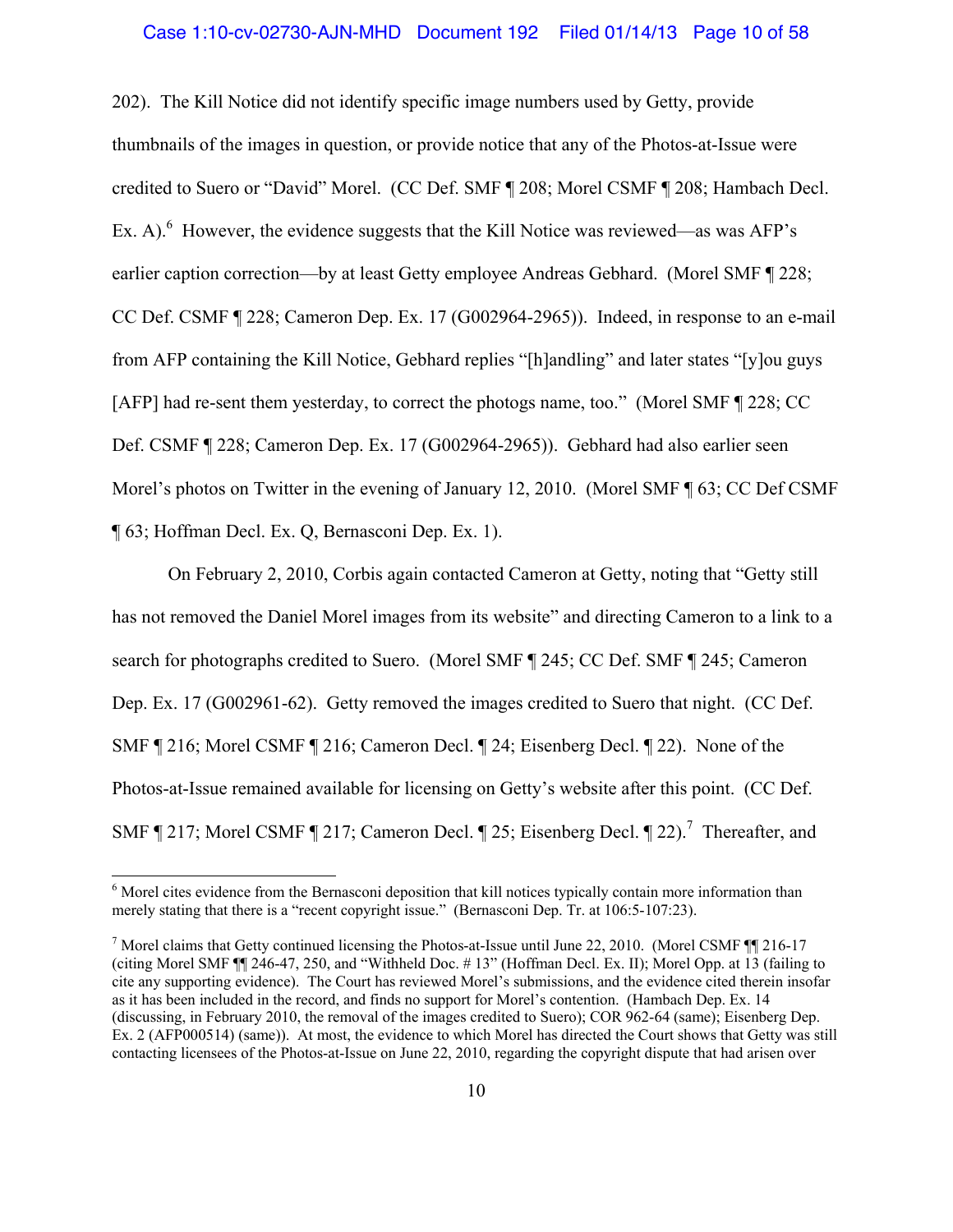# Case 1:10-cv-02730-AJN-MHD Document 192 Filed 01/14/13 Page 11 of 58

after being contacted by Morel's counsel, Getty took efforts to reach out to its customers who had purchased the Photos-at-Issue and notify them regarding Morel's copyright claim. (CC Def. SMF ¶¶ 219, 228-30; Morel CSMF ¶¶ 219, 228-30; Calhoun Decl. ¶¶ 17-19; Calhoun Dep. Tr. at 102:15-106:24, 187:19-192:17, 200:7-17, 212:21-213:18; Cameron Decl. ¶¶ 41-43; Cameron Dep. Tr. at 69:21-70:24).

# **E. The Post**

i

The Post concedes that it received from Getty and published four of the Photos-at-Issue on its website, three credited to "Lisandro Suero/AFP/Getty Images" and one credited to "Daniel Morel-AFP/Getty Images." (CC Def. SMF  $\P$ ] 234-35; Morel CSMF  $\P$ ] 234-35).<sup>8</sup> Although the Post admits publishing some of the Photos-at-Issue, it denies that it did so with knowledge that they were infringing or that it should be held liable for willful infringement. Morel, however, points to a series of events that he contends demonstrates that the Post was on notice of its infringement and continued to display the Photos-at-Issue, rendering it liable for willful infringement.

Specifically, nearly two months after the earthquake, on March 9, 2010, Morel's counsel, Barbara Hoffman, sent a letter to an officer of the Post's parent company, Ann McDaniel, and

these images, not that it was itself continuing to license the images up to this date. (Hoffman Decl. Ex. II).

<sup>&</sup>lt;sup>8</sup> Morel raises an ostensible dispute about the number of the Photos-at-Issue that the Post published, contending that the Post downloaded nine assets from Getty. On review of the record, and drawing all reasonable inferences in his favor, the Court finds that Morel has failed to raise a genuine issue of fact as to the number of the Photos-at-Issue that the Post downloaded or published. Morel's own narrative statement of fact suggests that several of those images he contends the Post downloaded were duplicates, (Morel SMF ¶ 190 (citing Bernasconi Dep. Exs. 9 &16; Calhoun Dep. Ex. 2; Cameron Dep. Ex. 27)), and none of the record evidence that Morel cites appears to support his claim that nine images were downloaded: Bernasconi Dep. Ex. 9 is an internal Getty e-mail that does not address the Post's conduct; Bernasconi Dep. Ex. 16 does not appear to be in the summary judgment record (Hoffman Decl. ¶ 22 & Ex. Q); and Calhoun Dep. Ex. 2 and Cameron Dep. Ex. 27 suggest that only six unique images were downloaded (*see also* Morel SMF ¶ 200). More fundamentally, however, the Post has submitted evidence, uncontroverted by Morel, that the downloads Morel points to were actually by employees of Slate and The Root (Cameron Supp. Decl. ¶¶ 21-23 & Ex. E; Calhoun Dep. Ex. 2 at rows 245-253, column R; McLaughlin Supp. Decl. ¶ 5), separate companies from the Post.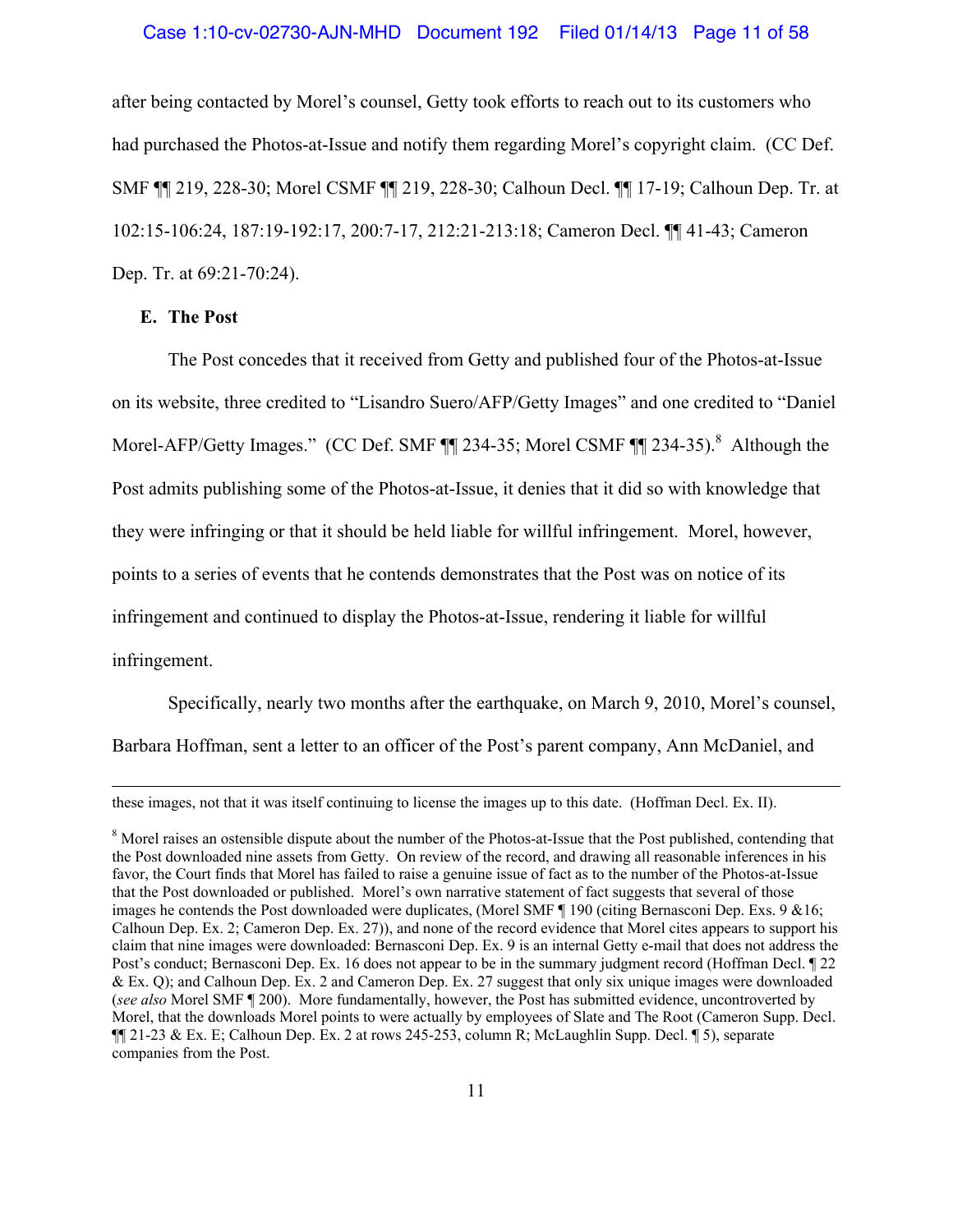## Case 1:10-cv-02730-AJN-MHD Document 192 Filed 01/14/13 Page 12 of 58

via e-mail to TWPCoReply@washpost.com, that stated that Morel had determined to allow the Post to display Morel's photographs, but required them to correct the credit to read "Daniel Morel." (CC Def. SMF ¶¶ 240, 242; Morel CSMF ¶¶ 240, 242; Gish Decl. ¶ 3 & Ex. A). The Post contends it has no record of receiving this letter in March 2010, and the TWPReply@washpost.com e-mail address is a generic address administered by the Post's parent company, not affiliated with the Post's news organization or any specific person. (CC Def. ¶¶ 241-42; Morel CSMF ¶¶ 241-42; McLaughlin Decl. ¶¶ 12-13). On roughly May 13, 2010, Hoffman sent a letter to the Post's Executive Editor Marcus W. Brauchli via Federal Express, demanding Morel's images be removed; the Post and Brauchli deny receiving this letter, noting that the Federal Express records show it was incorrectly addressed to "Marous Brauchi." (CC Def. SMF ¶¶ 244; Morel CSMF ¶¶ 244; Gish Decl. Exs. A & B; McLaughlin Decl. ¶ 14 & Ex. A). The same letter was sent by e-mail to national@washpost.com and foreign@washpost.com, which are monitored by low-level aides. None of the above letters were sent to the Post's legal department. (CC Def. SMF ¶¶ 243, 246; Morel CSMF ¶¶ 243, 246; McLaughlin Decl. ¶ 12, 15).

On June 10, 2010, Michel duCille, a Post employee, was notified by Getty that three photographs in the Post's online gallery were the subject of a copyright dispute and should be taken down. (CC Def. SMF ¶ 247; Morel CSMF ¶ 247). DuCille and a colleague logged into the gallery and took the correct steps to delete the photographs but, for unknown reasons, the photographs continued to appear in the gallery. (CC Def. SMF ¶¶ 248, 259; Morel CSMF ¶¶ 248, 259; Morel SMF ¶ 294; CC Def. CSMF ¶ 294; Ghatti Decl. ¶¶ 4-9 & Ex. A; duCille Decl.  $\P$ [[ 20-21 & Ex. A). On June 17, 2010, Hoffman again set a letter via Federal Express to McDaniel and Brauchli, which this time was routed to James McLaughlin in the Post's legal department. (CC Def. SMF ¶¶ 249-50; Morel CSMF ¶¶ 249-50; McLaughlin Decl. ¶¶ 16-17 &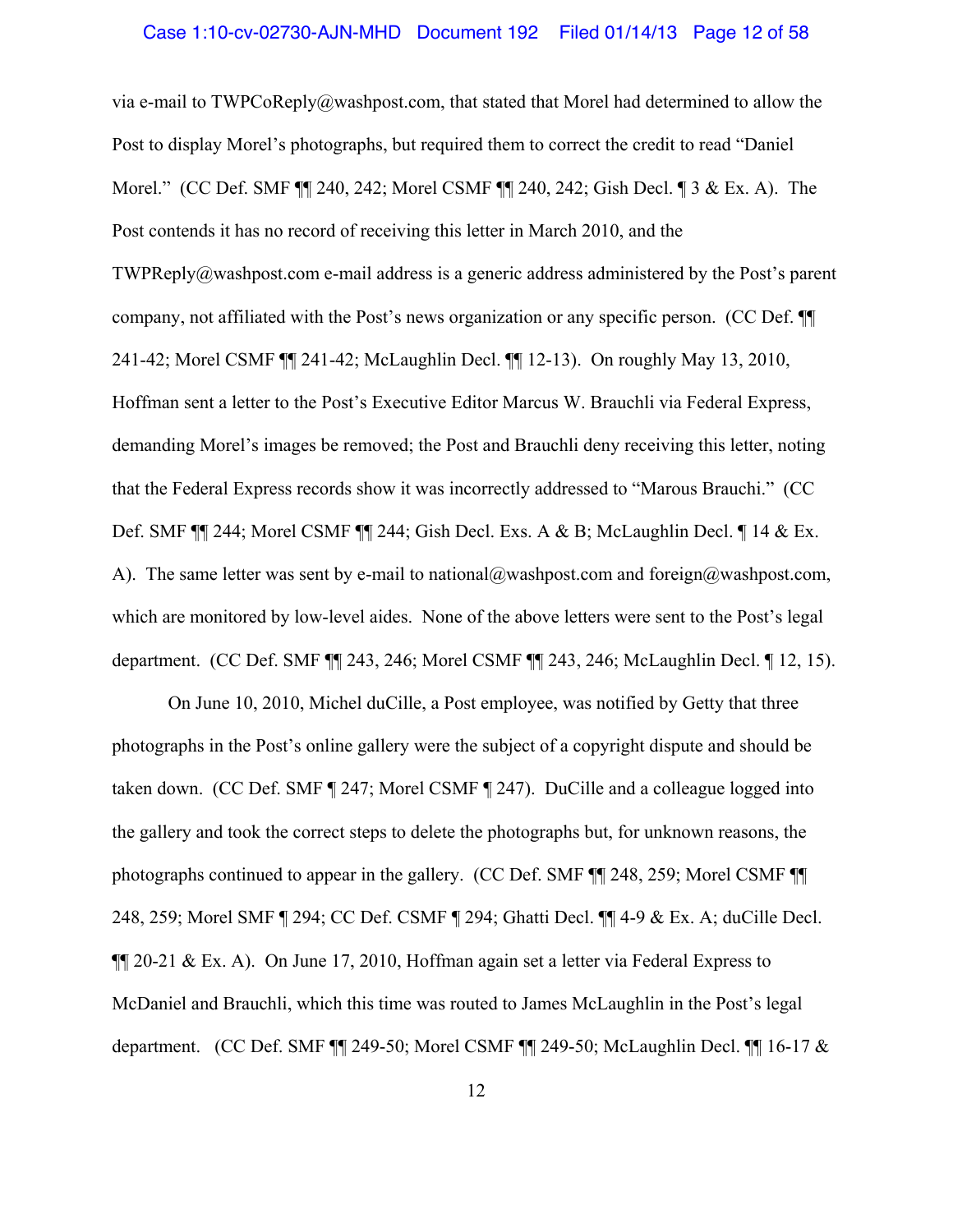## Case 1:10-cv-02730-AJN-MHD Document 192 Filed 01/14/13 Page 13 of 58

Ex. A). McLaughlin e-mailed Hoffman to acknowledge receipt and ask her to identify the images to be removed, since the June 17 letter did not provide this information and McLaughlin had not seen the previous letters. (CC Def. SMF ¶ 251; Morel CSMF ¶ 251; McLaughlin Decl. ¶¶ 18-20 & Ex. B; Gish Decl. Ex. A). Hoffman did not respond. (CC Def. SMF ¶ 252; Morel CSMF ¶ 252; McLaughlin Decl. ¶ 22). McLaughlin did, however, confer with the Post's General Counsel, and was informed that duCille had reported that he removed the images. (CC Def. SMF ¶ 253; Morel CSMF ¶ 253; McLaughlin Decl. ¶ 21; duCille Decl. ¶ 22).

On April 6, 2011, after Morel's counsel contacted Getty and AFP and noted that Morel's images were still on the Post's website, counsel for Getty informed McLaughlin of this fact. (CC Def. SMF ¶ 255; Morel CSMF ¶ 255; McLaughlin Decl. ¶ 23). On April 8, 2011, after McLaughlin was sent a link to the Photos-at-Issue by Getty's counsel confirming they were still visible on the Post's website, McLaughlin had the images removed from the website. (CC Def. SMF ¶¶ 255-58; Morel CSMF ¶¶ 255-58; McLaughlin Decl. ¶ 23; Ghatti Decl. ¶ 5**)** 

## **II. DISCUSSION**

Summary judgment is proper only if there is no genuine dispute of material fact and the movant is entitled to judgment as a matter of law. *Ramos v. Baldor Specialty Foods, Inc.*, 687 F.3d 554, 558 (2d Cir. 2012). In reviewing the evidence on a motion for summary judgment, courts are to construe the evidence in the light most favorable to the nonmoving party and draw all reasonable inferences in that party's favor. *Id.* A fact is material if it might affect the outcome of the suit under the governing law and an issue is genuine if the evidence is such that a reasonable jury could return a verdict for the nonmoving party. *Id.*

Because several of the issues presented for summary judgment turn on questions of intent, a brief word is in order regarding the propriety of summary judgment if a defendant's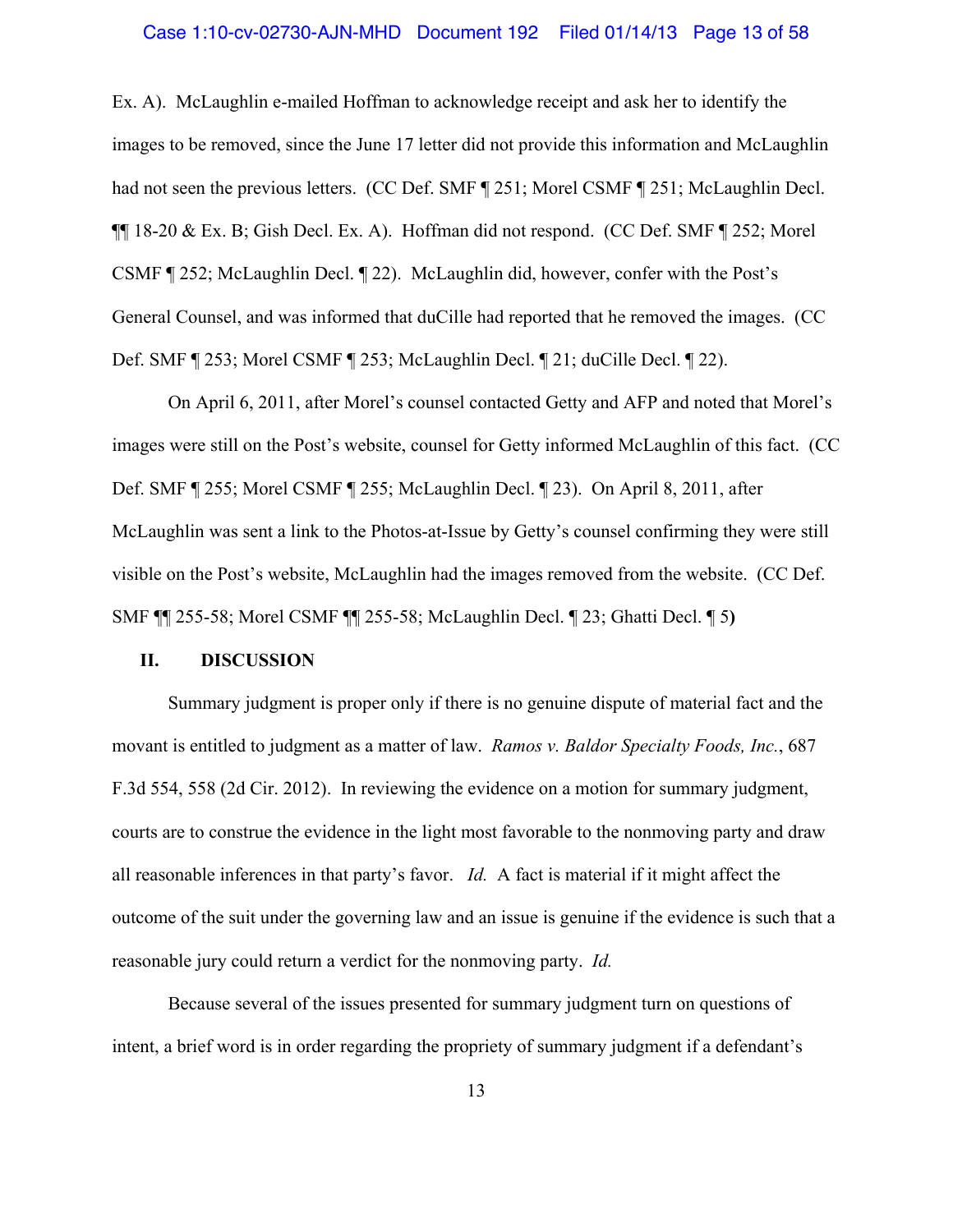#### Case 1:10-cv-02730-AJN-MHD Document 192 Filed 01/14/13 Page 14 of 58

state of mind is at issue. As a general matter, although it may be permissible to grant summary judgment when mental state is at issue if there are sufficient undisputed material facts on the record, courts are generally reluctant to do so. *Lipton v. Nature Co.*, 71 F.3d 464, 472 (2d Cir. 1995). Issues of intent are questions of fact and, as such, the Second Circuit has explained that summary judgment should be used sparingly. *Redd v. N.Y. State Div. of Parole*, 678 F.3d 166, 178 (2d Cir. 2012). In short, "[c]redibility determinations, the weighing of the evidence, and the drawing of legitimate inferences from the facts are jury functions, not those of a judge. The court's role in deciding a motion for summary judgment is to identify factual issues, not to resolve them." *Id.* at 174 (quotation marks and citations omitted); *see also Koon Chun Hing Kee Soy & Sauce Factory v. Star Mark Mgmt.*, 2007 U.S. Dist. LEXIS 1404, at \*25-26, \*41-42, \*46 (E.D.N.Y. Jan. 8, 2007).

# **A. Direct Liability**

Morel moves for summary judgment on his claim of direct copyright infringement. To prove direct infringement, Morel must establish (1) ownership of a valid copyright and (2) that the Counterclaim Defendants infringed any of his exclusive rights granted by 17 U.S.C. § 106. *See Arista Records LLC v. Doe*, 604 F.3d 110, 117 (2d Cir. 2010). Defendants do not dispute that Morel holds a valid copyright in the Photos-at-Issue. (Morel SMF ¶ 22-23; CC Def. CSMF ¶ 22-23; CC Def. Opp. at 6).

Morel asserts AFP and Getty engaged in a number of violations of his exclusive rights granted by § 106, including infringement of his exclusive right of reproduction, infringement of his exclusive right of public display, and infringement of his exclusive right to distribute the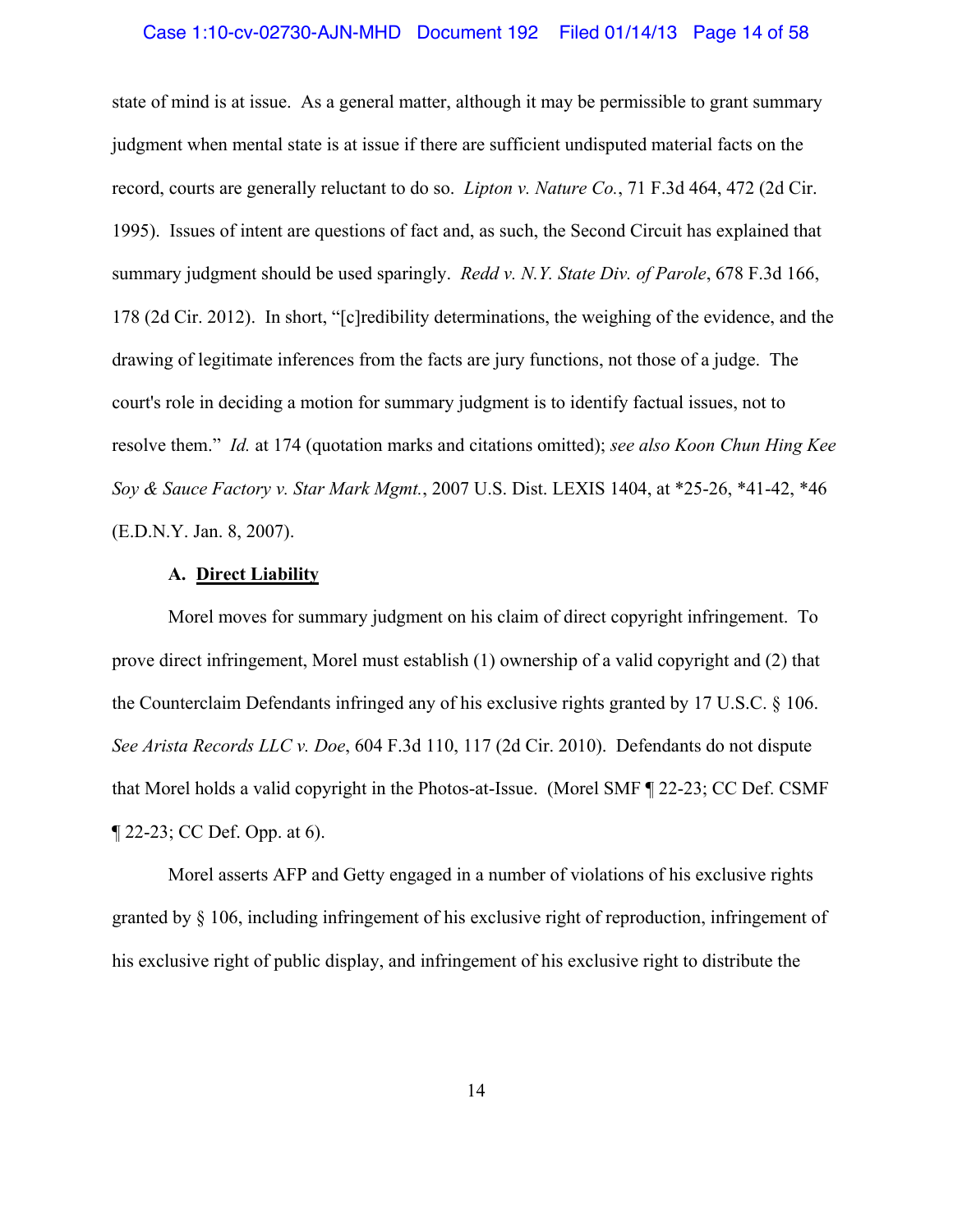copyrighted works.<sup>9</sup> (Morel Br. at 19-28). Counterclaim Defendants, although raising affirmative defenses that they claim preclude liability, do not contest that they have engaged in activities with respect to the Photos-at-Issue that—absent their affirmative defenses—would infringe these rights. (AFP Opp. at 6 ("Nor do Defendants dispute for purposes of this motion that they copied, distributed and displayed certain of the Photos at Issue. Specifically, as articulated in their Joint Brief, AFP and Getty Images copied, distributed and displayed the eight Photos at Issue and the Post displayed a subset of those photos.") (internal citations omitted)).<sup>10</sup>

 In light of the above, the dispute between the parties with regard to liability for direct infringement turns on Counterclaim Defendants' affirmative defenses, namely their claims that (1) by posting the Photos-at-Issue on TwitPic/Twitter, Morel granted them a license, (2) Getty is entitled to the benefit of a DMCA safe-harbor, and (3) Getty has not engaged in volitional conduct sufficient to impose liability.<sup>11</sup> The parties cross-move on these issues, each side contending that they are entitled to judgment in their favor.

# **1. Third Party Beneficiary/License Defense**

<sup>&</sup>lt;sup>9</sup> Morel cites 17 U.S.C. § 106(4) in asserting that AFP and Getty have infringed his exclusive right of distribution. (Morel Br. at 22) The Court assumes this is a typographical error and that Morel intends to refer to 17 U.S.C. 106(3).

<sup>&</sup>lt;sup>10</sup> Morel also purports to move for summary judgment against "Getty Clients Does  $1 - et$  al" and lists in his brief a number of "Getty Clients" he claims have engaged in infringement. (Morel Br. at 22-23). It appears that Morel seeks summary judgment against an unspecified number of parties who are not involved in this litigation, including some who are still unidentified. Similarly, Morel asserts infringement of his exclusive right to create derivative works of the Photos-at-Issue, claiming that "licensees of AFP and Getty Images used [the Photos-at-Issue] in TV programming, in newspapers, on posters, *inter alia*, Soles for Souls . . . and the Clinton Foundation, on websites, as banners and as logos." (Morel Br. at 21). Morel then asserts that "[s]uch uses by Getty and AFP subscribers, customers, and clients are direct infringements" of Morel's rights, including his right to create derivative works. (Morel Br. at 21). It is not clear if Morel raises the activities of Soles for Souls and the Clinton Foundation as related to his claims for secondary liability or in an effort to obtain summary judgment against these entities. Morel cannot, of course, obtain summary judgment against non-parties who have never been named or served in this matter.

 $11$  Counterclaim Defendants had previously asserted that Morel lacked standing to bring this action, but have now withdrawn that defense. (CC Def. Opp. at 10-11).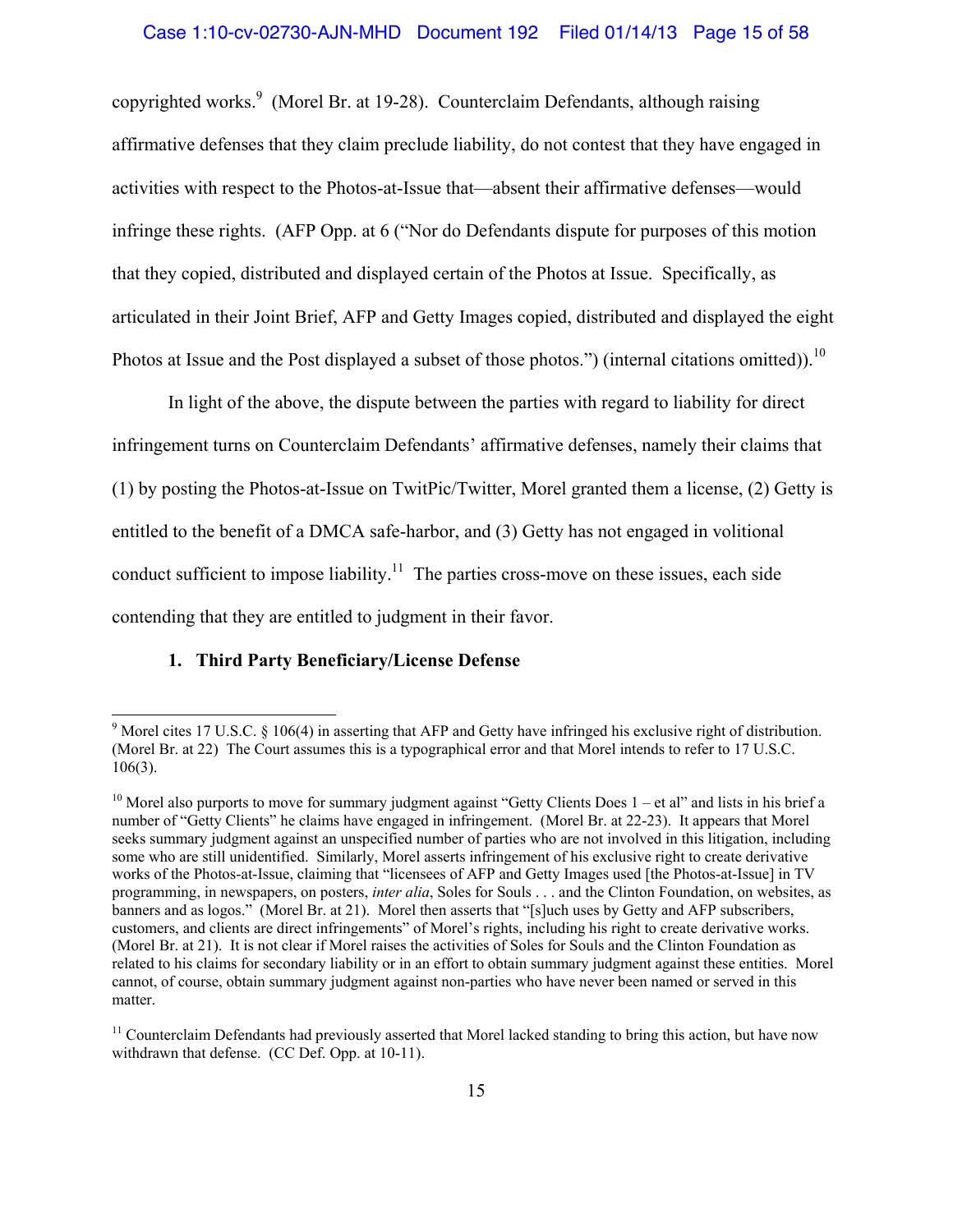## Case 1:10-cv-02730-AJN-MHD Document 192 Filed 01/14/13 Page 16 of 58

The Court begins by considering AFP's argument that it cannot be held liable because Morel granted it a license by posting the Photos-at-Issue on Twitter. In short, although recognizing that merely posting material on the internet does not vitiate a copyright in those materials (CC Def. Opp. at 7), AFP contends that by posting the Photos-at-Issue on Twitter through TwitPic, Morel subjected the Photos-at-Issue to the terms of service governing content posted to those websites, and that these terms of service provided AFP with a license. In response, Morel contests that Twitter or TwitPic's terms of service granted AFP a license for its conduct, but does not dispute that he accepted Twitter's terms of service or that, as a general matter, they apply to the Photos-at-Issue. (CC Def. SMF ¶¶ 80, 82; Morel CSMF ¶¶ 80, 82; Morel Br. at 47-48; Morel Opp. at 25-27; Morel Reply at 12-15).

A license is an affirmative defense to a copyright claim. *See Bourne v. Walt Disney Co.*, 68 F.3d 621, 631 (2d Cir. 1995). If only the scope of the license is at issue, the copyright owner bears the burden of proving that the defendant's copying was unauthorized. *Tasini v. New York Times Co.*, 206 F.3d 161, 171 (2d Cir. 1999); *Bourne*, 68 F.3d at 632. The Court will address the question of whether the Twitter Terms of Service in effect when Morel posted the Photos-at-Issue ("Twitter TOS") provided AFP with a license by first reviewing the evidence on which AFP relies, and then considering whether AFP has either demonstrated the existence of such a license or raised a genuine issue of material fact precluding a grant of summary judgment in Morel's favor.

# a. AFP's evidence

It is undisputed that Morel uploaded the Photos-at-Issue through his TwitPic account. When a user creates an account with TwitPic (Hendon Decl. Ex. 4 at 3, they are directed to a page which states that "[b]y authorizing an application you continue to operate under Twitter's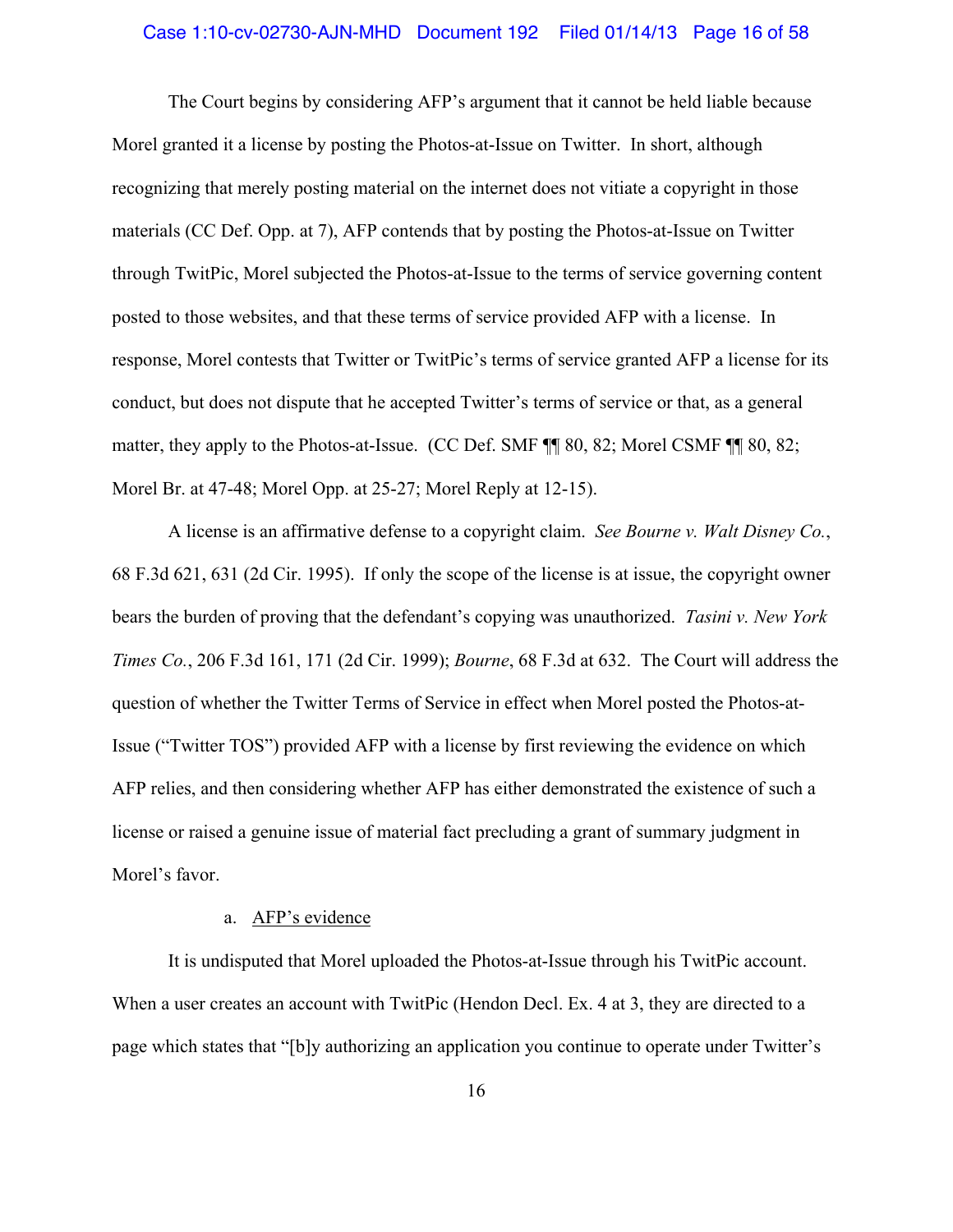Terms of Service." (Hendon Decl. ¶ 6, Ex. 4; *see also* Dkt. No. 33-3, 33-4, 33-5). The relevant TwitPic TOS themselves also state that "[b]y uploading your photos to TwitPic you give TwitPic permission to use or distribute your photos on Twitpic.com or affiliated sites. All images uploaded are copyright © their respective owners." (Dkt. No. 33-4).

 Because Morel uploaded the Photos-at-Issue through TwitPic, the Twitter TOS apply to the Photos-at-Issue. As relevant here, the Twitter TOS provide the following, in a section

entitled "Your Rights."

You retain your rights to any Content you submit, post or display on or through the Services. By submitting, posting or displaying Content on or through the Services, you grant us a worldwide, non-exclusive, royalty-free license (with the right to sublicense) to use, copy, reproduce, process, adapt, modify, publish, transmit, display and distribute such Content in any and all media or distribution methods (now known or later developed).

Tip[:] This license is you authorizing us to make your Tweets available to the rest of the world and to let others do the same. But what's yours is yours – you own your content.

You agree that this license includes the right for Twitter to make such Content available to other companies, organizations or individuals who partner with Twitter for the syndication, broadcast, distribution or publication of such Content on other media and services, subject to our terms and conditions for such Content use.

. . .

Such additional uses by Twitter, or other companies, organizations or individuals who partner with Twitter, may be made with no compensation paid to you with respect to the Content that you submit, post, transmit or otherwise make available through the Services.

. . .

You are responsible for your use of the Services, for any Content you provide, and for any consequences thereof, including the use of your Content by other users and our third party partners. You understand that your Content may be rebroadcasted by our partners and if you do not have the right to submit Content for such use, it may subject you to liability. . . .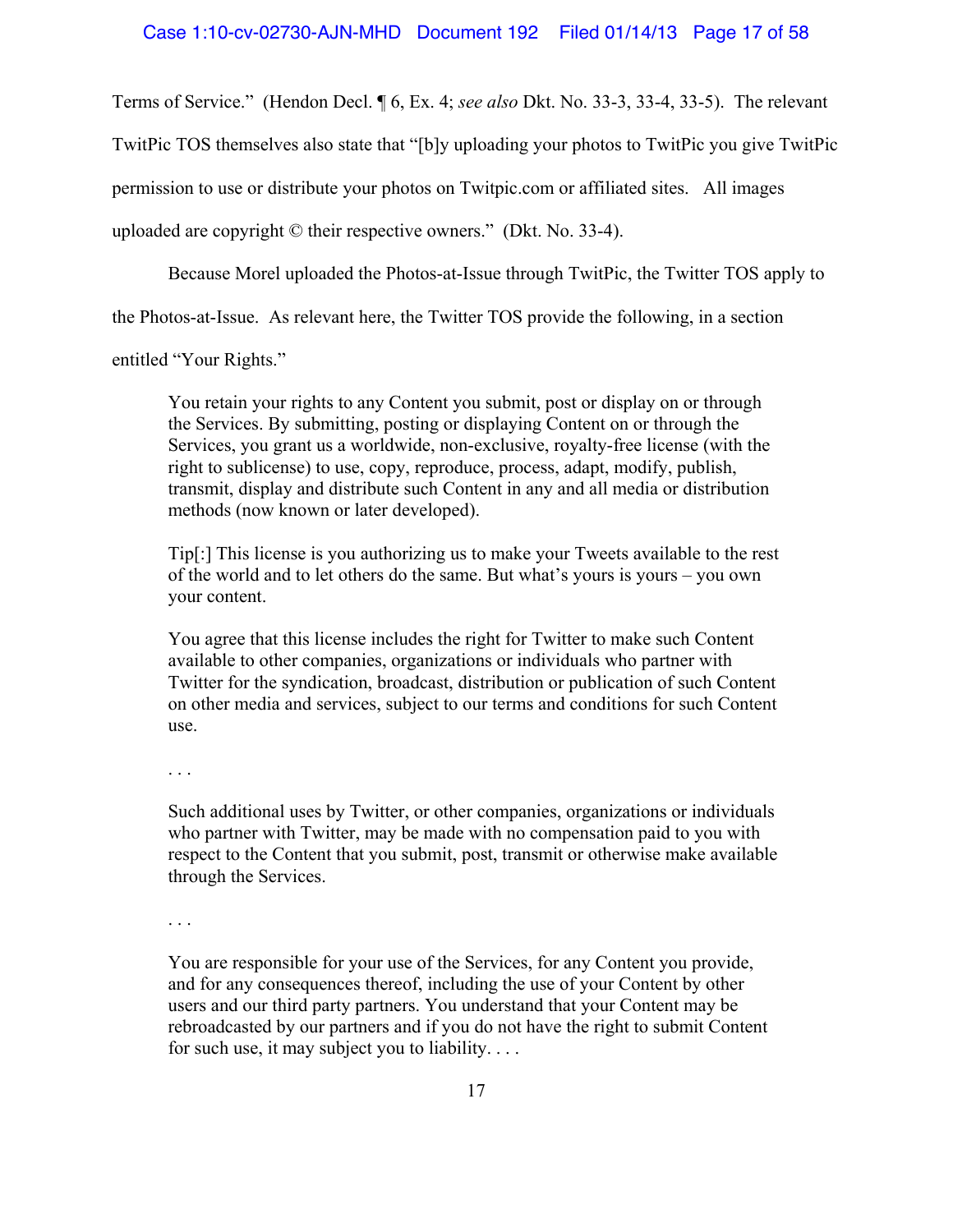(Hendon Decl. Ex. 2). AFP also notes that the Twitter TOS state "Tip[:] What you say on Twitter may be viewed all around the world instantly. You are what you Tweet!" and "We encourage and permit broad re-use of Content." (Hendon Decl. Ex. 2). From this foundation, AFP argues that it is a third-party beneficiary of the license agreement between Morel and Twitter, claiming in particular that the Twitter TOS intended to confer a benefit (in the form of a license) on Twitter's "other users." (CC Def. Br. at 8-12; CC Def. Opp. at 9; CC Def. Reply at 1-2).

AFP also points to Twitter's *Guidelines for Third Party Use of Tweets in Broadcast or Other Offline Media* ("Guidelines") which provide "[w]e welcome and encourage the use of Twitter in broadcast." (Hendon Decl. Ex. 5). Counterclaim Defendants do not, however, address the very next sentence of the Guidelines, which discusses "requirements" to "ensure that Twitter users receive attribution for their content," or the content of these guidelines which include, among other things, a requirement that the username be included with the Tweet and that the full text of the Tweet be used. (Hendon Decl. Ex. 5). Similarly, for displaying images shared on Twitter, the guidelines require that broadcasters "[a]lways display the image and its associated Tweet together; think of the image as part of the Tweet itself" and "[a]lways include a clear reference to Twitter." (Hendon Decl. Ex. 5). The Guidelines also have suggestions for broadcasters to "get the most" out of using Tweets in their broadcasts. (Hendon Decl. Ex. 5).

## b. The Twitter TOS do not provide a license for AFP's conduct

The Twitter TOS are governed by California law. (Hendon Decl. Ex. 2). AFP argues that it was a third party beneficiary to the Twitter TOS and derives a license from those terms of service, and is therefore insulated from liability. (CC Def. Mot. at 8-12). The test for determining whether a contract was made for the benefit of a third person is whether an intent to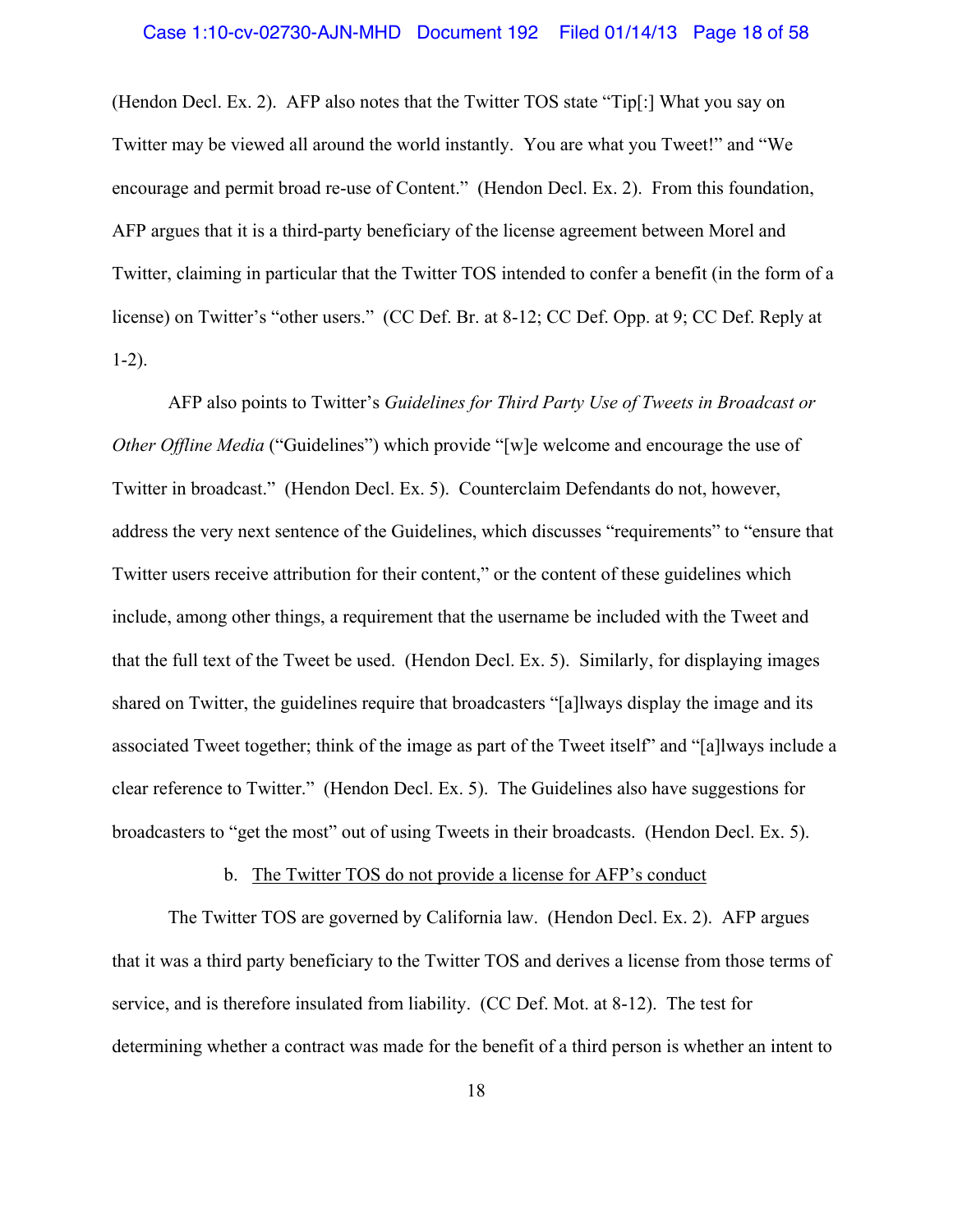benefit a third person appears from the terms of the contract. *Martin v. Bridgeport Cmty. Assoc., Inc.*, 173 Cal. App. 4th 1024, 1034 (Cal. App. 2d Dist. 2009); *Prouty v. Gores Tech. Group*, 121 Cal. App. 4th 1225, 1232 (Cal. App. 3d Dist. 2004). An individual may be a third-party beneficiary to a contract if the terms of the contract "necessarily require" that the promisor conferred a benefit on that third party. *Prouty*, 121 Cal. App. 4th at 1232; *see also Oracle Am., Inc. v. Innovative Tech. Distribs. LLC*, 2012 U.S. Dist. LEXIS 134343, at \*55-57 (N.D. Cal. Sept. 18, 2012). The terms of the agreement, however, must "clearly manifest" an intent to benefit the third party. *See Martin*, 173 Cal. App. 4th at 1034 ("Reading the agreement as a whole in light of the circumstances under which it was made, the terms of the agreement must clearly manifest an intent to make the obligation inure to the benefit of the third party."); *San Francisco v. Western Air Lines, Inc.*, 204 Cal. App. 2d 105, 120-21 (Cal. App. 1st Dist. 1962); *see also Green Desert Oil Group v. BP West Coast Prods.*, 2011 U.S. Dist. LEXIS 131140, at \*9 (N.D. Cal. Nov. 14, 2011) (explaining that, although an intended beneficiary need not be specifically identified in the contract, they still must fall within a class "clearly intended" by the parties to benefit from the contract).

 The Court need not fix the precise scope of any license created by the Twitter TOS in order to resolve the dispute before it. Rather, it suffices to say that based on the evidence presented to the Court the Twitter TOS do not provide AFP with an excuse for its conduct in this case. *See Prouty*, 121 Cal. App. 4th at 1233 (explaining that, while third-party benefieciary status is often a question of fact, "where, as here, the issue can be answered by interpreting the contract as a whole and doing so in light of the uncontradicted evidence . . . the issue becomes one of law that we resolve independently."); *see also Nat'l Union Fire Ins. Co. of Pittsburgh, PA v. Cambridge Integrated Services Group, Inc.*, 171 Cal. App. 4th 35, 51 (Cal. App. 1st Dist.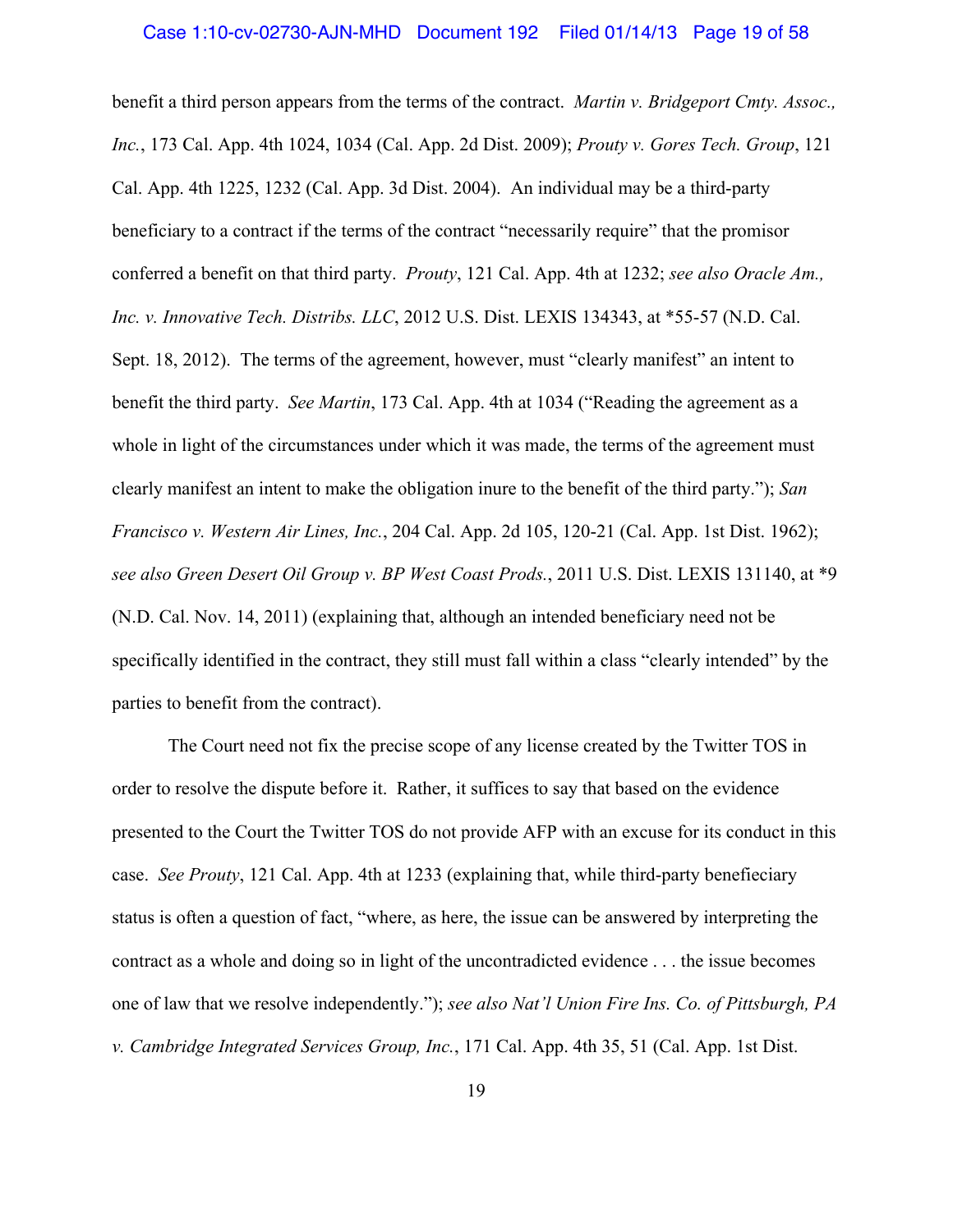## Case 1:10-cv-02730-AJN-MHD Document 192 Filed 01/14/13 Page 20 of 58

2009) ("Where the facts are undisputed, the issue is one of law"). Put differently, the evidence does not reflect a clear intent to grant AFP a license to remove the Photos-at-Issue from Twitter and license them to third parties, nor does it "necessarily require" such a license. *See Martin*, 173 Cal. App. 4th at 1034 (holding that the facts pleaded did not clearly manifest an intent to benefit the party claiming third-party beneficiary status); *see also Charles Lowe Co. v. Xomox Corp.*, 1999 U.S. Dist. LEXIS 20308, at \*23-24 (N.D. Cal. Dec. 23, 1999) (granting summary judgment because nothing in the terms of the contract disclosed an intent to benefit the claimed third-party beneficiary). Indeed, this is the fatal flaw in AFP's argument: it fails to recognize that even if some re-uses of content posted on Twitter may be permissible, this does not necessarily require a general license to use this content as AFP has.

The import of the Twitter TOS has already been discussed once in this matter in a decision that bears on the Court's current analysis. Specifically, before this litigation was transferred to the undersigned, Counterclaim Defendants argued on a motion to dismiss before Judge Pauley that the Twitter TOS granted an express license to use Morel's images or, alternatively, that they are third party beneficiaries of a license agreement between Twitter and Morel, embodied in the Twitter TOS. *Agence Fr. Presse v. Morel*, 769 F. Supp. 2d 295, 302-03 (S.D.N.Y. 2011). Judge Pauley concluded that the express language of the Twitter and TwitPic TOS did not provide an express license that covered AFP. *See id.* Moreover, with respect to AFP's claim of third-party beneficiary status, Judge Pauley found that the Twitter TOS "'necessarily required' Morel as promisor to confer certain rights of use on two classes— Twitter's partners and sublicensees" and the Twitter TOS statement that they "encourage and permit broad reuse-of Content" did not, on the pleadings, establish Twitter's intent to confer a license on "other users." *Id.* at 303.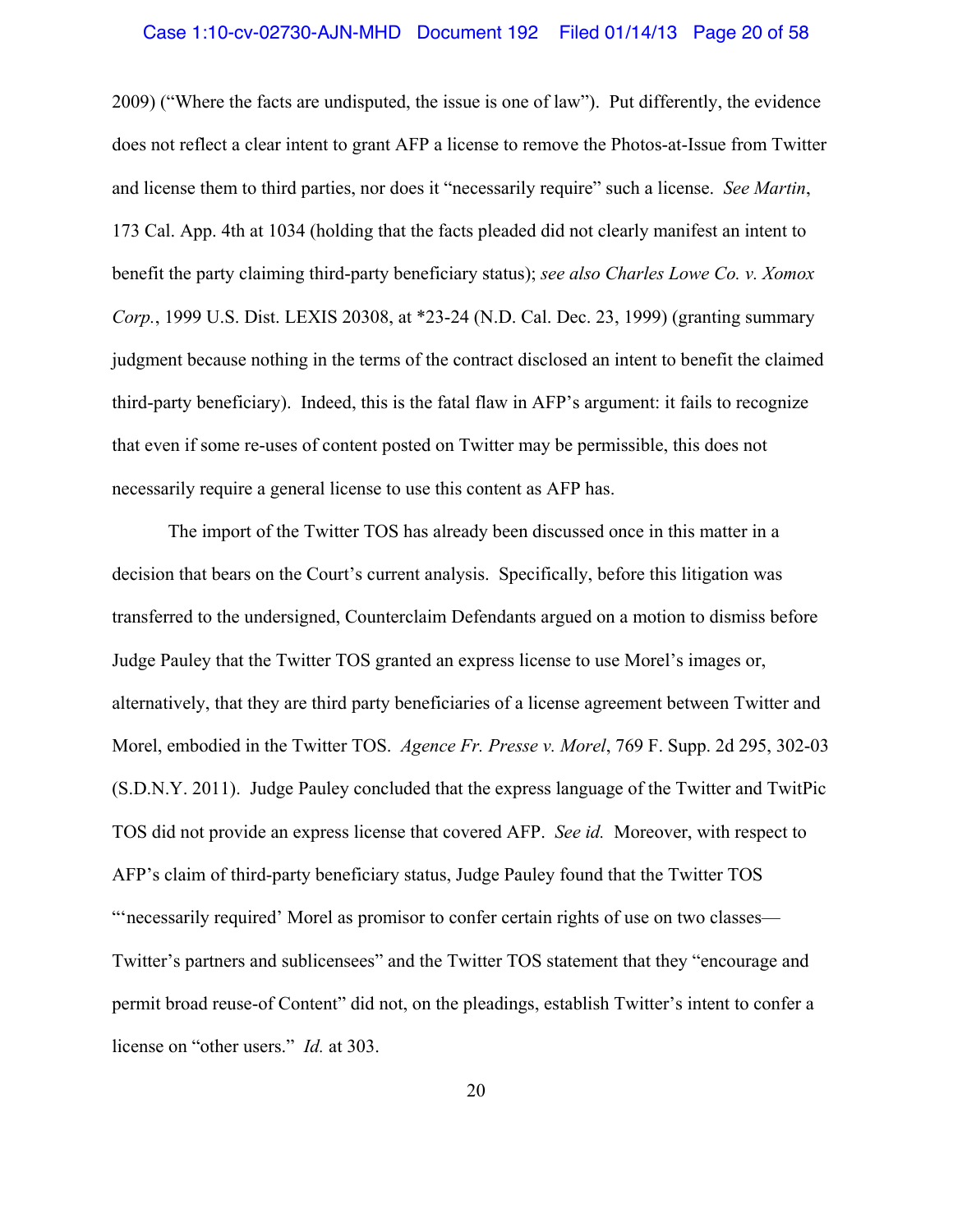## Case 1:10-cv-02730-AJN-MHD Document 192 Filed 01/14/13 Page 21 of 58

Arguing for third party beneficiary status, AFP advances on this motion many of the same arguments that Judge Pauley has already considered and rejected with regard to the express language of the Twitter TOS. For example, the plain language of the Twitter TOS does not support finding a license covering AFP's conduct, even as a third-party beneficiary. As Judge Pauley already explained, the Twitter TOS spell out expressly the entities to whom a license is granted, namely Twitter and its partners—and AFP does not contend that it is one of Twitter's "partners." *Id.* Construing the Twitter TOS to provide an unrestrained, third-party license to remove content from Twitter and commercially license that content would be a gross expansion of the terms of the Twitter TOS. Indeed, if Twitter intended to confer such a benefit, it easily could have manifested this intent. Instead, the Twitter TOS specify that the license was granted to Twitter and its partners, that the license "includes the right for Twitter to make . . . Content available," and that additional uses of this content "by Twitter" or its partners may be made without compensation. In short, rather than showing that the benefit AFP claims was "necessarily required," *Oracle Am.*, 2012 U.S. Dist. LEXIS 134343, at \*55-57 , by the Twitter TOS, the terms of this contract cut against finding that Twitter intended to confer the benefit of a license on AFP to sell licenses to the pictures posted on Twitter or TwitPic.

In addition, in making its arguments on summary judgment AFP wholly ignores those portions of the Twitter TOS that are directly contrary to its position, particularly those portions stating that "[y]ou retain your rights to any Content you submit, post or display" and "what's yours is yours – you own your content." These statements would have no meaning if the Twitter TOS allowed third parties to remove the content from Twitter and license it to others without the consent of the copyright holder. *See Zalkind v. Ceradyne, Inc.*, 194 Cal. App. 4th 1010, 1027 (Cal. App. 4th Dist. 2011) ("To the extent practicable, the meaning of a contract must be derived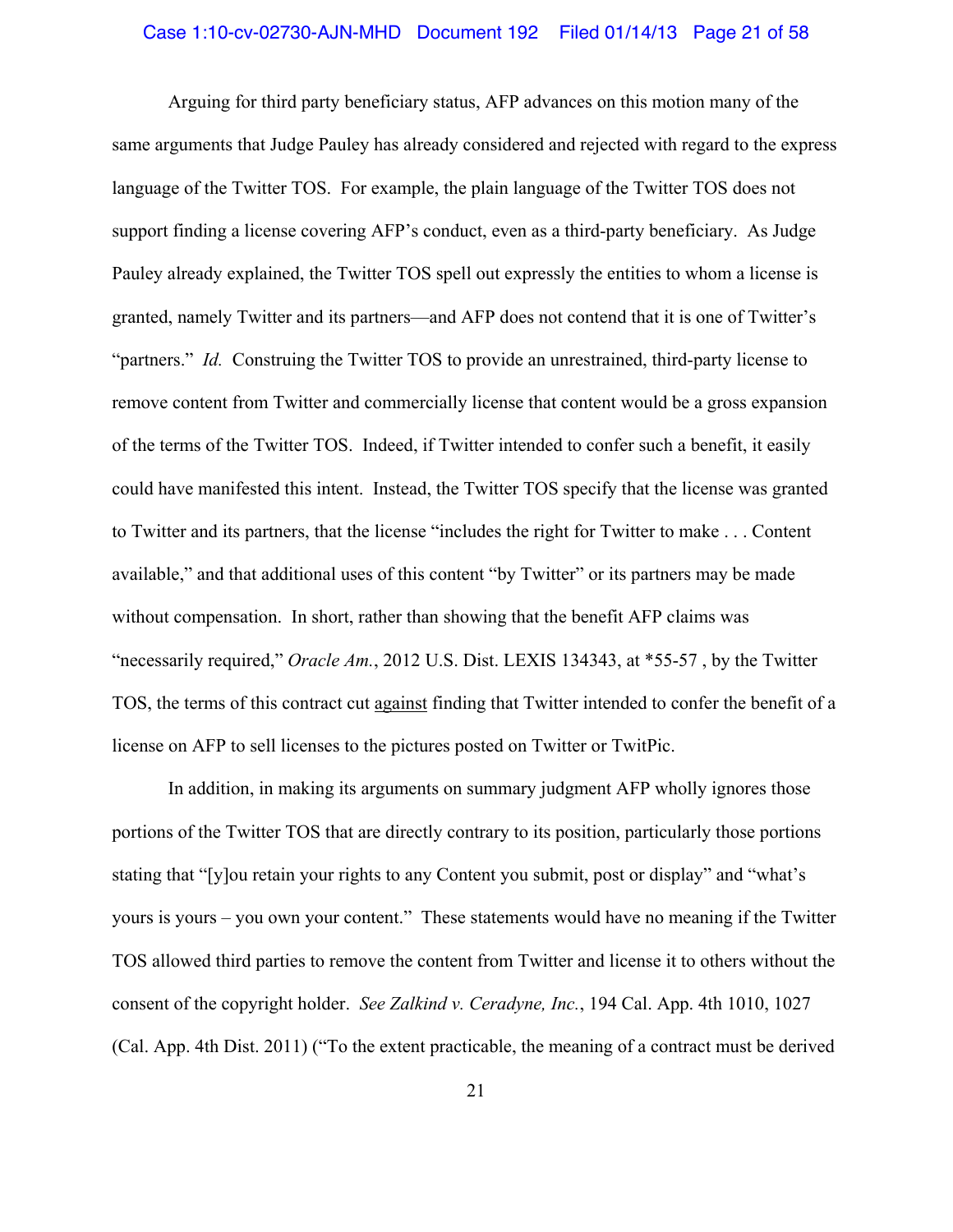# Case 1:10-cv-02730-AJN-MHD Document 192 Filed 01/14/13 Page 22 of 58

from reading the whole of the contract, with individual provisions interpreted together, in order to give effect to all provisions and to avoid rendering some meaningless."). Far from "necessarily requiring" the license AFP now claims, the Twitter TOS provides that users retain their rights to the content they post—with the exception of the license granted to Twitter and its partners—rebutting AFP's claim that Twitter intended to confer a license on it to sell Morel's photographs.

 The reference in the Twitter TOS to use of content by "other users," and that the license authorizes Twitter to "make your Tweets available to the rest of the world and to let others do the same" are not to the contrary. First, the reference to "other users" occurs in a paragraph of the Twitter TOS addressing the user's responsibility for the content they post, not the paragraphs discussing the licenses granted under the Twitter TOS. Moreover, even assuming that these statements grant *some* form of license to third parties ("other users") to, for example, re-tweet content posted on Twitter—a question not before the Court—they do not suggest an intent to grant a license covering the activities at issue here. To the contrary, the phrase "other users" suggests that any such license may be limited to use of the material on Twitter; otherwise, the Twitter TOS would simply refer to "others" rather than "other users."12 When read in the context of the Twitter TOS as a whole, this phrase is not sufficient to create a genuine dispute as to whether the Twitter TOS necessarily require the license claimed by AFP.

Likewise, as Judge Pauley has already held, "that Twitter 'encourage[s] and permit[s] broad re-use of Content' does not 'necessarily require'" that AFP was granted a license to remove the Photos-at-Issue from Twitter and license them to others. *Agence Fr. Presse*, 769 F.

 $\overline{a}$ 

 $12$  Similarly, the statement in the Twitter TOS that "[t]h[e] license is you authorizing us to make your Tweets available to the rest of the world and to let others do the same" refers to making the Tweets available to the world, not to allowing others to sell the content of those Tweets.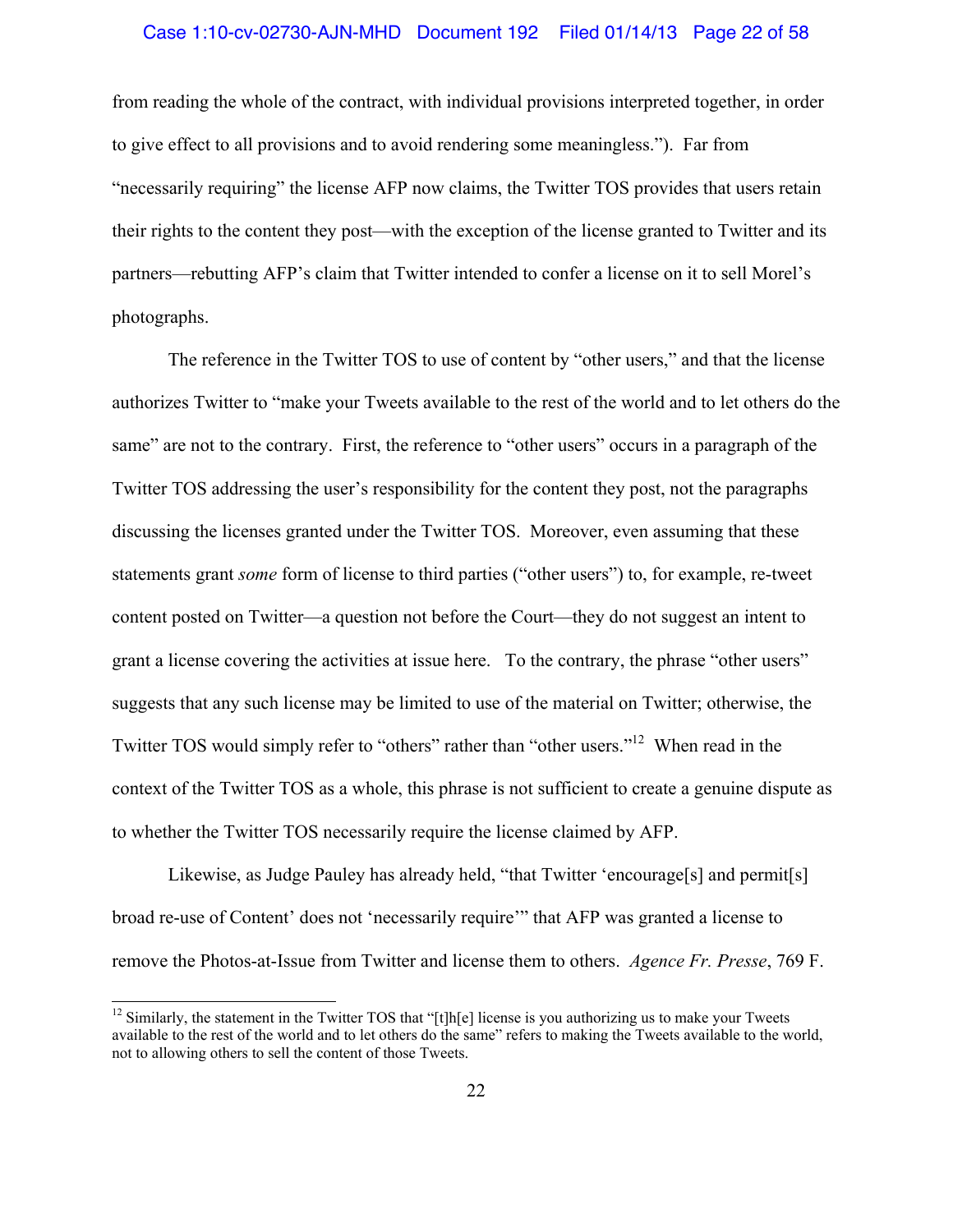## Case 1:10-cv-02730-AJN-MHD Document 192 Filed 01/14/13 Page 23 of 58

Supp. 2d at 303. This language—which, Judge Pauley explained, is at best ambiguous—cannot overcome the content of the Twitter TOS as a whole, which demonstrates that no such license was intended, let alone "clearly manifest" or "necessarily required." *Oracle Am.*, 2012 U.S. Dist. LEXIS 134343, at \*55-57; *Martin*, 173 Cal. App. 4th at 1034.

 Nor do the Guidelines suggest AFP's commercial uses are licensed. If anything, the Guidelines further underscore that the Twitter TOS were not intended to confer a benefit on the world-at-large to remove content from Twitter and commercially distribute it: the Guidelines are replete with suggestions that content should not be disassociated from the Tweets in which they occur. In this vein, AFP's reliance on the statement in the Guidelines that Twitter "welcome[s] and encourage[s] the use of Twitter in broadcast" is not convincing, as AFP's removal from Twitter and commercial licensing of the Photos-at-Issue is not akin to the rebroadcast of a Tweet. Thus, even to the extent that the Guidelines could rebut the evidence found in the Twitter TOS, they do not create a dispute precluding summary judgment in Morel's favor because they cut against finding that the license claimed by AFP is "necessarily required" by the Twitter TOS or was intended by Twitter.

 Finally, AFP presents the Court with a false dichotomy, claiming that either its conduct must have been licensed or "the uncountable number of daily 're-tweets' on Twitter and in the media where Twitter/TwitPic posts are copied, reprinted, quoted, and rebroadcast by third parties, all could constitute copyright infringements." (CC Def. Opp. at 10). However, as the Court has just explained, a license for one use does not equate to a license for all uses. *See, e.g.*, *Gilliam v. American Broadcasting Cos.*, 538 F.2d 14, 20 (2d Cir. 1976); *Netbula, LLC v. Bindview Dev. Corp.*, 516 F. Supp. 2d 1137, 1150 (N.D. Cal. 2007) (explaining that "if . . . a license is limited in scope and the licensee acts outside the scope, the licensor can bring an action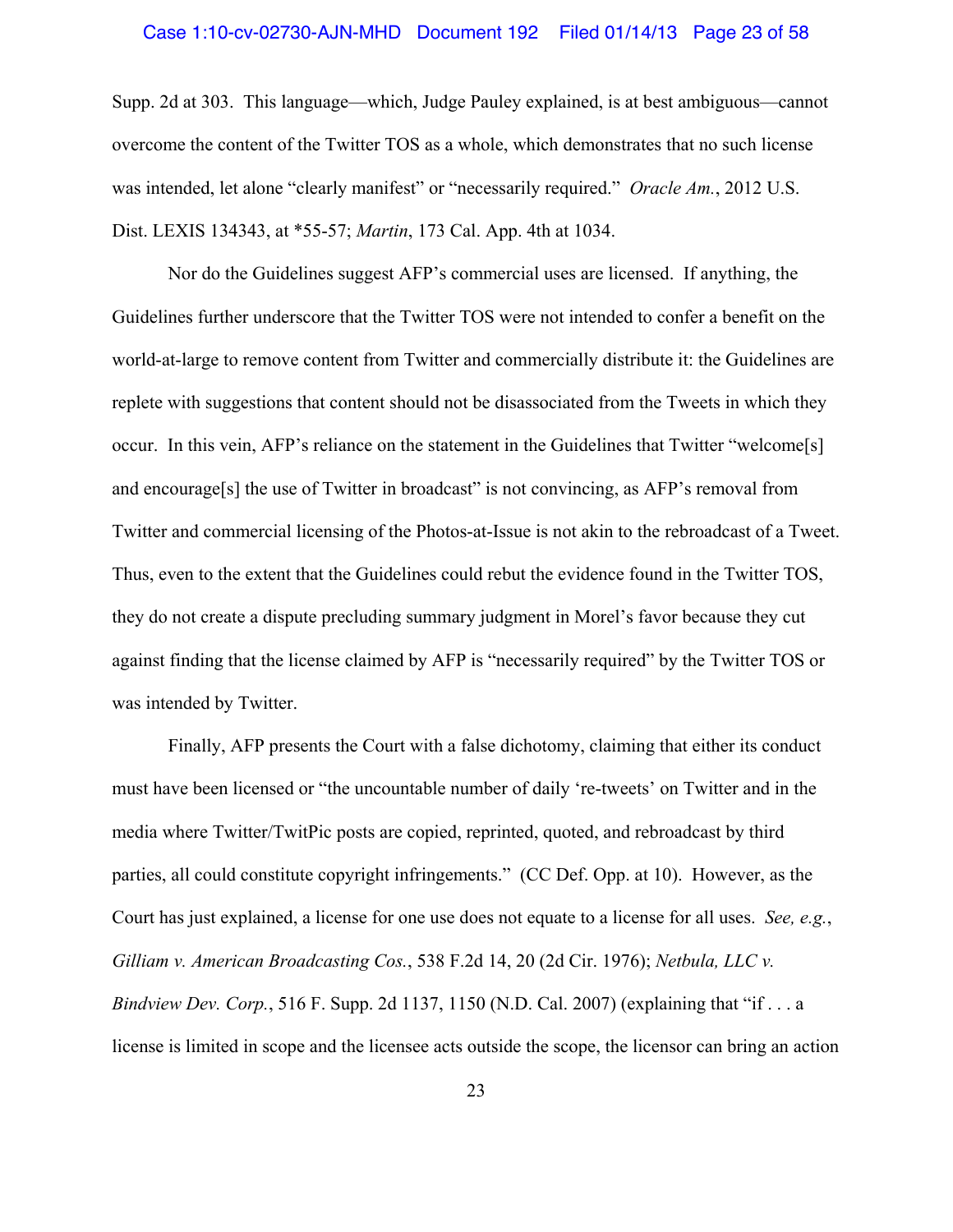#### Case 1:10-cv-02730-AJN-MHD Document 192 Filed 01/14/13 Page 24 of 58

for copyright infringement"). Indeed, Counterclaim Defendants recognize in their briefs that there are many different kinds of license, stating that "[s]ome terms of service provide creative commons licensees, some provide license with attribution, some provide no license." (CC Def. Opp. at 7). By the same token, even assuming there may be *some* license to third parties granted by the Twitter TOS—for example, a license to "re-tweet" content posted on Twitter—this function of Twitter simply does not necessarily require the license urged by AFP or manifest an intent to grant such an unrestricted license.

The Court concludes that AFP has not demonstrated that it is entitled to summary judgment and, in fact, based on the evidence before the Court, AFP has failed to demonstrate a genuine issue of material fact precluding the Court from granting summary judgment in Morel's favor on AFP's license defense. *See Prouty*, 121 Cal. App. 4th at 1233 ("[W]here, as here, the issue can be answered by interpreting the contract as a whole and doing so in light of the uncontradicted evidence . . . the issue becomes one of law that [the Court may] resolve independently."); *see also Wrobel v. County of Erie*, 692 F.3d 22, 30 (2d Cir. 2012) (explaining that to survive summary judgment, a party must come forward with specific facts demonstrating a genuine issue for trial); *San Diego Gas & Elec. Co. v. Canadian Hunter Mktg.*, 132 F.3d 1303, 1307 (9th Cir. 1997) (explaining that summary judgment is permissible even if a contract is ambiguous when the ambiguity, considering all the evidence in the light most favorable the nonmovant, could not be resolved in the non-movant's favor); *S. Cal. Gas Co. v. City of Santa Ana*, 336 F.3d 885, 889 (9th Cir. 2003) (same). In short, considering all of the evidence on this issue presented to the Court, and drawing all reasonable inferences in AFP's favor, the Twitter TOS do not "necessarily require" the benefit that AFP now claims.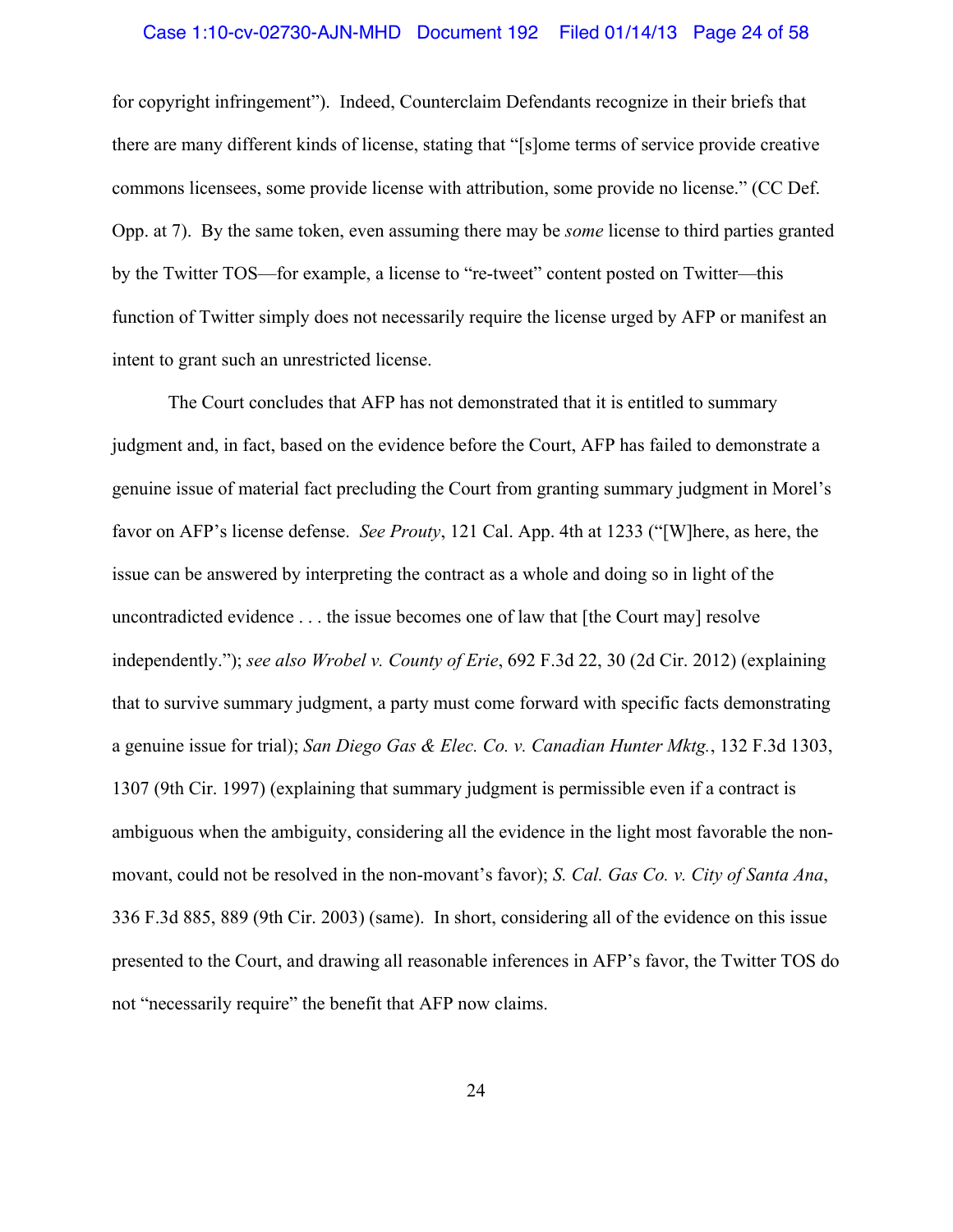## Case 1:10-cv-02730-AJN-MHD Document 192 Filed 01/14/13 Page 25 of 58

AFP and the Post raise no other defenses to liability for direct copyright infringement and, in fact, concede that if their license defense fails—as the Court has determined that it does—they are liable for direct copyright infringement. Getty, however, raises further defenses to liability, which the Court now considers.

# **2. DMCA Safe Harbor**

Getty claims that it cannot be liable because it is entitled to the benefit of a safe-harbor under the DMCA, one that covers infringement claims that arise "'by reason of the storage at the direction of a user material that resides on a system or network controlled or operated by or for [a] service provider.'" *Viacom Int'l, Inc. v. YouTube, Inc.*, 676 F.3d 19, 27 (2d Cir. 2012) (quoting 17 U.S.C.  $\S 512(c)(1)$ ). This safe harbor, among others, was created by Congress through Title II of the DMCA, the "Online Copyright Infringement Liability Limitation Act" ("OCILLA"), to clarify the liability faced by service providers who transmit potentially infringing material over their networks. *Id.* 

 In order to qualify for the OCILLA safe harbors, a party must meet a set of threshold criteria. Most importantly for purposes of the present motions, the party seeking the benefit of the safe harbor must be a "service provider," defined in pertinent part as "a provider of online services or network access, or the operator of facilities therefor." 17 U.S.C.  $\S$  512(k)(1)(B). Courts considering this threshold requirement have generally held that this definition is "broad," with some going so far as to suggest that the definition of service provider is so broad that they "have trouble imagining the existence of an online service that *would not* fall under the definitions." *In re Aimster Copyright Litig.*, 252 F. Supp. 2d 634, 658 (N.D. Ill. 2002); *see also Perfect 10, Inc. v. Cybernet Ventures, Inc.*, 213 F. Supp. 2d 1146, 1175 (C.D. Cal. 2002) (noting that "[a]lthough there appears to be uniform agreement that the definition is broad . . . the Court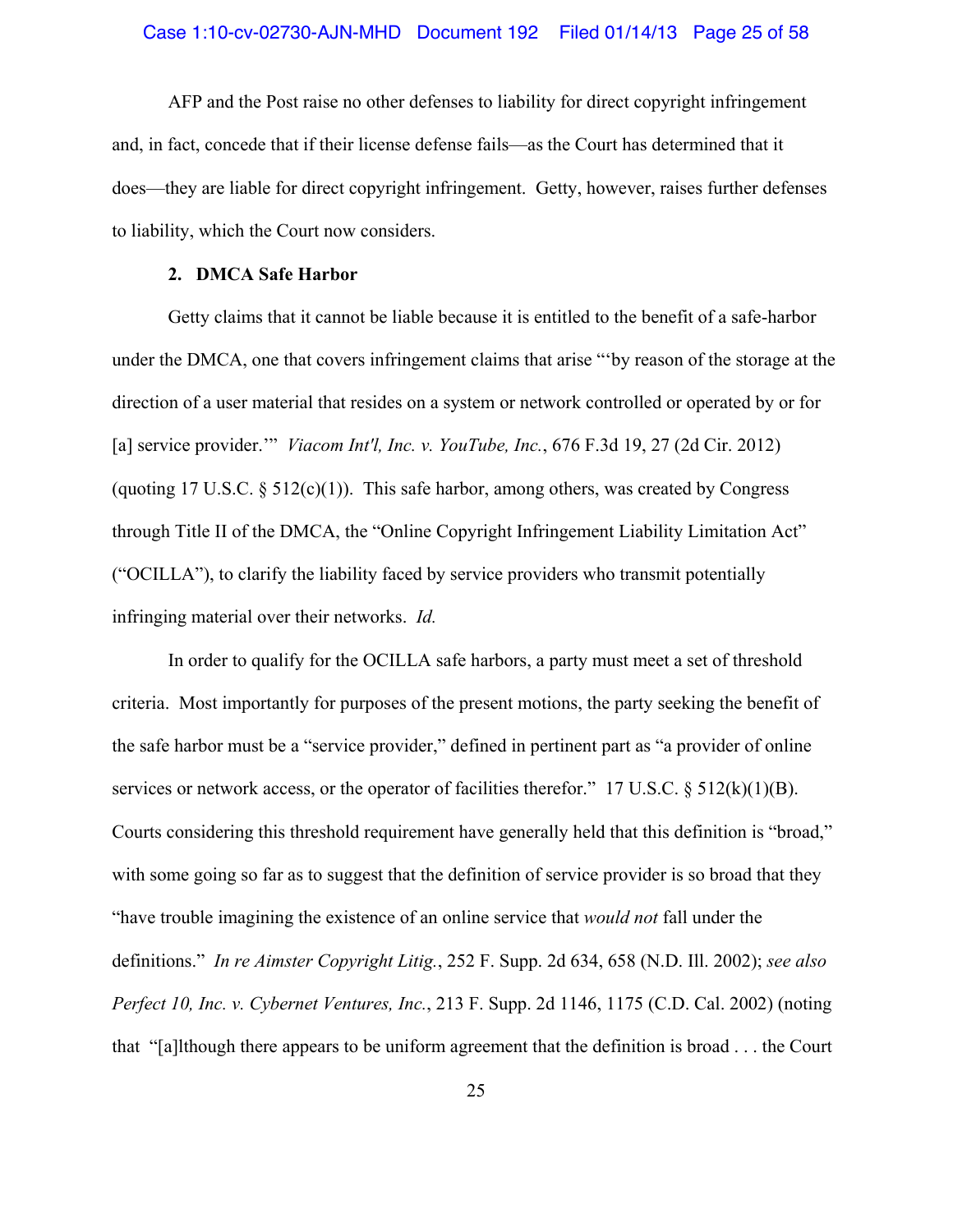## Case 1:10-cv-02730-AJN-MHD Document 192 Filed 01/14/13 Page 26 of 58

has found no discussion of this definition's limits"); *Wolk v. Kodak Imaging Network, Inc.*, 840 F. Supp. 2d 724, 744 (S.D.N.Y. 2011); *Corbis Corp. v. Amazon.com, Inc.*, 351 F. Supp. 2d 1090, 1099-1100 (W.D. Wash. 2004); *cf. Viacom*, 676 F.3d at 39 (explaining that service providers are not limited to those who merely store material, but not expanding upon the limits of this definition).

In the case at bar, however, it appears that notwithstanding the breadth of activities that courts have held are performed by service providers, the Court may have encountered facts defining the limits of what constitutes a service provider. In order to determine whether there is a material dispute on whether Getty qualifies as a service provider, the Court must take a more detailed look at the meaning of this term.

In defining "service provider," section  $512(k)(1)(B)$  provides that the party seeking to invoke the safe harbor must be "a provider of online services or network access, or the operator of facilities therefor." *See Louis Vuitton Malletier S.A. v. LY USA, Inc.*, 676 F.3d 83, 108 (2d Cir. 2012) (questions of statutory interpretation begin with the text of the statute). Notwithstanding those Courts that have noted the breadth of this definition, Congress must have intended this threshold inquiry to impose some limitation on the availability of the  $\S 512$  safe harbors, or it would not have included the "service provider" requirement at all. The question before the Court at this juncture is what it means to provide online "services," and the limits of the OCILLA safe harbors.

Looking first to the ordinary meaning of "service," Black's Law Dictionary contains a number of definitions of "service." *United States v. Gravel*, 645 F.3d 549, 551 (2d Cir. 2011) (explaining that a fundamental canon of statutory interpretation is that words should be given their ordinary meaning unless otherwise defined, and consulting dictionaries to ascertain that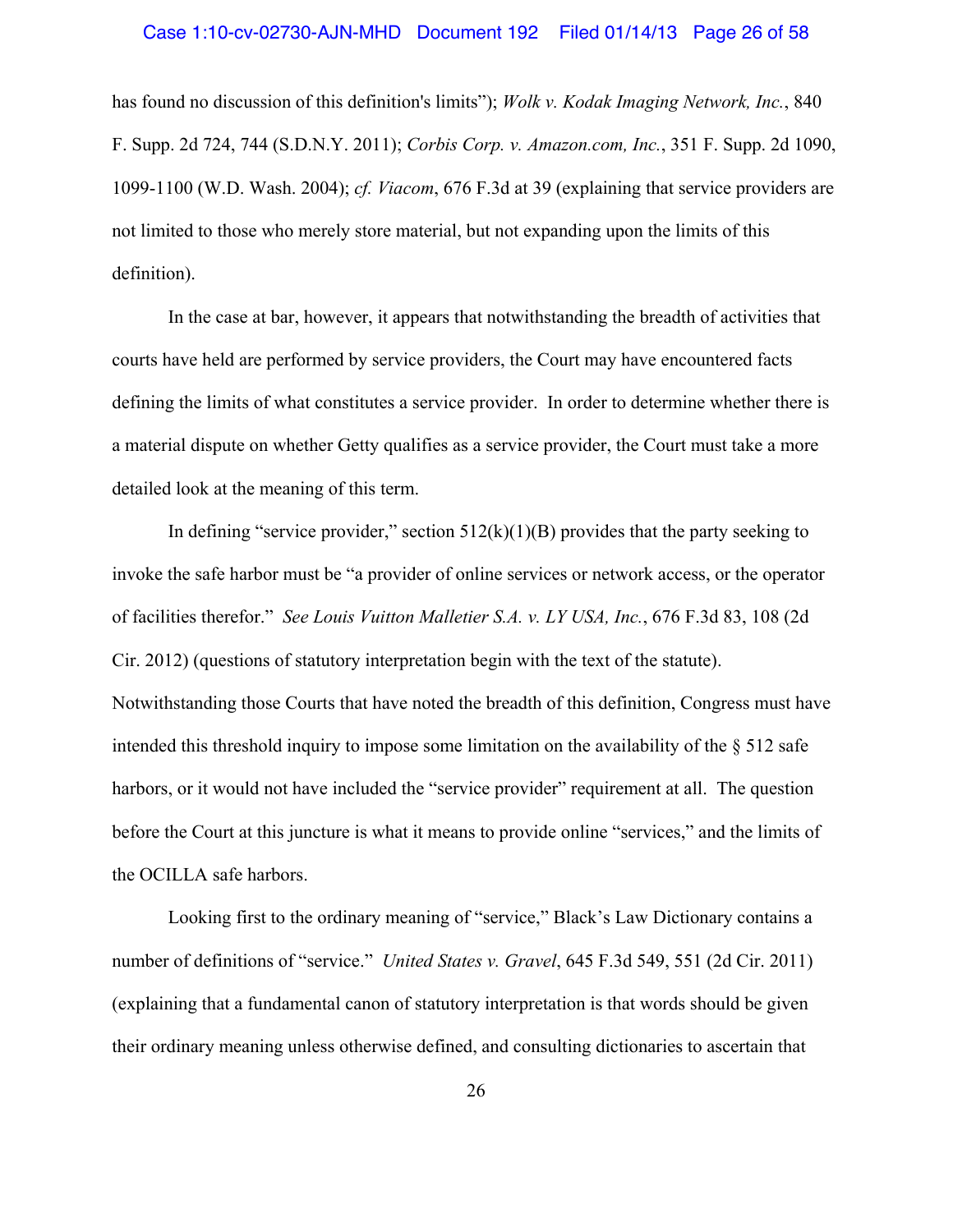#### Case 1:10-cv-02730-AJN-MHD Document 192 Filed 01/14/13 Page 27 of 58

meaning). For example, "service" is defined as "[t]he act of doing something useful for a person or company, [usually] for a fee"; "[a] person or company whose business it is to do useful things for others"; and "[a]n intangible commodity in the form of human effort, such as labor, skill, or advice." BLACK'S LAW DICTIONARY 1491 (9th ed. 2009); *see also* MERRIAM-WEBSTER'S COLLEGIATE DICTIONARY 1137 (11th ed. 2003) (defining service as "useful labor that does not produce a tangible commodity"). As relevant to this case, these definitions would not encompass an entity selling a product or, in particular, licensing a copyrighted work, because that entity would not be "doing something useful for a person or a company" or providing a "commodity . . . in the form of human effort." Indeed, holding that an entity was performing a "service" on such facts would appear to entirely obviate the definition of "service provider" in OCILLA—any individual engaged in any form of business only, including selling a product, could claim to be a "service provider" under OCILLA. Thus, the text of the statute suggests that a "service provider" under OCILLA is an entity that, in broad terms, facilitates, supports, or enables online access or the activities of users of the internet.

Reviewing the substance of the particular OCILLA safe-harbors supports the Court's analysis that an entity that is directly licensing copyrighted material online is not a "service provider." *See Dole v. United Steelworkers of Am.*, 494 U.S. 26, 35 (1990) (in interpreting statutes, courts should look to the whole law, and its object and policy). The four safe harbors under OCILLA are for "[t]ransitory digital network communications," in which providers automatically pass material through their system, such as in providing connectivity to a website; "[s]ystem caching," the automatic and temporary storage of material to facilitate access to that material; "[i]nformation residing on systems or networks at [the] direction of users," such as where a provider supplies server space for the online storage of materials by its users; and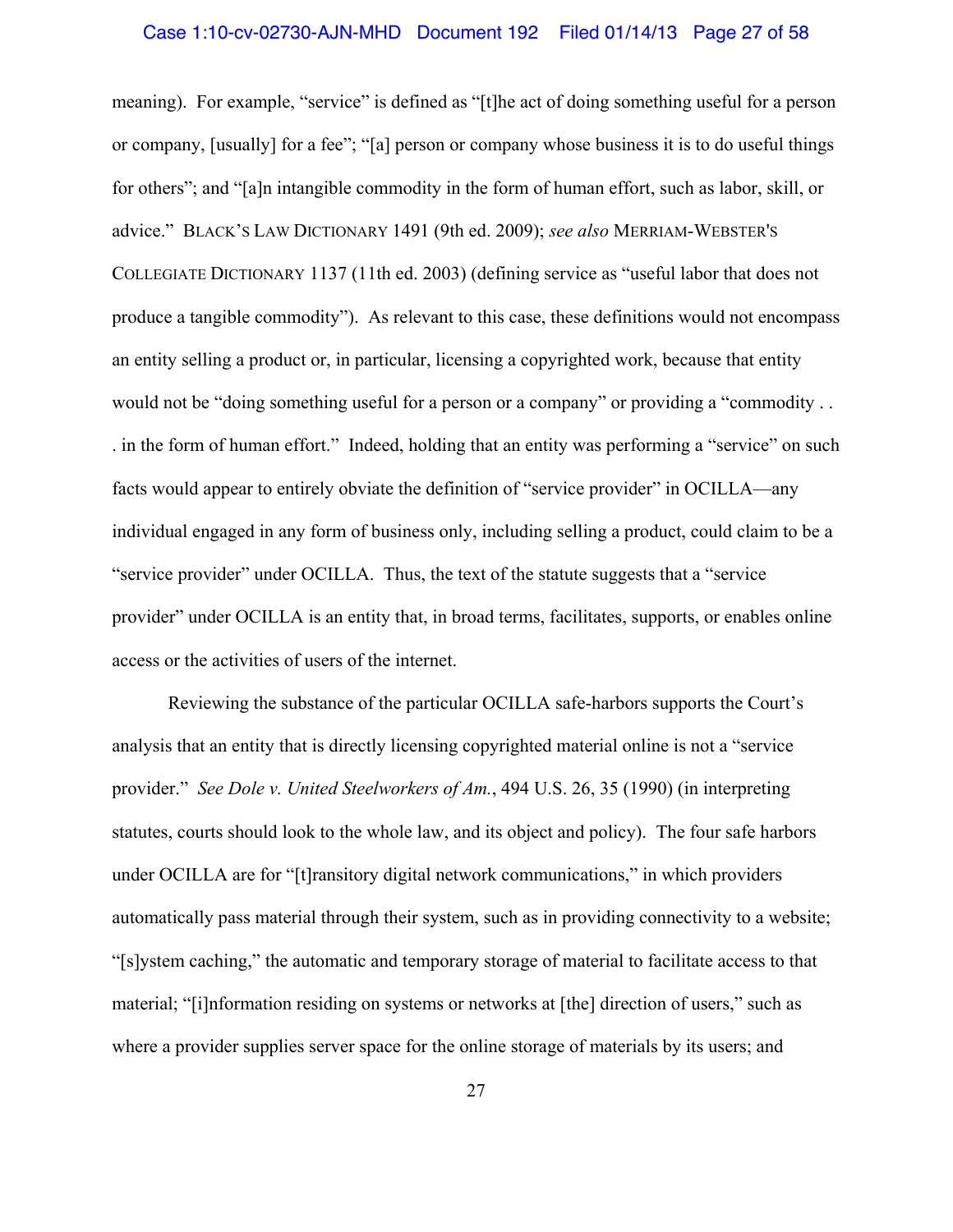"[i]nformation location tools" such as search engines, which refer or link users to material. 17 U.S.C. § 512(a)-(d); *see also Recording Indus. Ass'n of Am. v. Univ. of N.C. at Chapel Hill*, 367 F. Supp. 2d 945, 948-49 (M.D.N.C. 2005) (summarizing the OCILLA safe harbors); MELVILLE B. NIMMER & DAVID NIMMER, NIMMER ON COPYRIGHT §§ 12B.02-12B.05 (2012). Although the meaning of the gatekeeping "service provider" requirement is not necessarily limited to these four categories, these categories provide examples that inform the Court's inquiry into the meaning of "service provider." In particular, consistent with the ordinary meaning of "service provider" discussed above, each of these safe harbors is generally directed toward protecting entities that "do something useful" for others with respect to providing or facilitating access to materials online or the activities of internet users, such as providing search engines or connectivity to a website. In contrast, licensing copyrighted material online more closely resembles the mere sale of goods (albeit, in this case, intellectual property) than facilitating users' activities online.

Indeed, the legislative history of OCILLA confirms that Congress's focus was "to ensure that the efficiency of the Internet will continue to improve and that the variety and quality of services on the Internet will expand." S. REP. NO. 105-190 at 2 (1998). To that end, the OCILLA safe harbors were directed at ensuring that service providers were less likely to "hesitate to make the necessary investment in the expansion of the speed and capacity of the internet." *Id.* at 8. For example, in the ordinary course of their operations, online service providers engage in acts that might expose them to copyright liability, such as making copies in order to transmit materials over the internet, or to host materials on websites, and referring users to websites that may have infringing material. *Id.* Viewed in this context, the common, ordinary

28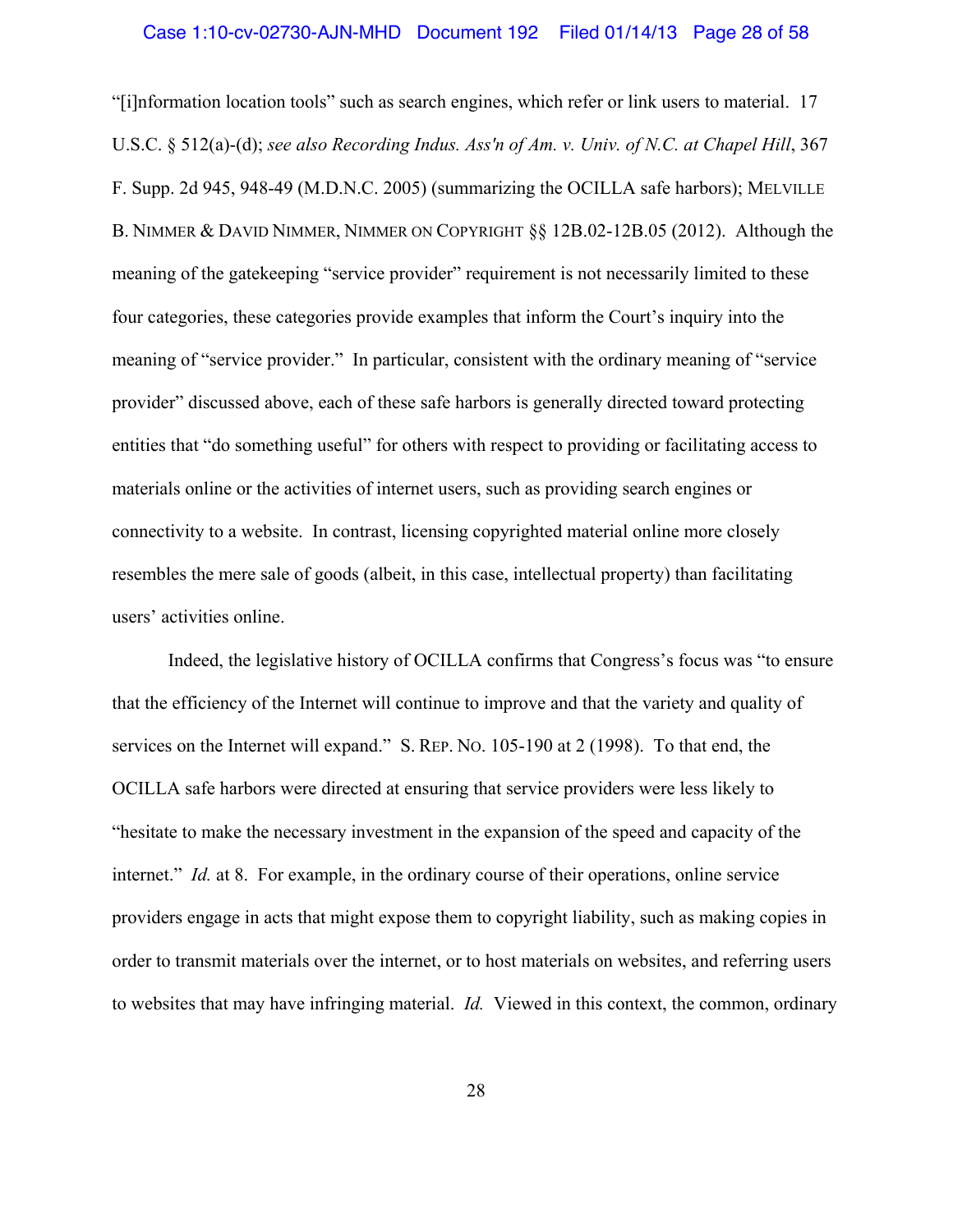#### Case 1:10-cv-02730-AJN-MHD Document 192 Filed 01/14/13 Page 29 of 58

definition of a "service" provider discussed above is sensible, and the safe harbors would not encompass those entities who merely sell or license copyrighted materials.

Finally, every case the Court has reviewed in which a party was a held to be a "service provider" under OCILLA reflects a fact pattern in which the party claiming the benefit of the DMCA safe-harbor was "doing something useful" for other entities or individuals, such as providing a file hosting or file sharing platforms, rather than itself selling or licensing copyrighted material. *See Viacom*, 676 F.3d at 28; *UMG Recordings, Inc. v. Shelter Capital Partners, LLC*, 667 F.3d 1022, 1026, 1035 (9th Cir. 2011) ("Veoh Networks (Veoh) operates a publicly accessible website that enables users to share videos with other users."); *Obodai v. Demand Media, Inc.*, 2012 U.S. Dist. LEXIS 83109, at \*10 (S.D.N.Y. June 12, 2012) ("Because the defendant operates a website that permits users to post and share materials, it falls within the broad definition of a service provider under section 512(k)(1)(B)."); *Wolk*, 840 F. Supp. at 724 ("Because Photobucket offers a site that hosts and allows online sharing of photos and videos at the direction of users, Photobucket, like YouTube.com or Veoh.com, qualifies as a 'service provider' under § 512(k)(1)(B)."); *Capitol Records, Inc. v. MP3tunes, LLC*, 821 F. Supp. 2d 627, 633-34 (S.D.N.Y. 2011); *Corbis Corp.*, 351 F. Supp. 2d at 1094, 1099-1100 (explaining that "Amazon operates web sites, provides retail and third party selling services to Internet users, and maintains computers to govern access to its web sites," and noting also that "Amazon, however, does not sell any of its own inventory on the zShops platform"); *In re Aimster Copyright Litig.*, 252 F. Supp. 2d at 658 ("Aimster is a service provider under the DMCA's definition in that it provides the routing of digital communication between its users."); *Perfect 10*, 213 F. Supp. 2d at 1175 (explaining that it may be a "close question" as to whether an age-verification service qualified as a "provider of online services," but assuming this to be the case); *Hendrickson v.*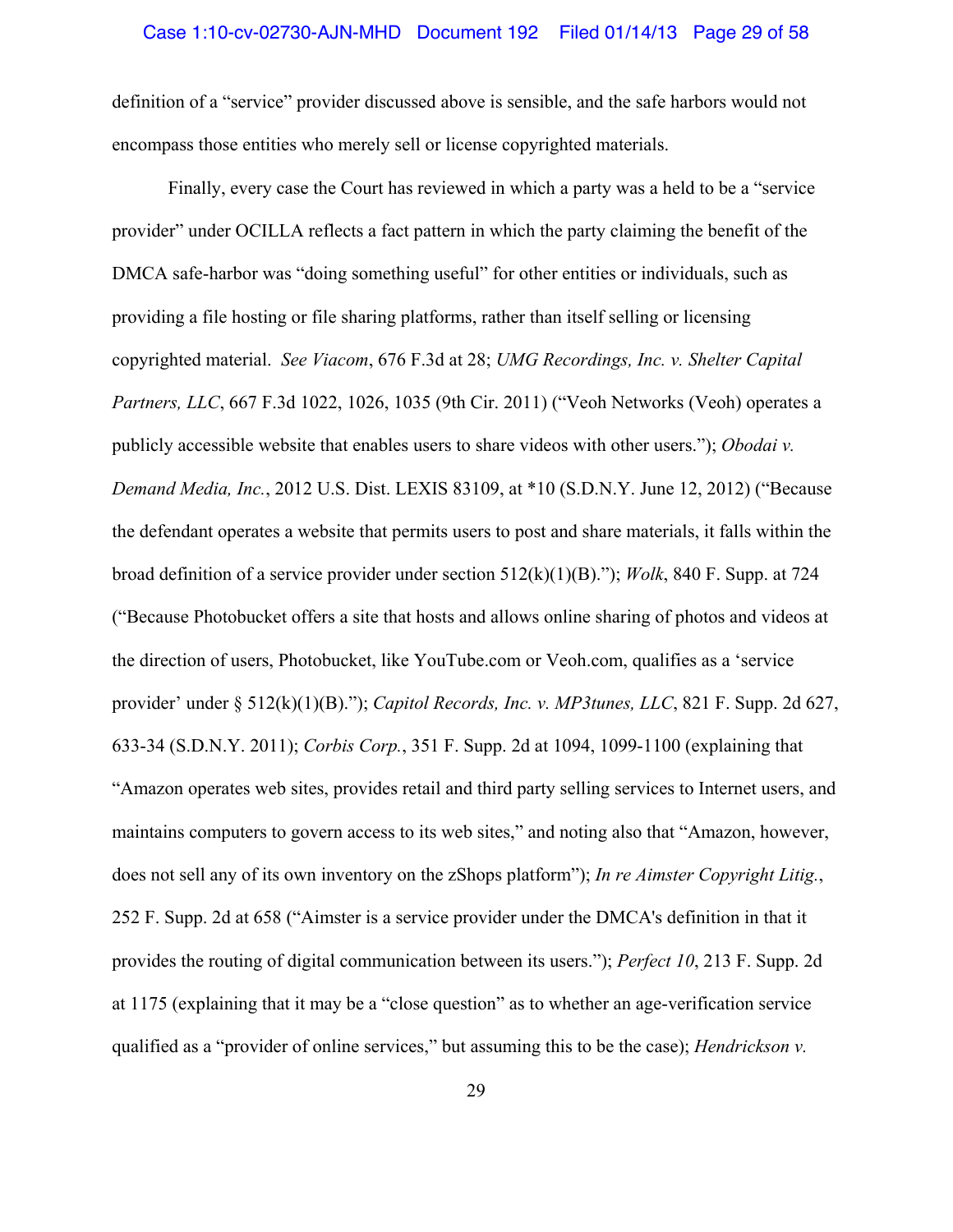#### Case 1:10-cv-02730-AJN-MHD Document 192 Filed 01/14/13 Page 30 of 58

*Ebay, Inc.*, 165 F. Supp. 2d 1082, 1084, 1088 (C.D. Cal. 2001) (explaining that there was no dispute that eBay was an internet service provider and that eBay "provides an Internet website service where . . . buyers and sellers of consumer goods and services have come together to buy and sell items"). In short, the text of the statute, the ordinary definition of the word "service," the structure of the OCILLA safe harbors, the legislative history, and the cases applying the safe harbors uniformly suggest that a "service provider" under OCILLA is an entity engaged in facilitating or supporting online access or the activities of users of the internet.

Applying this statutory construction in the present case, the Court has encountered an issue of fact regarding whether Getty qualifies as a service provider. Getty's argument is, in essence, that it merely provides a file hosting service for AFP's images—*i.e.*, it provides a system on which AFP's images are posted and distributed to customers—and thus cannot be held liable for any infringement of those images that occurred because the images were obtained from its system. However, the record before the Court contains evidence from which a jury could infer that Getty does not, in fact, simply host AFP's images. In particular, the evidence Morel has presented suggests that the agreement between AFP and Getty grants Getty rights to itself license the images that AFP provides, with a payment of royalties to AFP. (Morel Ex. AA at 1- 3, 5-6). Moreover, Morel has submitted evidence that Getty employees were actively involved in the licensing of the Photos-at-Issue to at least certain charitable organizations, again suggesting that Getty acts not as a passive host or online facilitator of access to AFP's images, but rather as a licensor of its own rights. (Morel SMF  $\P$  159, 232-33; CC Def. CSMF  $\P$  159, 232-33). On this evidence, a jury could infer that Getty's role extends beyond merely providing a file-hosting service to AFP, and that Getty itself acted as a licensor of the Photos-at-Issue. As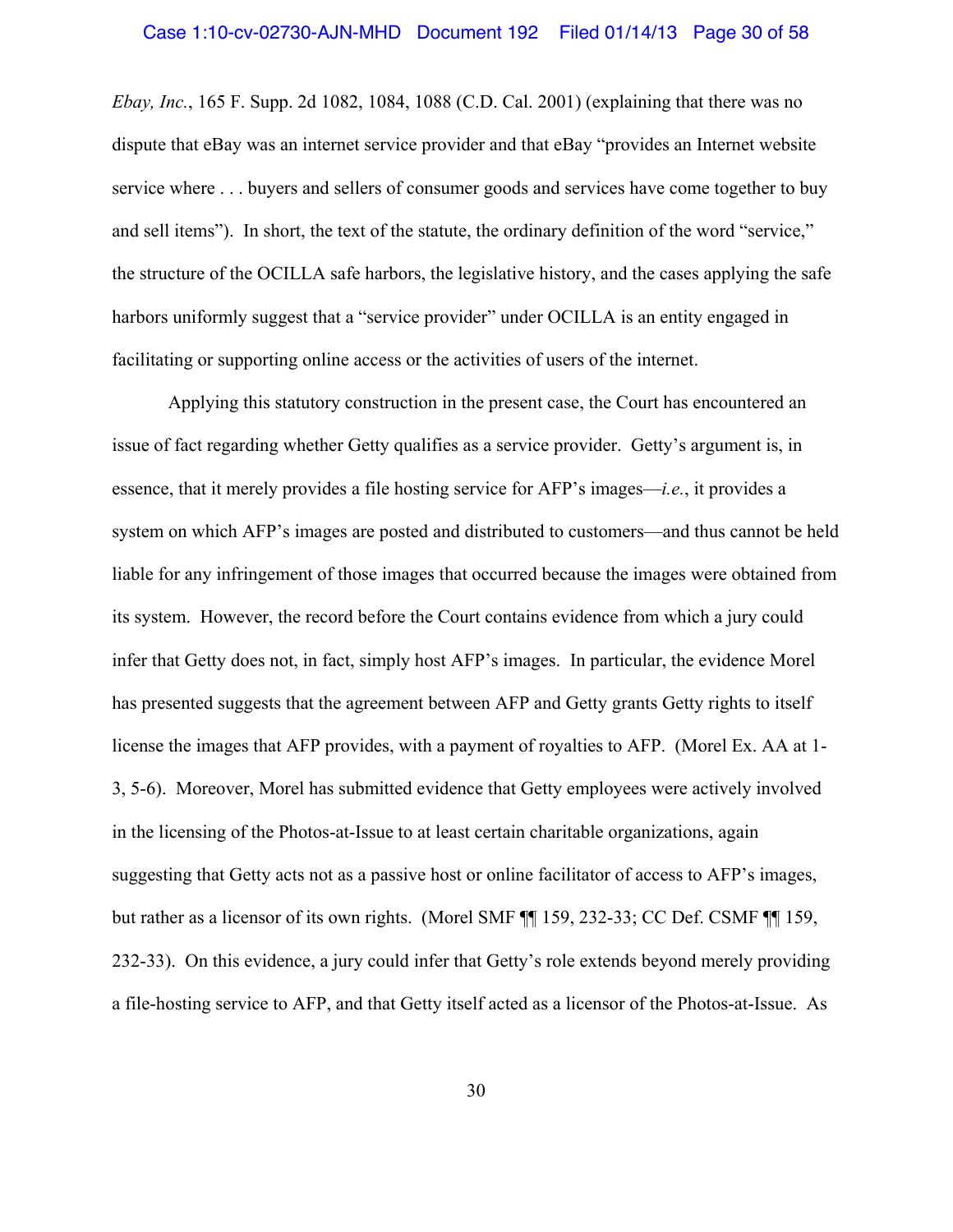## Case 1:10-cv-02730-AJN-MHD Document 192 Filed 01/14/13 Page 31 of 58

such, the Court concludes that there is an issue of fact as to whether Getty is, in fact, a service provider under OCILLA.

In addition, the Court denies summary judgment because issues remain as to Getty's intent and the financial benefit Getty may have received from its licensing of the Photos-at-Issue. The DMCA safe harbor at issue in this matter requires that the party seeking the benefit of the safe harbor (1) lack knowledge or awareness that the material at issue is infringing, lack awareness of facts or circumstances from which infringing activity is apparent, and act expeditiously to remove material known to be infringing upon obtaining such knowledge; and (2) not receive a financial benefit directly attributable to the infringing activity. 17 U.S.C. § 512(c)(1); *see also Viacom*, 676 F.3d at 36. As discussed in greater detail below with respect to whether Getty may be liable for willful infringement, there is a genuine issue of fact as to whether or not Getty had the requisite intent under  $\S 512(c)(1)$  to avail itself of the safe harbor. Likewise, as discussed below in considering Morel's claims for vicarious liability, there remains a genuine issue of fact as to whether Getty received a direct financial benefit from licensing the Photos-at-Issue.

# **3. Volitional Conduct**

For similar reasons, the Court cannot grant summary judgment as to Getty's liability based on Getty's argument that it has not engaged in sufficient volitional conduct to be held liable for copyright infringement.

Getty's position rests, for the most part, on a case with which the Court is intimately familiar: the Second Circuit's decision in *Cartoon Network LP, LLLP v. CSC Holdings, Inc.*, 536 F.3d 121, 130-133 (2d Cir. 2008) ("*Cablevision*") and the decisions of courts applying that case. In relevant part, the Second Circuit in *Cablevision* held that the defendants' Remote Storage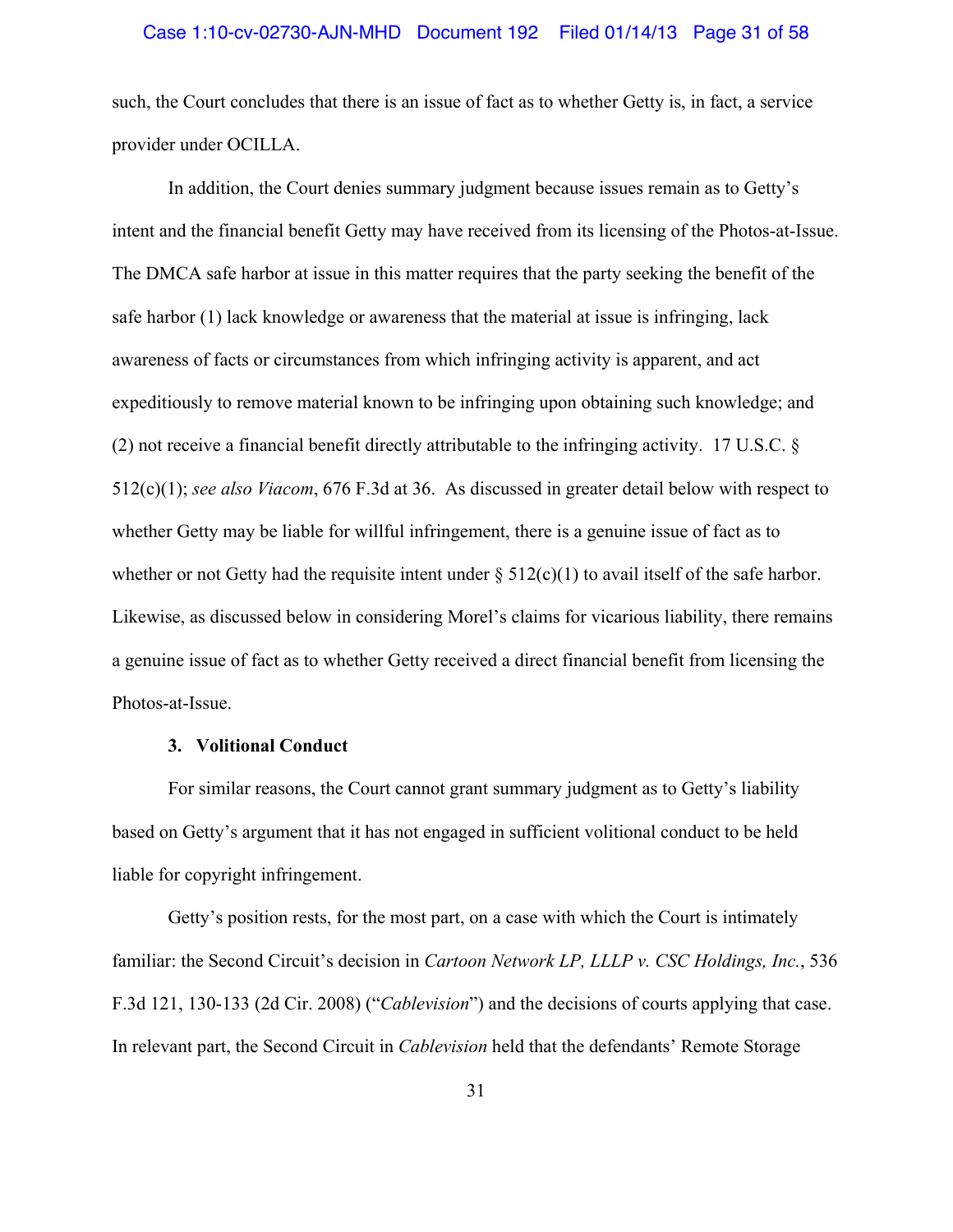DVR ("RS-DVR") service did not render them liable for infringement of the plaintiffs' reproduction rights under 17 U.S.C. § 106(1). Specifically, in *Cablevision* there were "only two instances of volitional conduct . . . : Cablevision's conduct in designing, housing, and maintaining a system that exists only to produce a copy, and a customer's conduct in ordering that system to produce a copy of a specific program." *Id.* at 131. On these facts, the Second Circuit held that it was the customer who "made" the copies at issue, not the defendants who merely created and maintained the automated system for doing so and, therefore, the defendants could not be directly liable for violating the reproduction right. *See id.* at 131-34 ("In determining who actually 'makes' a copy, a significant difference exists between making a request to a human employee, who then volitionally operates the copying system to make the copy, and issuing a command directly to a system, which automatically obeys commands and engages in no volitional conduct."); *see also Wolk*, 840 F. Supp. 2d at 741-43 (applying *Cablevision* and finding no evidence of volitional conduct where the reproduction was accomplished automatically without intervention by the relevant defendants); *Perfect 10, Inc. v. Megaupload Ltd.*, 2011 U.S. Dist. LEXIS 81931, at \*9-13 (S.D. Cal. July 26, 2011).

The Second Circuit did not, however, extend its decision in *Cablevision* beyond the parameters of the reproduction right; rather, *Cablevision* expressly declined to reach the issue of whether the defendants' operation of the RS-DVR system involved volitional conduct sufficient to attach liability for the public performance of the copyrighted works. *Cablevision*, 536 F.3d at 134 (2d Cir. 2008) ("[W]e note that our conclusion in Part II that the customer, not Cablevision, 'does' the copying does not dictate a parallel conclusion that the customer, and not Cablevision, 'performs' the copyrighted work. The definitions that delineate the contours of the reproduction and public performance rights vary in significant ways."). Notably, Morel claims Getty violated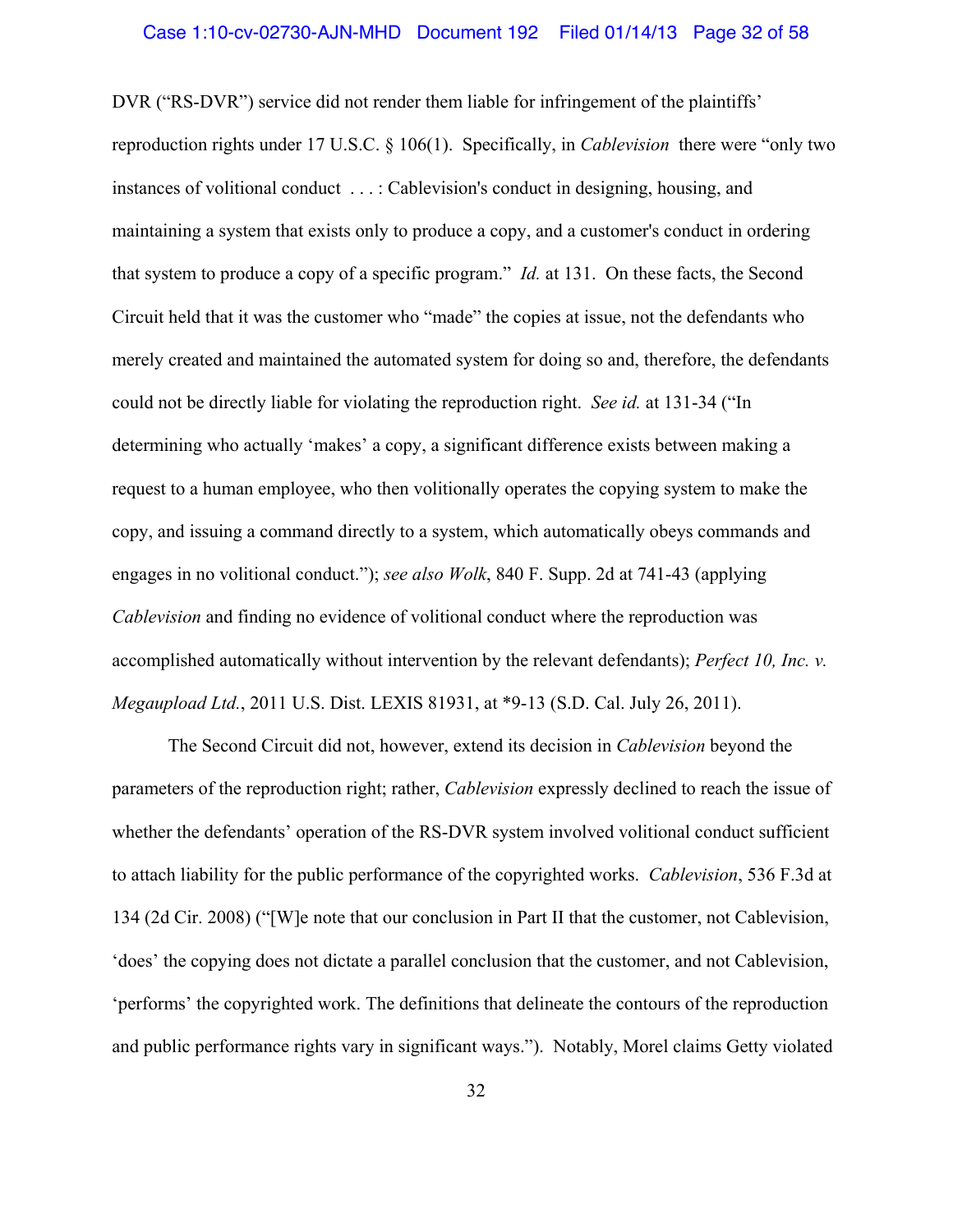## Case 1:10-cv-02730-AJN-MHD Document 192 Filed 01/14/13 Page 33 of 58

not just his exclusive right to reproduce the Photos-at-Issue, but also his right to distribute and publicly display those works. (Morel Br. at 19-28; *cf.* AFP Opp. at 6).

For similar reasons as discussed with regard to Getty's DMCA safe-harbor defense, there are genuine disputes of fact sufficient to preclude summary judgment on this issue. As already discussed, there is evidence in the record from which a jury could infer that Getty took affirmative acts to distribute the Photos-at-Issue, including entering a license agreement with AFP, actively licensing the Photos-at-Issue to charitable organizations, and setting a price for the Photos-at-Issue. Likewise, the record also contains evidence that Getty maintains the customerfacing website on which the Photos-at-Issue were displayed, had control over whether the Photos-at-Issue were displayed, and may have taken actions to allow the Photos-at-Issue to appear on its website. Although the scope of the actions Getty has taken is disputed, there is certainly sufficient evidence to create a genuine dispute as to whether, and to what extent, Getty took volitional acts that resulted in violations of Morel's rights. *See Quantum Sys. Integrators, Inc. v. Sprint Nextel Corp.*, 338 Fed. Appx. 329, 335-36 (4th Cir. July 7, 2009) ("Unlike an ISP, who has no control over the content that its users upload to the Internet, Sprint's original loading of the software onto its computers was volitional."); *Arista Records LLC v. USENET.com*, 633 F. Supp. 2d 124, 146-49 (S.D.N.Y. 2009) (considering the distribution right and discussing steps taken by the defendants that led the Court to conclude that the defendants satisfied the volitional conduct requirement, including that the defendants were aware of the distribution of digital music files, took active steps to remove access to certain content and blocked users, and had control over content posted to their servers); *cf. United States v. Am. Soc'y of Composers (In re Cellco P'ship)*, 663 F. Supp. 2d 363, 378 (S.D.N.Y. 2009) (considering volitional conduct in the context of the public performance right). Thus, the parties' motions for summary judgment on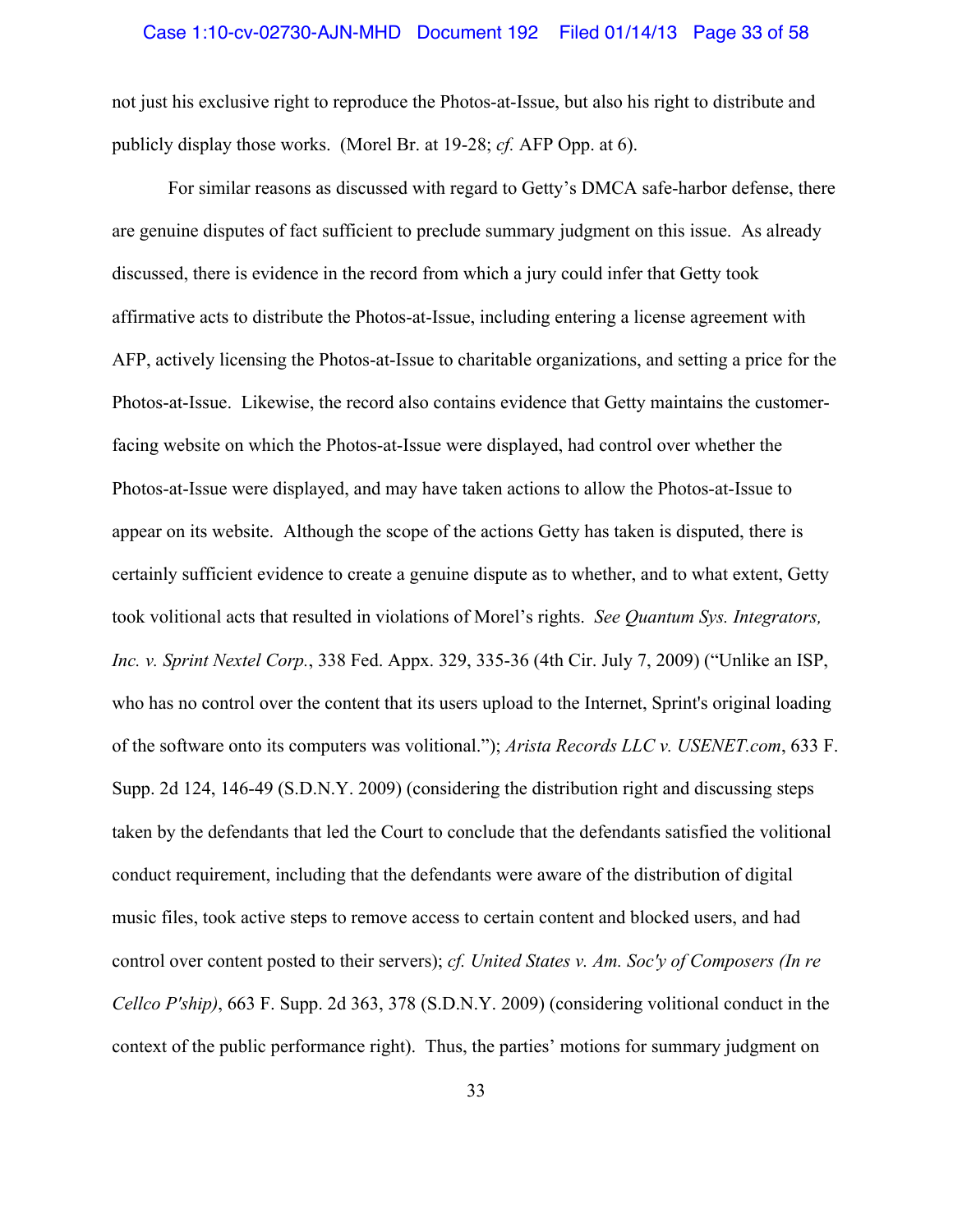Getty's defense that it has not engaged in sufficient "volitional conduct" to be held liable for copyright infringement are denied.

## **B. Willful Infringement**

Under 17 U.S.C. § 504(c), a copyright owner may elect to recover statutory damages in lieu of actual damages for infringement. *Lipton*, 71 F.3d at 472. When a copyright owner establishes that a defendant's infringement was "willful[], the court in its discretion may increase the amount of statutory damages to a sum not more than \$150,000." 17 U.S.C. § 504(c)(2). "As a general rule, a determination as to willfulness requires assessment of a party's state of mind, a factual issue that is not usually susceptible to summary judgment, although exceptions may be made where the evidence of willfulness is unassailable." *United States Media Corp. v. Edde Enm't, Inc.*, 1996 U.S. Dist. LEXIS 13389, at \*21 (S.D.N.Y. Sept. 10, 1996).

To prove that infringement was "willful" under the Copyright Act, the plaintiff must show (1) that the defendant knew its conduct was infringing or (2) that the defendant's actions were the result of reckless disregard or willful blindness to the prospect that its conduct was infringing. *See Bryant v. Media Right Prods.*, 603 F.3d 135, 143 (2d Cir. 2010); *Island Software & Computer Serv. v. Microsoft Corp.*, 413 F.3d 257, 263 (2d Cir. 2005); *Lipton*, 71 F.3d at 472 ("We have previously held that a defendant's copyright infringement will be found willful pursuant to  $\S$  504(c)(2) where the defendant had knowledge that its conduct constituted infringement or showed reckless disregard for the copyright holder's rights."). Knowledge of infringement need not be proven directly but may be inferred from the defendant's conduct. *See Island Software*, 413 F.3d at 264; *Knitwaves, Inc. v. Lollytogs Ltd.*, 71 F.3d 996, 1010-11 (2d Cir. 1995) (distinguishing "actual" knowledge from "constructive" knowledge in this context).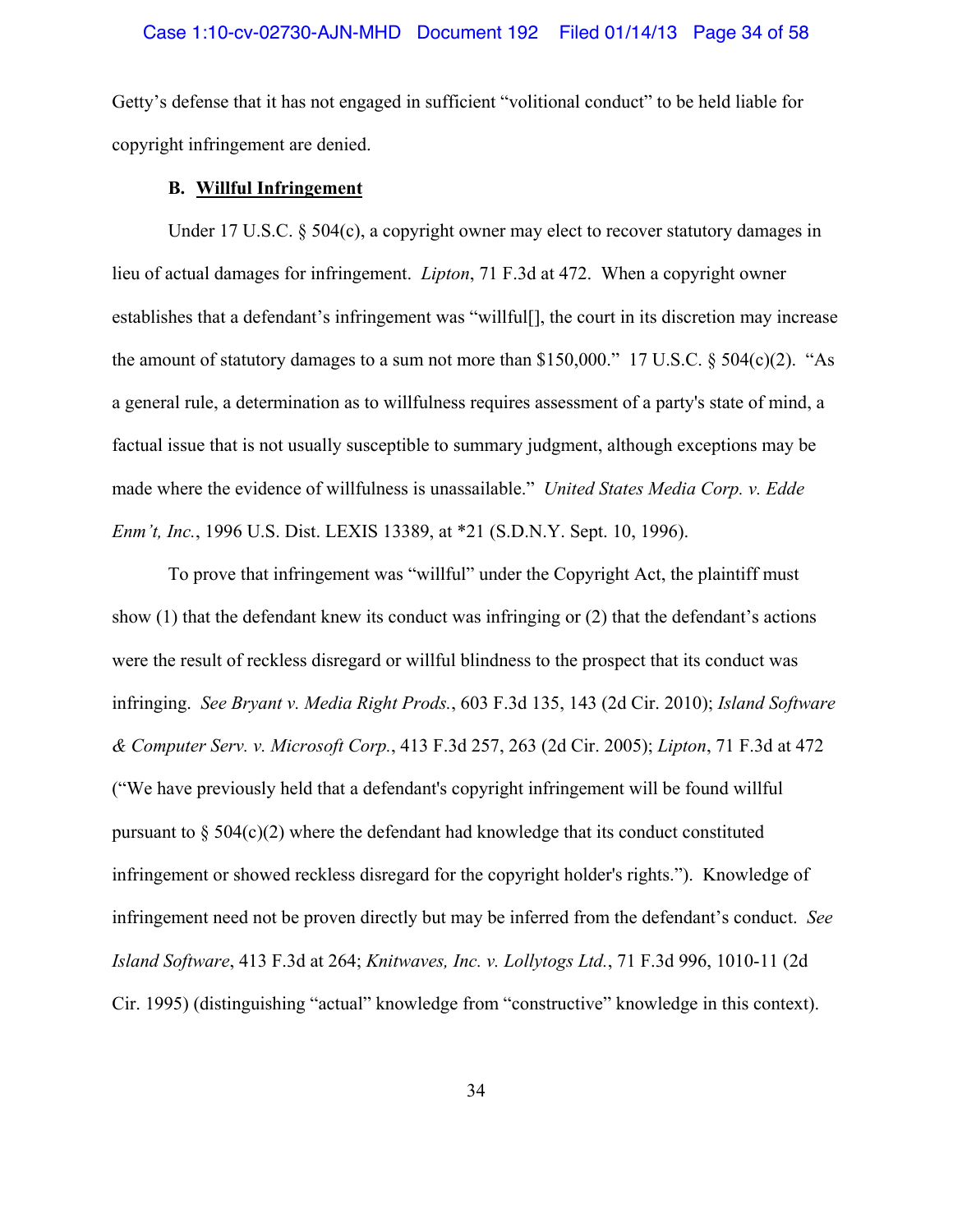## Case 1:10-cv-02730-AJN-MHD Document 192 Filed 01/14/13 Page 35 of 58

 In evaluating the infringer's state of mind, courts have looked to factors including "whether the infringer was on notice that the copyrighted work was protected; whether the infringer had received warnings of the infringements; [and] whether the infringer had experience with previous copyright ownership, prior lawsuits regarding similar practices, or work in an industry where copyright is prevalent." *Marshall v. Marshall*, 2012 U.S. Dist. LEXIS 45700, at \*91 (E.D.N.Y. Mar. 30, 2012) (citations omitted). Infringement is generally not willful if a party reasonably and in good faith believes that its conduct is innocent, despite warnings to the contrary. *N.A.S. Import, Corp. v. Chenson Enterprises, Inc.,* 968 F.2d 250, 252 (2d Cir. 1992); *see also Marshall*, 2012 U.S. Dist. LEXIS 45700, at \*92-93. The burden of proving willfulness is on the copyright holder. *Bryant*, 603 F.3d at 143.

## **1. AFP**

There is plainly a disputed issue of material fact as to willful infringement by AFP. Amalvy attests in his declaration that when he "downloaded the photographs from Mr. Suero's TwitPic page, and had them entered into the AFP systems, [he] believed AFP had the right to distribute the photographs for editorial (news) purposes." (Amalvy Decl. ¶ 16). In contrast, Morel submits evidence from which a jury could infer, *inter alia*, that Amalvy's conduct was contrary to AFP's policies regarding use of material from social media, statements by others at AFP suggesting his conduct was not permissible, and evidence that Amalvy similarly transmitted other photographs to AFP without consent of the copyright holders. (Morel SMF ¶¶ 86, 95, 263; CC Def. CSMF ¶¶ 86, 95, 263; Hoffman Decl. Ex. I; Orye Dep. Ex. 2; Orye Dep. Tr. at 30:2- 35:25; Amalvy Dep. Ex. 25-A). Whether AFP's conduct was willful therefore turns in substantial part on a jury determination of the credibility of Amalvy's assertion that at the time of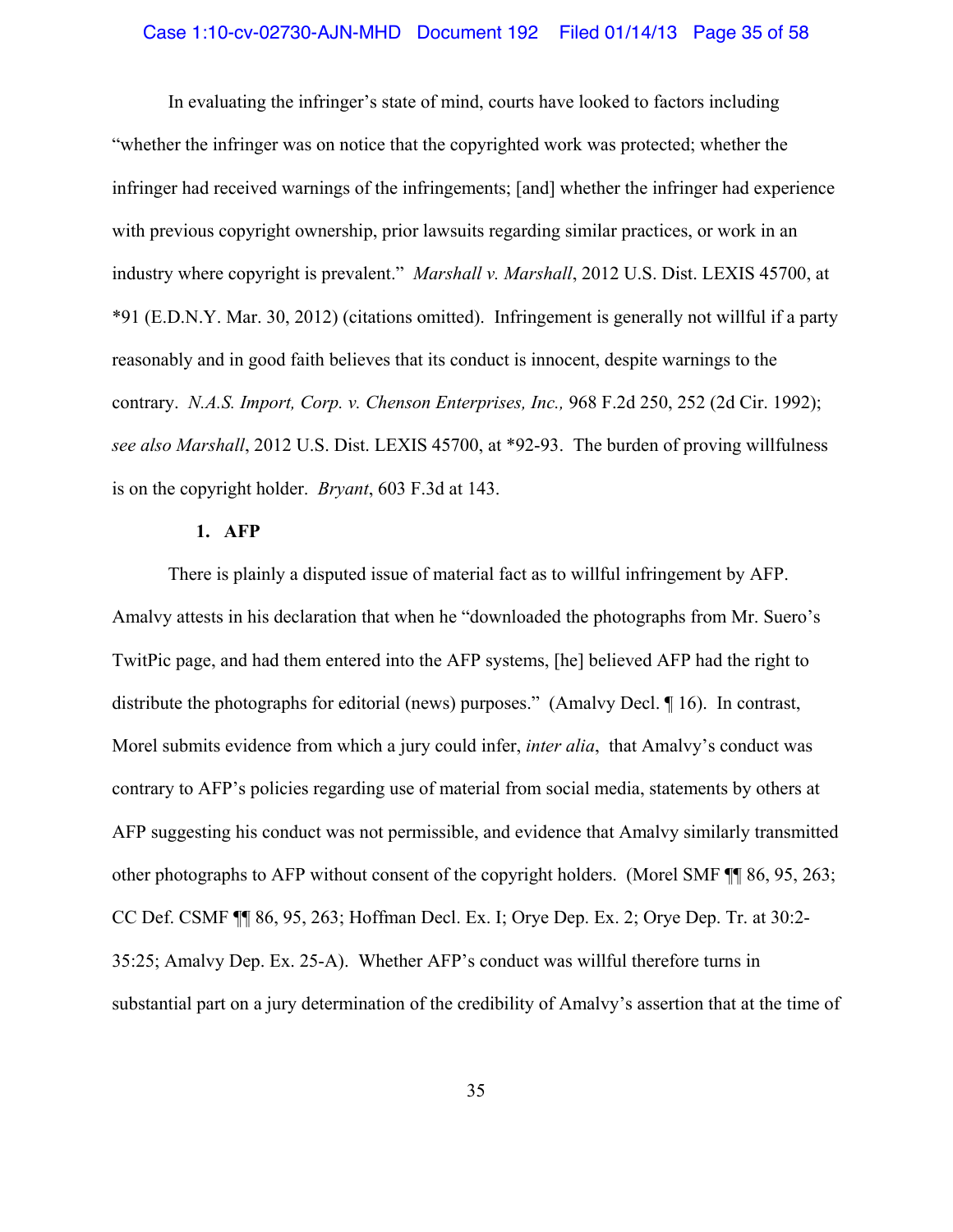the infringement he believed AFP had the right to distribute the photographs. *See, e.g.*, *Redd*, 678 F.3d at 174 (credibility is an issue for the jury).

## **2. Getty**

There is likewise a disputed issue of fact as to whether Getty may be liable for willful infringement. Morel's basic contention is that Getty continued to distribute the Photos-at-Issue credited to Suero even though Getty received the caption change and Kill Notice and was contacted by Corbis, demonstrating that Getty was aware that the Photos-at-Issue were incorrectly credited to Suero and were being distributed without authorization. (Morel Mot. at 33-35). Getty contends that it acted innocently, promptly removing the Photos-at-Issue as it became aware that they were infringing. (CC Def. Opp. at 30-32).

On review of the record, the Court concludes that there is a genuine dispute as to Getty's willfulness based on Getty's failure to remove the images credited to Suero. Specifically, Morel has presented evidence that Andreas Gebhard at Getty was aware of both the caption change and the Kill Notice. From this evidence, a jury could infer that Gebhard knew that there were copies of the Photos-at-Issue on Getty's system that did not properly credit Morel and were infringing. Moreover, Gebhard had apparently seen the Photos-at-Issue when Morel posted them on Twitter, suggesting that he was capable of identifying the infringing images when the Kill Notice was sent. A reasonable jury could, therefore, infer that the continued distribution of these images, even though credited to Suero, was done with knowledge of infringement or, at very least, with reckless disregard as to whether Getty was still distributing images that infringed Morel's copyrights. Likewise, to the extent the evidence may suggest that Getty's subsequent actions with respect to contacting clients regarding the Photos-at-Issue show a disregard for Morel's copyrights, this, too, is a question of fact for the jury to resolve.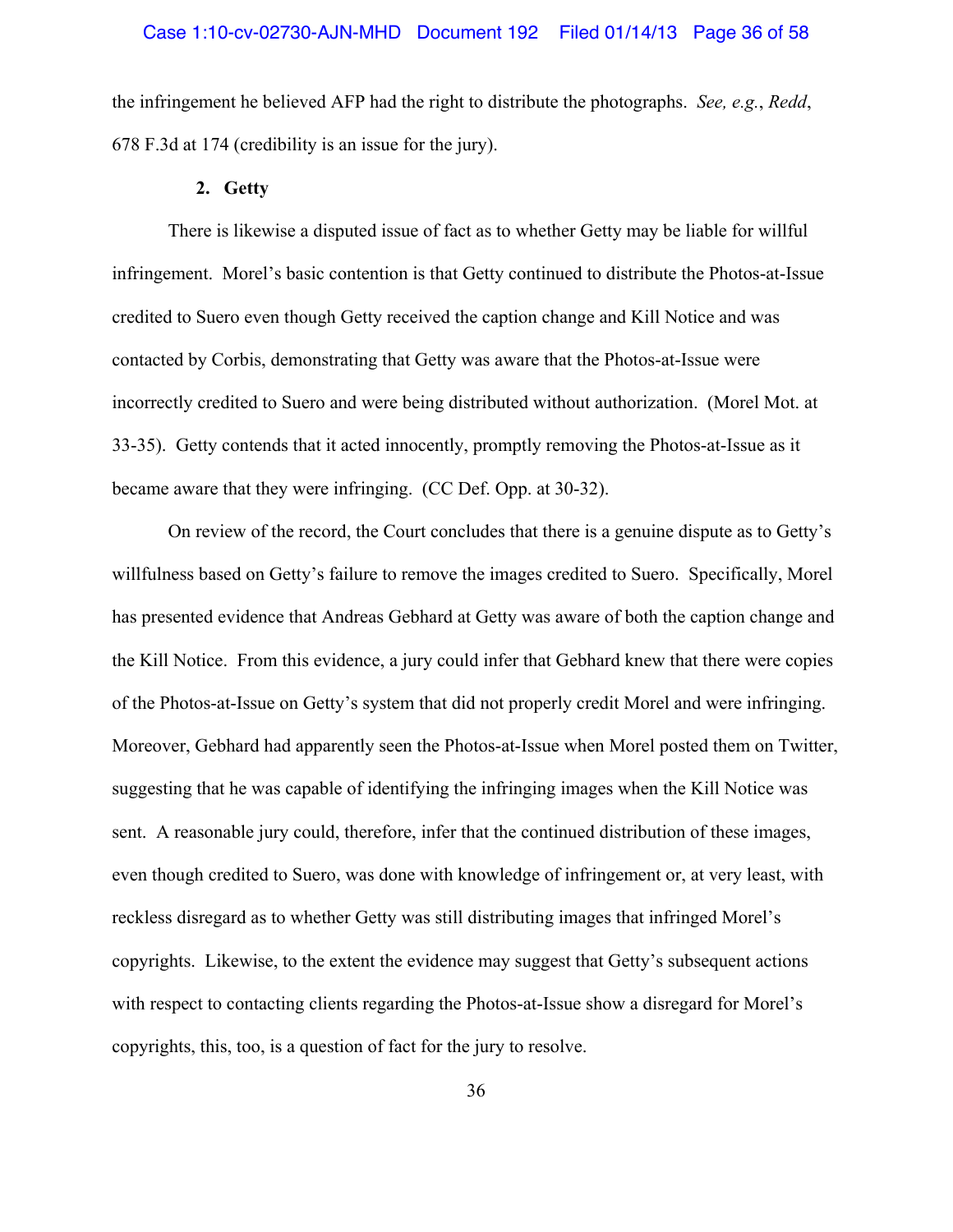#### Case 1:10-cv-02730-AJN-MHD Document 192 Filed 01/14/13 Page 37 of 58

For his part, Morel contends not only that Getty's motion for summary judgment should be denied but that summary judgment should, in fact, be granted in his favor against Getty on the issue of willfulness because, he contends, Getty independently obtained and licensed one or more of the Photos-at-Issue. (*e.g.*, Morel Opp. at 28-29 (citing Morel SMF ¶¶ 62, 69, 80-82, 117). In support, Morel contends that (1) that the New York Times displayed one of the Photosat-Issue with the credit "AFP/Getty Images" thirty to forty minutes prior to AFP's transmission of the Photos-at-Issue to Getty and (2) Getty's image database contained more images credited to Suero than contained in AFP's database, ImageForum. From these facts, Morel argues that a jury would be required to find that Getty independently obtained and distributed one or more of the Photos-at-Issue, and therefore must have known the Photos-at-Issue were infringing.

Morel cannot obtain summary judgment based on these arguments. As to his first point, Morel points to an e-mail which notes that the New York Times was displaying one of the Photos-at-Issue, and contends that the time stamp shows that the e-mail was sent prior to Getty's receipt of the Photos-at-Issue from AFP. However, the e-mail Morel relies on is dated "January 13, 2010 4:05 AM" and the uncontroverted testimony is that this e-mail was part of a chain that was sent over the course of a few minutes at 4:00 am EST—well *after* AFP sent the Photos-at-Issue to Getty. (Hoffman Decl. Ex. K, Clinch Dep. Ex. 8, Clinch Dep. Tr. at 49:5-13, 51:8-17). As such, Morel's contention that Getty obtained and licensed the Photos-at-Issue before their transmission by AFP appears unsupported. In addition, Morel has offered no explanation as to why an image obtained independently by Getty would be credited to AFP as well as Getty Images. As to Morel's second point, Getty has offered evidence demonstrating that the Photosat-Issue were received by Getty from AFP. (Cameron Supp. Decl. Ex. B-C (column H)).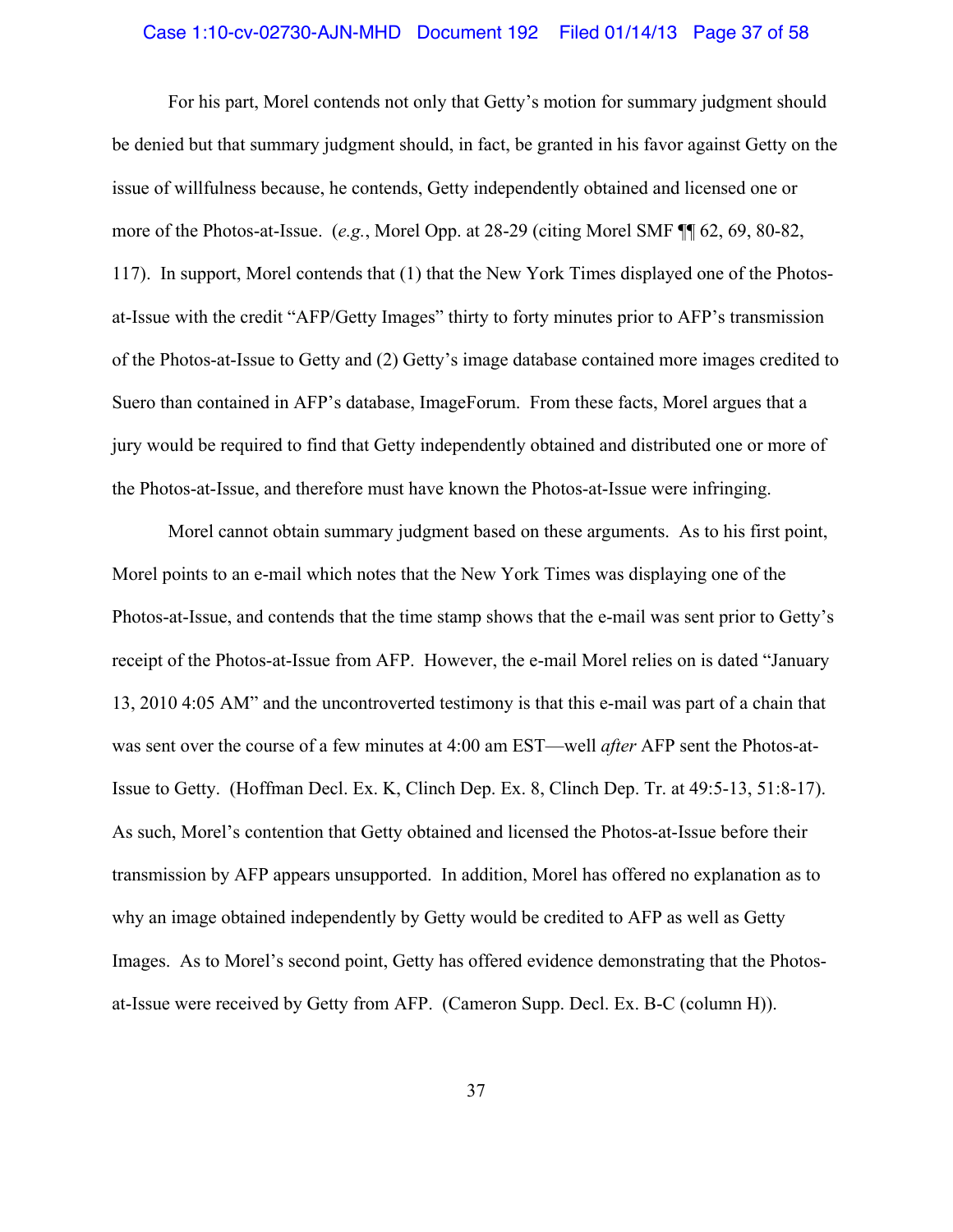## Case 1:10-cv-02730-AJN-MHD Document 192 Filed 01/14/13 Page 38 of 58

Accordingly, Morel's motion for summary judgment on the issue of Getty's willfulness, like that of Counterclaim Defendants, must be denied.

## **3. The Post**

Similarly, the Court concludes that there are genuine issues of fact which preclude summary judgment on the issue of the Post's willfulness. In particular, questions of fact remain as to whether employees of the Post received letters, e-mails, or other notifications from Morel's counsel that the Photos-at-Issue were infringing. For example, given that at least one of Hoffman's letters was, in fact, routed to the Post's legal department, a jury could refuse to credit the Post's contention that it did not receive Hoffman's other letters. Likewise, in light of the "mailbox rule" which creates a presumption that properly addressed letters are received by the persons to whom they were addressed, the receipt of Hoffman's letters—and whether they were so badly misaddressed that they were not received—is an issue appropriate for jury resolution. *Cf. Hagner v. United States*, 285 U.S. 427, 430 (1932) ("The rule is well settled that proof that a letter properly directed was placed in a post office, creates a presumption that it reached its destination in usual time and was actually received by the person to whom it was addressed." (emphasis added)); *Tatum v. Merit Sys. Prot. Bd.*, 2012 U.S. App. LEXIS 9490, at \*6 (Fed. Cir. May 10, 2012) (unpublished) (mailbox rule applies to "properly directed letter[s]" and presumption of receipt can be rebutted by evidence that the letter was not received or the address was not correct).

# **C. Secondary Liability**

The parties also cross-move on Morel's claims for contributory and vicarious copyright liability. For the reasons explained below, both of the motions for summary judgment must be denied.

38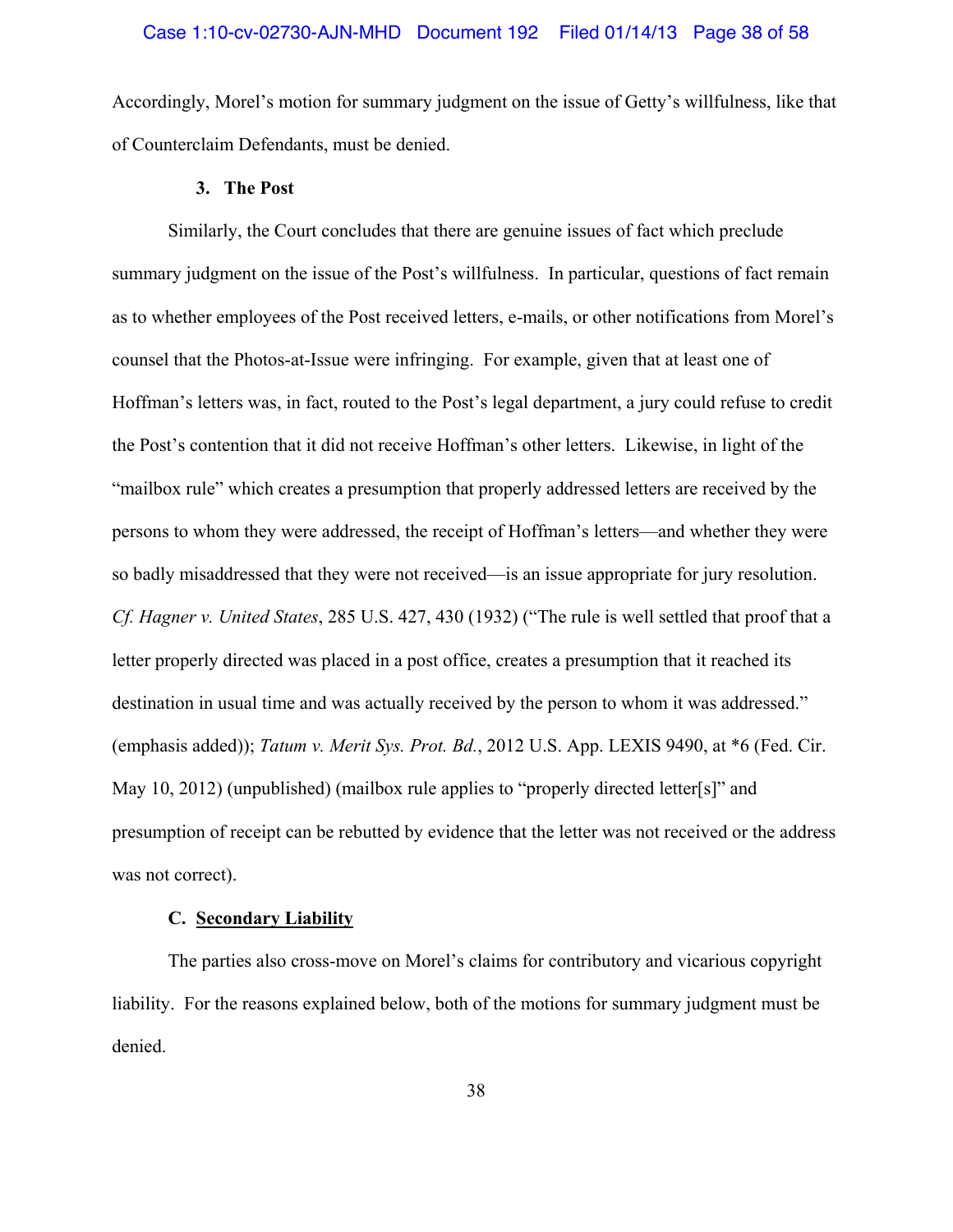# **1. Contributory Liability**

The principles of contributory copyright infringement are well established: "one who, with knowledge of the infringing activity, induces, causes or materially contributes to the infringing conduct of another, may be held liable as a 'contributory' infringer." *Arista Records*, 604 F.3d at 117 (quotation marks omitted); *see also MGM Studios Inc. v. Grokster, Ltd.*, 545 U.S. 913, 930 (2005). The standard for knowledge is an objective one, imposing liability on those who know or have reason to know of the direct infringement. *Arista Records*, 604 F.3d*.* at 118. Liability requires, however, that the defendant engage in personal conduct that encourages or assists the infringement. *Id.* Thus, courts have held that a defendant is contributorily liable only if it (1) knew or had reason to know of the underlying direct infringement and (2) materially contributed to the infringement. *Capitol Records*, 821 F. Supp. 2d at 648; *Centrifugal Force, Inc. v. Softnet Commc'n, Inc.*, 2011 U.S. Dist. LEXIS 20536, at \*11 (S.D.N.Y. Mar. 1, 2011).

AFP and Getty claim they cannot be liable for contributory infringement because Morel cannot show that they participated in any alleged infringement beyond merely providing the means to accomplish the infringing activity. (CC Def. Br. at 32-33). However, "[o]ne who furnishes a copyrighted work to another, who in turn wrongfully copies from that work, may be liable as an infringer." NIMMER § 12.04(3)(b); *see also Cablevision*, 536 F.3d at 132-33; *Online Policy Group v. Diebold, Inc.*, 337 F. Supp. 2d 1195, 1202 n.12 (N.D. Cal. 2004); *cf. Wolk*, 840 F. Supp. 2d at 750 ("'[O]ne who furnishes a copyrighted work to another *but is innocent of any knowledge of the other party's intended illegitimate use* will not be liable.'" (quoting *Livnat v. Lavi*, 1998 U.S. Dist. LEXIS 917, at \*9 (S.D.N.Y. Jan. 29, 1998)) (emphasis added)). In addition, courts have suggested that providing servers through which direct infringement is accomplished may give rise to contributory liability. *Capitol Records*, 821 F. Supp. 2d at 648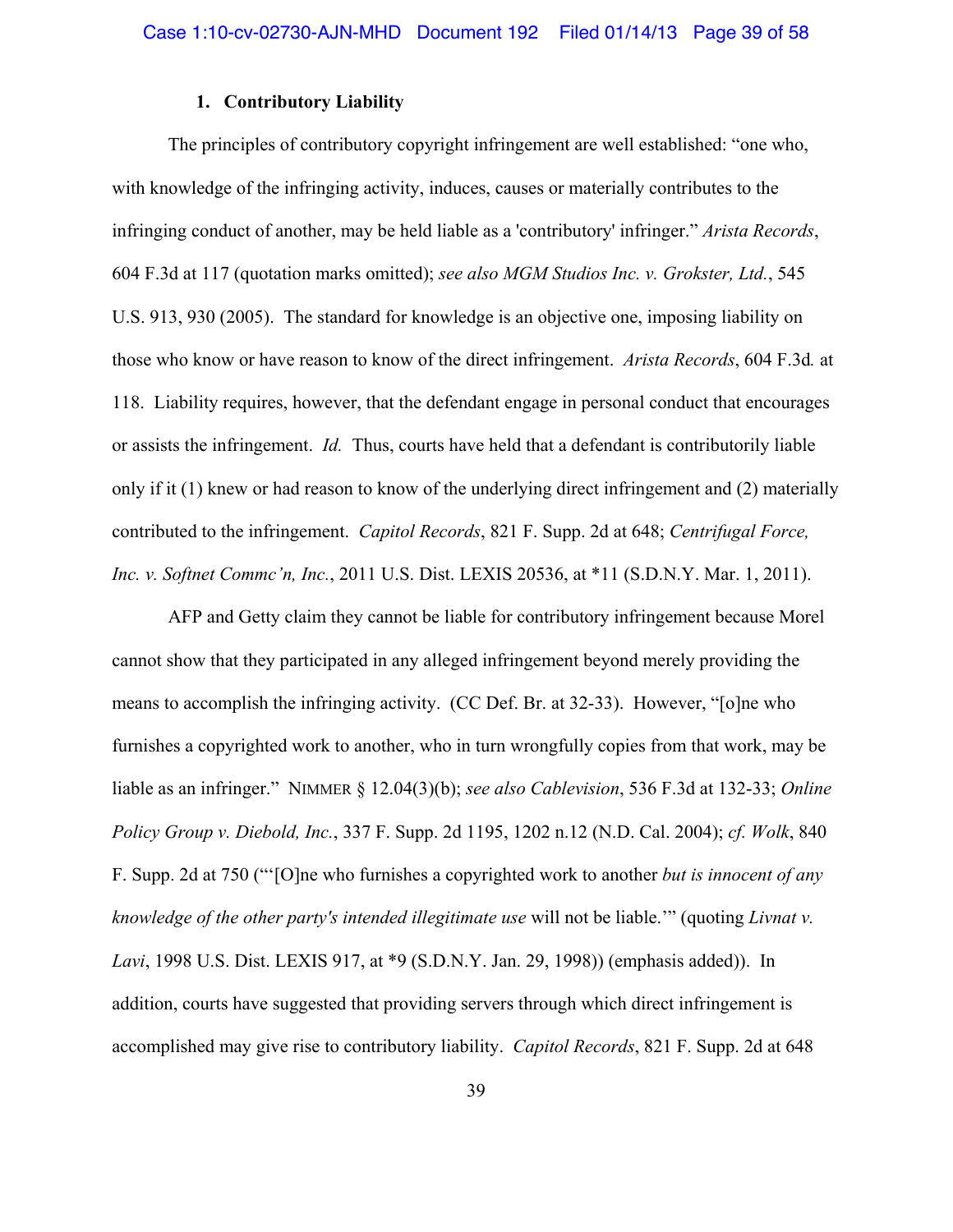## Case 1:10-cv-02730-AJN-MHD Document 192 Filed 01/14/13 Page 40 of 58

("In particular, substantial contribution is found where an internet service provider's servers are the sole instrumentality of their subscribers' infringement." (quotation marks omitted)); *see also USENET.com*, 633 F. Supp. 2d at 155 ("In this case, Defendants' servers are the sole instrumentality of their subscribers' infringement."); *Arista Records LLC v. Lime Group LLC*, 784 F. Supp. 2d 398, 432 (S.D.N.Y. 2011) ("In contrast, where a computer system operator learns of specific infringing material available on his system and fails to purge such material from the system, that party knows of and contributes to direct infringement and may be liable for contributory copyright infringement." (quotation marks omitted)). As discussed above, there is evidence from which a jury could conclude that AFP and Getty actively provided the Photos-at-Issue to downstream users who directly infringed Morel's rights. Moreover, to the extent that downstream infringers used Getty's server's to accomplish the reproduction of the Photos-at-Issue, this also suggests participation.

AFP and Getty further contend that Morel cannot prove contributory liability because he cannot prove the requisite state of mind. *See, e.g.*, *Wolk*, 840 F. Supp. 2d at 750-51 (granting summary judgment in part because the plaintiff did not demonstrate that the defendant acted with knowledge that the images it was passing along were infringing). For the same reasons expressed in the Court's discussion of willfulness, there are genuine issues of fact as to AFP and Getty's knowledge that the Photos-at-Issue were infringing that preclude summary judgment.

## **2. Vicarious Liability**

The parties also cross-move on Morel's claim for vicarious liability. At the outset, the Court must address whether Morel has properly presented a claim for vicarious liability against AFP. Counterclaim Defendants urge that Morel's Third Amended Counterclaims do not assert such a claim (CC Def. Br. at 35-36; Dkt. No. 80 at  $\P\P$  152-157), and Morel does not argue that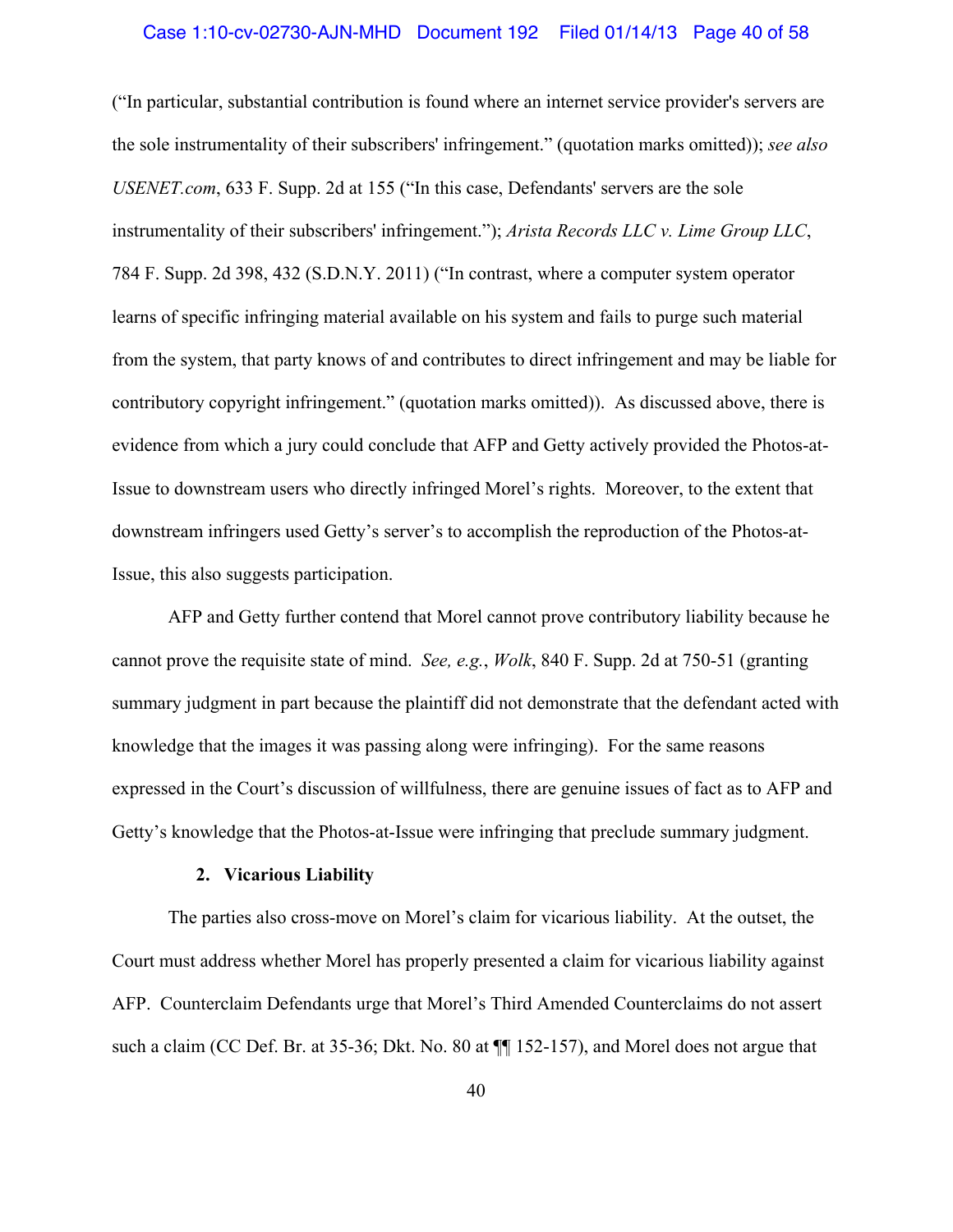## Case 1:10-cv-02730-AJN-MHD Document 192 Filed 01/14/13 Page 41 of 58

his pleadings raise such a claim. (Morel Reply at 23). Instead, he claims that he has not waited until summary judgment to raise this claim because he indicated in a letter to the Court that he intended to raise such a claim in his summary judgment papers, and that he has not acted in bad faith. (Morel Br. at 23; Hoffman Reply Decl. Ex. H). The Court will not consider claims on summary judgment that have not been raised by the pleadings.<sup>13</sup> *See Greenidge v. Allstate Ins. Co.*, 446 F.3d 356, 361 (2d Cir. 2006); *Syracuse Broadcasting Corp. v. Newhouse*, 236 F.2d 522, 525 (2d Cir. 1956); *Evans-Gadsden v. Bernstein Litowitz Berger & Grossman LLP*, 491 F. Supp. 2d 386, 402 (S.D.N.Y. 2007).

Turning to the substance of the claim Morel has asserted against Getty, a defendant may be vicariously liable for the infringement of others if the defendant "profit[s] from direct infringement while declining to exercise a right to stop or limit it."14 *MGM Studios*, 545 U.S. at 930. Courts have held that to prove vicarious liability, a plaintiff must show that the defendant has (1) the right and ability to control or supervise the infringing activity and (2) a direct financial interest in the exploitation of the copyrighted materials. *See USENET.com*, 633 F. Supp. 2d at 156; *Dixon v. Atlantic Recording Corp.*, 1985 U.S. Dist. LEXIS 15291, at \*6 (S.D.N.Y. Oct. 3, 1985). Importantly, to find vicarious liability, proof of knowledge that a copyright is being violated is not required. *USENET.com*, 633 F. Supp. 2d at 156; *Dixon*, 1985 U.S. Dist. LEXIS 15291, at \*6.

 Courts have found a direct financial benefit may exist if directly infringing parties pay fees or money to the allegedly vicariously liable defendant for the infringing works. *See, e.g.*,

 $\overline{a}$ 

 $<sup>13</sup>$  Morel's reference to Federal Rule of Civil Procedure 15 is also unavailing, as that rule governs amendments to</sup> pleadings and Morel has neither amended his pleadings to raise this claim nor moved for leave to amend.

 $<sup>14</sup>$  Counterclaim Defendants urge that the law of vicarious liability is codified by the DMCA safe harbor discussed</sup> *supra*. (CC Def. Br. at 34-35; *see also* CC Def. Opp. at 36-37). *Viacom*, 676 F.3d at 37, recently held otherwise. *See also Obodai*, 2012 U.S. Dist. LEXIS 83109, at \*24-25.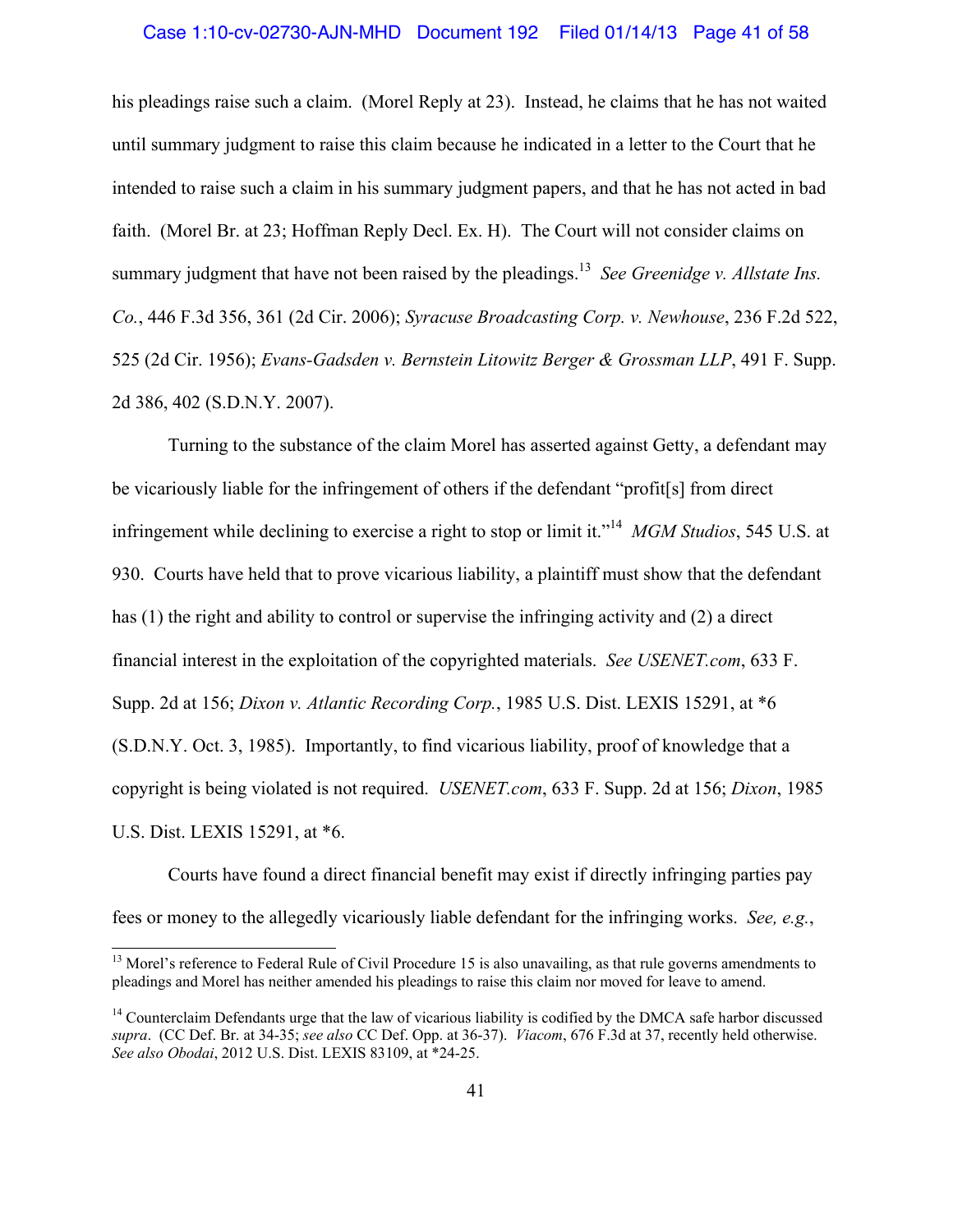*Yash Raj Films (USA), Inc. v. Bobby Music Co. & Sporting Goods, Inc.*, 2006 U.S. Dist. LEXIS 69582, at\*4-6 (E.D.N.Y. Sept. 27, 2006) ("As sole owner, Akhtar received a direct financial benefit from the profits of the business, which included the sale of infringing goods."); *cf. also Dixon*, 1985 U.S. Dist. LEXIS 15291, at \*6-9. Getty argues that a direct financial benefit requires that the infringing content placed on Getty's system be a "draw" for the individuals accessing that system. (AFP Br. at 23; AFP Opp. at 37; AFP Reply at 10). However, in the cases Getty cites, there is no suggestion that the entity charged with vicarious infringement had been paid a fee for the use of the infringing material. *See Ellison v. Robertson*, 357 F.3d 1072, 1079 (9th Cir. 2004) ("The essential aspect of the 'direct financial benefit' inquiry is whether there is a causal relationship between the infringing activity and any financial benefit a defendant reaps, regardless of *how substantial* the benefit is in proportion to a defendant's overall profits."); *Wolk v. Kodak Imaging Network, Inc.*, 2011 U.S. Dist. LEXIS 27541, at \*18 (S.D.N.Y. Mar. 17, 2011); *Capitol Records*, 821 F. Supp. 2d at 633-34; *Adobe Sys. v. Canus Prods.*, 173 F. Supp. 2d 1044, 1050-51 (C.D. Cal. 2001).In contrast, there is evidence in this case that Getty was directly compensated for the licensing of the infringing Photos-at-Issue—particularly to the extent that these photos were obtained by the direct infringers from Getty "a la carte," rather than merely as part of a feed of all images on Getty's system.

In addition, as to the element of control, "[u]nder the common law vicarious liability standard, [t]he ability to block infringers' access to a particular environment for any reason whatsoever is evidence of the right and ability to supervise." *Viacom*, 676 F.3d at 37 (quotation marks omitted; alteration in original); *see also A&M Records v. Napster, Inc.*, 284 F.3d 1091, 1098 (9th Cir. 2002) ("To avoid liability for vicarious infringement, Napster must exercise this reserved right to police the system [including to locate infringing material and terminate users'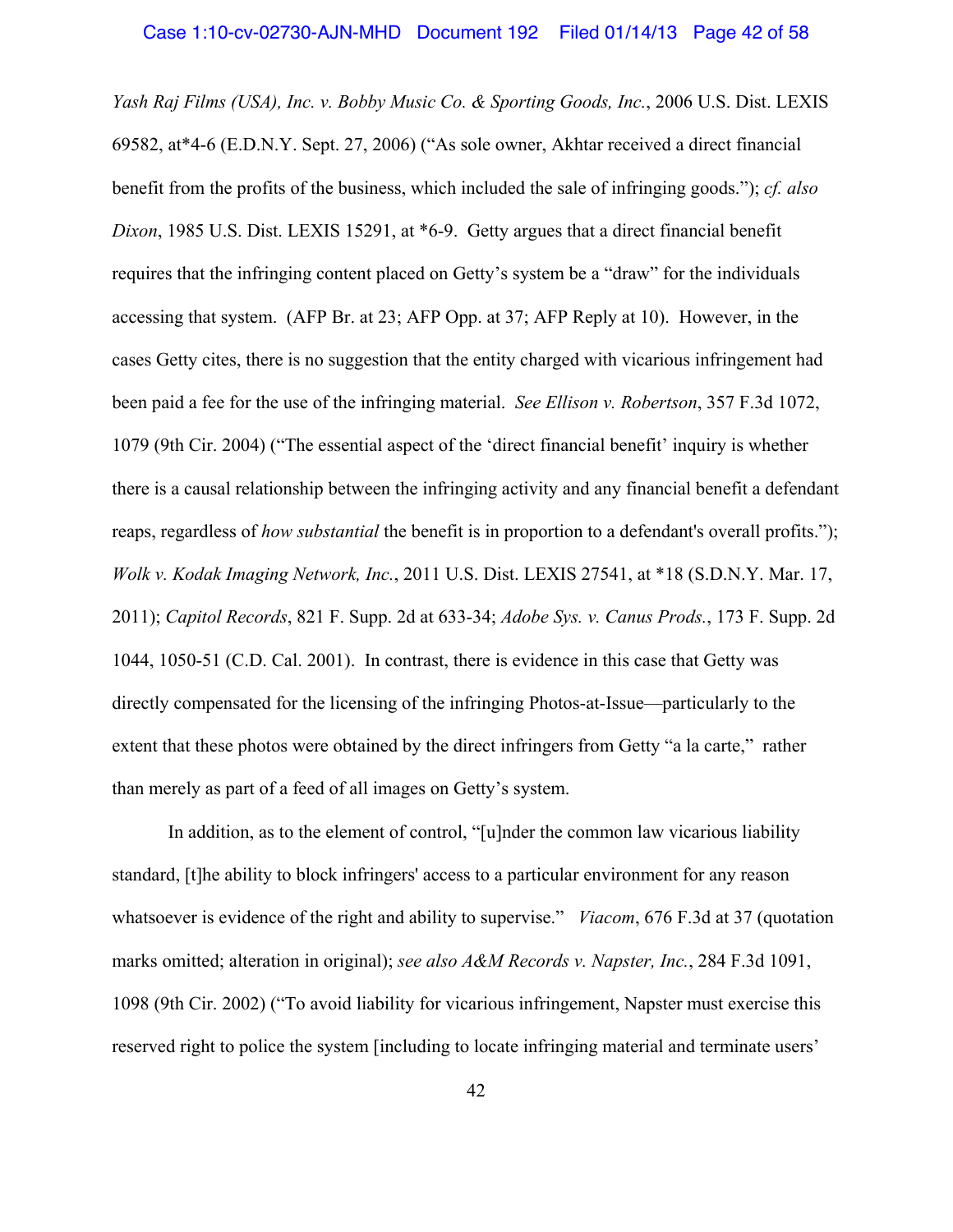access] to its fullest extent."); *USENET.com*, 633 F. Supp. 2d at 157 (S.D.N.Y. 2009) ("Here, it is undisputed that Defendants expressly reserve the right, in their sole discretion, to terminate, suspend or restrict users' subscriptions, thereby limiting their access to uploading or downloading content to or from Defendants' servers."). Likewise, if defendants have the ability to block access to infringing content, this may also indicate control. *See USENET.com*, 633 F. Supp. 2d at 157 ("Defendants likewise have the right and ability to block access to articles stored on their own servers that contain infringing content . . . ."). On the record before the Court, a jury could find this element of vicarious liability based on Getty's ability to remove the Photos-at-Issue from its system, its efforts to enforce the Kill Notice, and its ability to block subscribers from using its system. However, the Court cannot say that the record before it is sufficiently clear that a jury would be *compelled* to find that Getty exercised sufficient control to be held liable for vicarious infringement—at present, the evidence as to the function of Getty's system is not sufficiently unequivocal that the Court can hold that Morel has demonstrated this element of vicarious liability as a matter of law.

# **D. DMCA Copyright Management Information Claims**

i

The parties also cross-move for summary judgment on Morel's claims arising under the DMCA for the removal or alteration of copyright management information ("CMI"). At core, these allegations are based on the distribution of the Photos-at-Issue credited to Suero, the distribution of the Photos-at-Issue credited to Getty and/or AFP, and the distribution of the Photos-at-Issue credited to Morel as a "stringer" for AFP and Getty.<sup>15</sup>

<sup>&</sup>lt;sup>15</sup> By way of background, in deciding Counterclaim Defendants' motion to dismiss, Judge Pauley has ruled that CMI need not be removed from a photograph itself to give rise to a claim for removal of CMI. *See Agence Fr. Presse*, 769 F. Supp. 2d at 305. Rather, transmitting photographs without including CMI that appears next to photographs, such as on Morel's TwitPic page, that identifies authorship could give rise to a claim for removal of CMI. *See id.*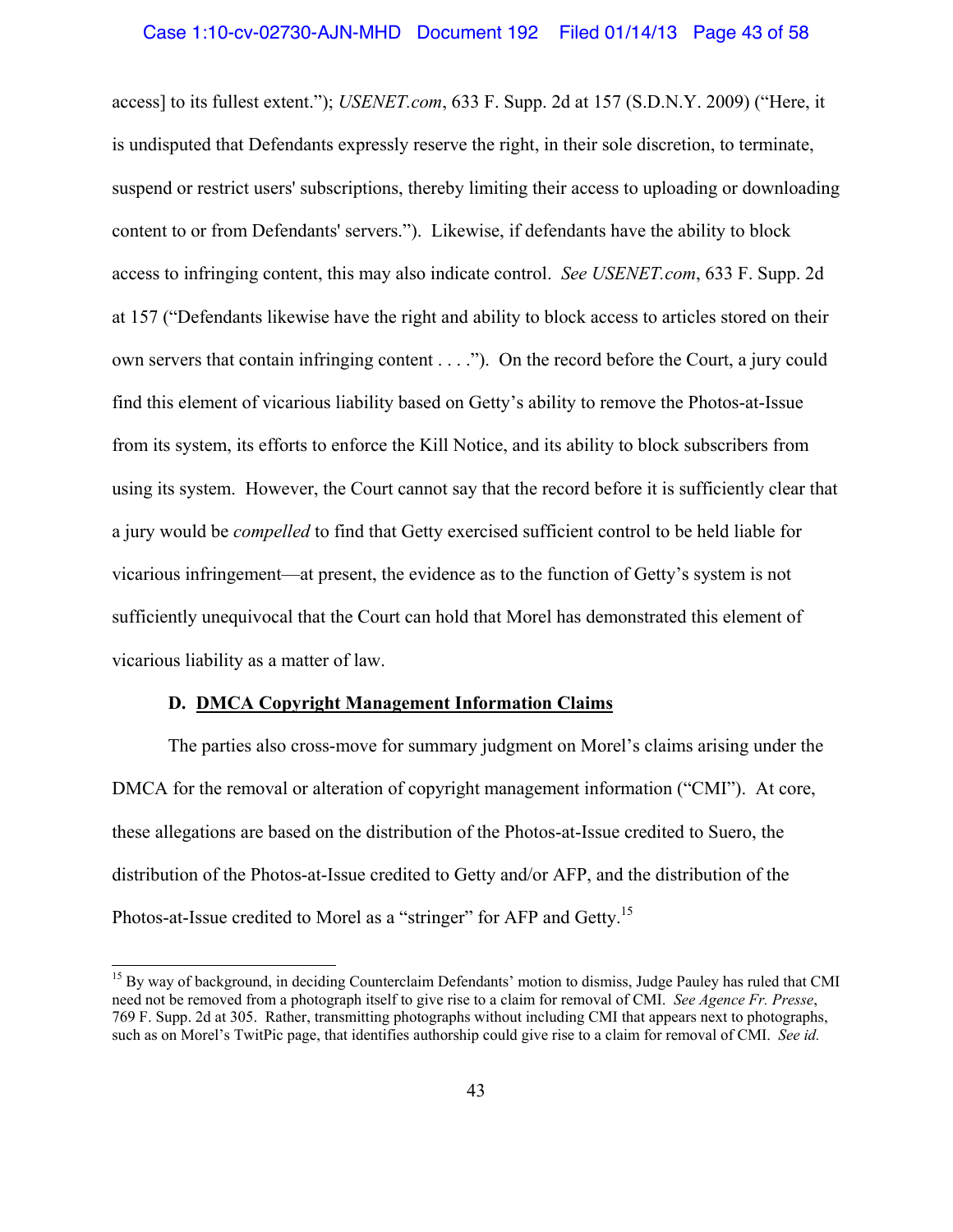# **1. Claims under the DMCA**

Morel alleges a violation of 17 U.S.C. § 1202(a), a provision of the DCMA that prohibits, among other things, knowingly providing or distributing false copyright management information with the intent to induce, enable, facilitate, or conceal copyright infringement. 17 U.S.C. § 1202(a); *Agence Fr. Presse*, 769 F. Supp. 2d at 304. To violate this provision, the person providing or distributing the false CMI must know that information is false and provide or distribute the false CMI with the intent to induce, enable, facilitate, or conceal infringement. *Ward v. Nat'l Geographic Soc'y*, 208 F. Supp. 2d 429, 449-50 (S.D.N.Y. 2002); *see also Agence Fr. Presse*, 769 F. Supp. 2d at 304-05. Morel also alleges a violation of 17 U.S.C § 1202(b), a section of the DMCA which provides that it is unlawful to take any of the following acts with the knowledge or reasonable grounds to know that these acts will "induce, enable, facilitate, or conceal an infringement":

(1) intentionally remove or alter any copyright management information,

(2) distribute or import for distribution copyright management information knowing that the copyright management information has been removed or altered without authority of the copyright owner or the law, or (3) distribute . . . works, copies of works, or phonorecords, knowing that copyright

management information has been removed or altered without authority of the copyright owner or the law.

17 U.S.C. §1202(b); *see, e.g.*, *Gordon v. Nextel Communs.*, 345 F.3d 922, 925-27 (6th Cir. 2003) (discussing  $§$  1202(b)).

## **2. Analysis**

Looking to Morel's claims against AFP, the Court must first address the parties'

conflicting contentions regarding where Amalvy obtained Morel's photos. AFP steadfastly

maintains that the photographs were obtained from Suero's Twitter page, and at the time that

Amalvy obtained these photographs, he was unaware that the photos belonged to Morel. Thus,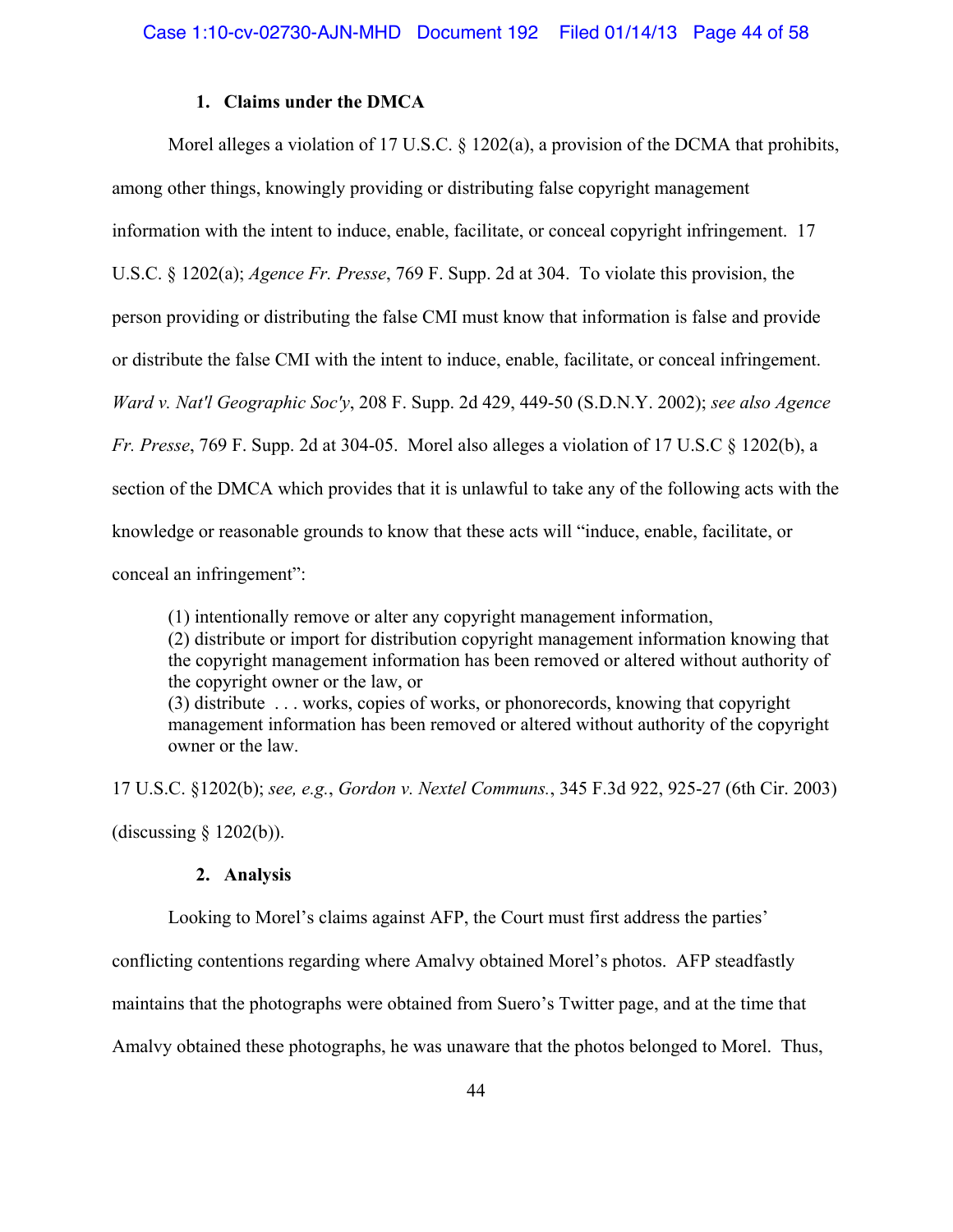#### Case 1:10-cv-02730-AJN-MHD Document 192 Filed 01/14/13 Page 45 of 58

AFP contends, Morel cannot prove the requisite state of mind for liability under the DMCA. Although sometimes asserting that the Photos-at-Issue were obtained from Morel's Twitter or TwitPic pages (*see, e.g.*, Morel SMF ¶ 67), Morel also acknowledges Amalvy may have obtained them from other sources—for example, that they were obtained from Suero's page, Morel's page, or the Radio Tele Ginen website (*see, e.g.*, Morel CSMF ¶ 124)—but argues that, regardless, Amalvy was aware Morel held the rights to the photographs (*see* Morel CSMF ¶¶ 109, 111-12, 115, 124-131, 138, 143).

AFP's evidence that Amalvy obtained the photographs from Suero and was ignorant of Morel at the time he downloaded them is straightforward, relying on Amalvy's deposition testimony and declaration. Amalvy asserts that he downloaded the photographs from Suero's TwitPic page believing that he was the photographer and transmitted them to AFP. (Amalvy Decl. ¶¶ 4-5, 7-9; Amalvy Dep. at 88:3-24; 90:23-92:4; 179:17-180:18). He asserts that at the time he downloaded these photographs from Suero, he did not know Morel or know of him. (Amalvy Decl. ¶ 20). Although Amalvy e-mailed Morel at 9:42 pm on January 12, 2010, at the address photomorel@yahoo.com and asked him if he had images of the earthquake, Amalyy asserts that he was not aware that Morel was the creator of the photographs posted on Suero's page.16 (Morel SMF ¶ 58; CC Def. CSMF ¶ 58; Morel Decl. ¶¶ 44; Hoffman Decl. Ex. D at AFP000932; Amalvy Decl. ¶ 21). He testified at his deposition that while searching online, he did not encounter Morel's "photomorel" page. (Amalvy Dep. at 91:3-10). Also favoring AFP's position is that the Photos-at-Issue were, indeed, credited to Suero rather than Morel, suggesting that Amalvy did, in fact, obtain them from Suero.

 $\overline{\phantom{a}}$ 

<sup>&</sup>lt;sup>16</sup> According to Counterclaim Defendants' timeline, this e-mail would have been sent before Morel posted his photographs online.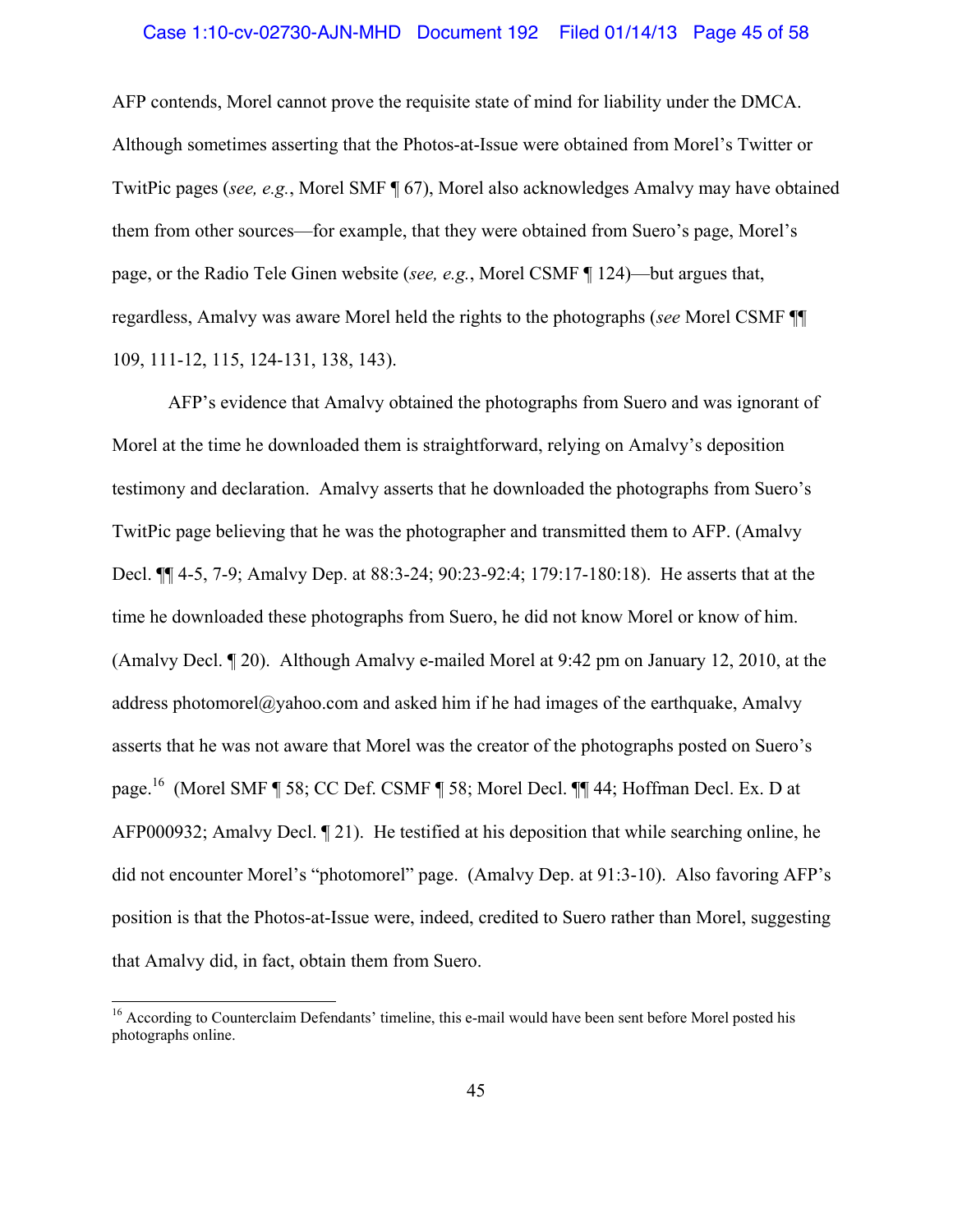## Case 1:10-cv-02730-AJN-MHD Document 192 Filed 01/14/13 Page 46 of 58

Morel's evidence that Amalvy downloaded the pictures from him is not strong. The only evidence of substance Morel cites on this point, Amalvy's 9:42 pm e-mail to Morel, is direct evidence only that Amalvy was aware that Morel was a photojournalist who might have pictures of Haiti, and was actively seeking his photos out.<sup>17</sup> However, from this evidence, viewed in light of Amalvy's subsequent e-mails containing Morel's photographs, his activities searching for photographs online and e-mailing them to the AFP, and his admitted position that he did not believe it was problematic to download and use photographs from Twitter (Amalvy Decl. 16), Morel argues that the jury could infer that Amalvy obtained the Photos-at-Issue from Morel's Twitter feed.

AFP has plainly provided evidence sufficient for a jury to find that Amalvy obtained the Photos-at-Issue not from Morel's Twitter page, but from Suero. As to whether Morel has provided sufficient evidence that a jury could accept his contention that Amalvy obtained the Photos-at-Issue from Morel's Twitter page, and thus knew the credit to Suero was false, the Court notes that, on this posture, it may not consider any evidence that the jury is not required to believe and is not permitted to make credibility judgments. *See Redd*, 678 F.3d at 174. In light of the standard for summary judgment and the fact-bound nature of this question, the Court finds a dispute remains that precludes summary judgment as to AFP's credit of the Photos-at-Issue to Suero.

Regardless, even if this factual dispute were settled in AFP's favor, there is other evidence from which a jury could conclude AFP distributed the Photos-at-Issue with false,

i

 $17$  In essence, the remainder of Morel's evidence on this point is founded in the claim that Amalvy necessarily must have encountered Morel's photographs online, often citing to the bare fact that Amalvy was searching online for photographs. (*E.g.* Morel CSMF ¶¶ 109, 111-12, 124-26, 128-29, 131, 138, 143 (citing to a host of paragraphs in Morel's 56.1 statement which, upon examination of the evidence cited, broadly show that Amalvy was engaged in these activities but do not provide any concrete evidence of where Amalvy obtained the Photos-at-Issue)).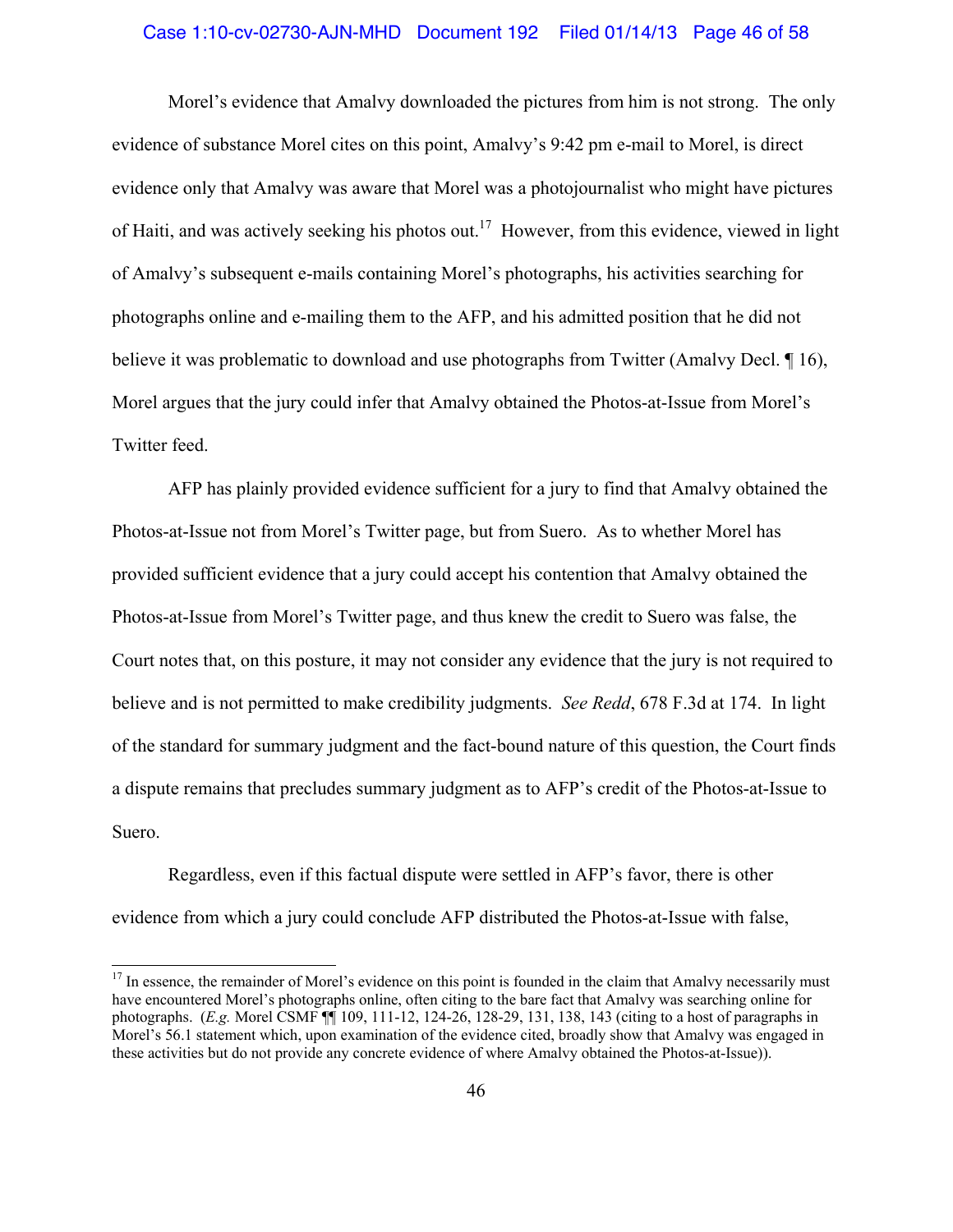# Case 1:10-cv-02730-AJN-MHD Document 192 Filed 01/14/13 Page 47 of 58

altered, or removed CMI and did so with the requisite intent. For example, Morel has presented evidence that the Photos-at-Issue were credited to, among others, "DANIEL MOREL/AFP/Getty Images," "Lisandro Suero/AFP/Getty Images," "Daniel Morel/Agence France-Presse – Getty Images," and "AFP/Getty Images/Daniel Morel," (Galembo Decl. Exs. D, J-1, J-2, J-3; *see also*  CC Def. SMF ¶¶ 163, 234; Morel CSMF ¶¶ 163, 234). Morel contends that distributing the Photos-at-Issue with these credits also violated the above provisions of the DMCA because including "AFP" and "Getty" in the caption likewise provides false and altered CMI about the ownership of the Photos-at-Issue. *See* 17 U.S.C. §1202(c)(3). Although AFP has presented declarations suggesting that these captions are not "intended to provide any information about copyright ownership," (Amalvy Decl. ¶ 13; Hambach Decl. ¶ 3) there is evidence that the caption does, in fact, convey information about copyright ownership. (*See, e.g.*, Hoffman Decl. Ex. X, Tarot Dep. Tr. 75:16-77:14). In fact, Judge Pauley has already held in ruling on the motion to dismiss in this case that "Morel's allegations that AFP labeled his photos with the credit lines 'AFP/Getty/Daniel Morel' and 'AFP/Getty/Lisandro Suero' are sufficient to plead falsification of CMI." *Agence Fr. Presse*, 769 F. Supp. 2d at 304. Moreover, the evidence also suggests that AFP and Getty added their watermarks (Amalvy Dep. Tr. at 142:13-25; Morel SMF ¶ 236, CC Def. CSMF ¶ 236; Hoffman Decl. Ex. EE**)** to at least some of the Photos-at-Issue, which is facially suggestive of ownership.

Furthermore, there is also evidence that Morel may have been credited as a "stringer" for AFP<sup>18</sup> (Hoffman Ex. X, Tarot Dep. Tr. 74:24-75:15). Although Amalvy attests that designating Morel as a stringer does not convey information about copyright ownership (Amalvy Decl. 14),

 $\frac{1}{1}$ 

<sup>&</sup>lt;sup>18</sup> The Court notes that the evidence cited in Morel's 56.1 Statement  $\P$  123-125 does not support this contention: the purportedly enlarged image in ¶ 124 is not an enlargement of either the image in ¶ 123 or Amalvy Dep. Ex. 14-A, both of which refer to Suero, not Morel, as a stringer; Hambach Dep. Ex. 11 also does not refer to Morel as a stringer.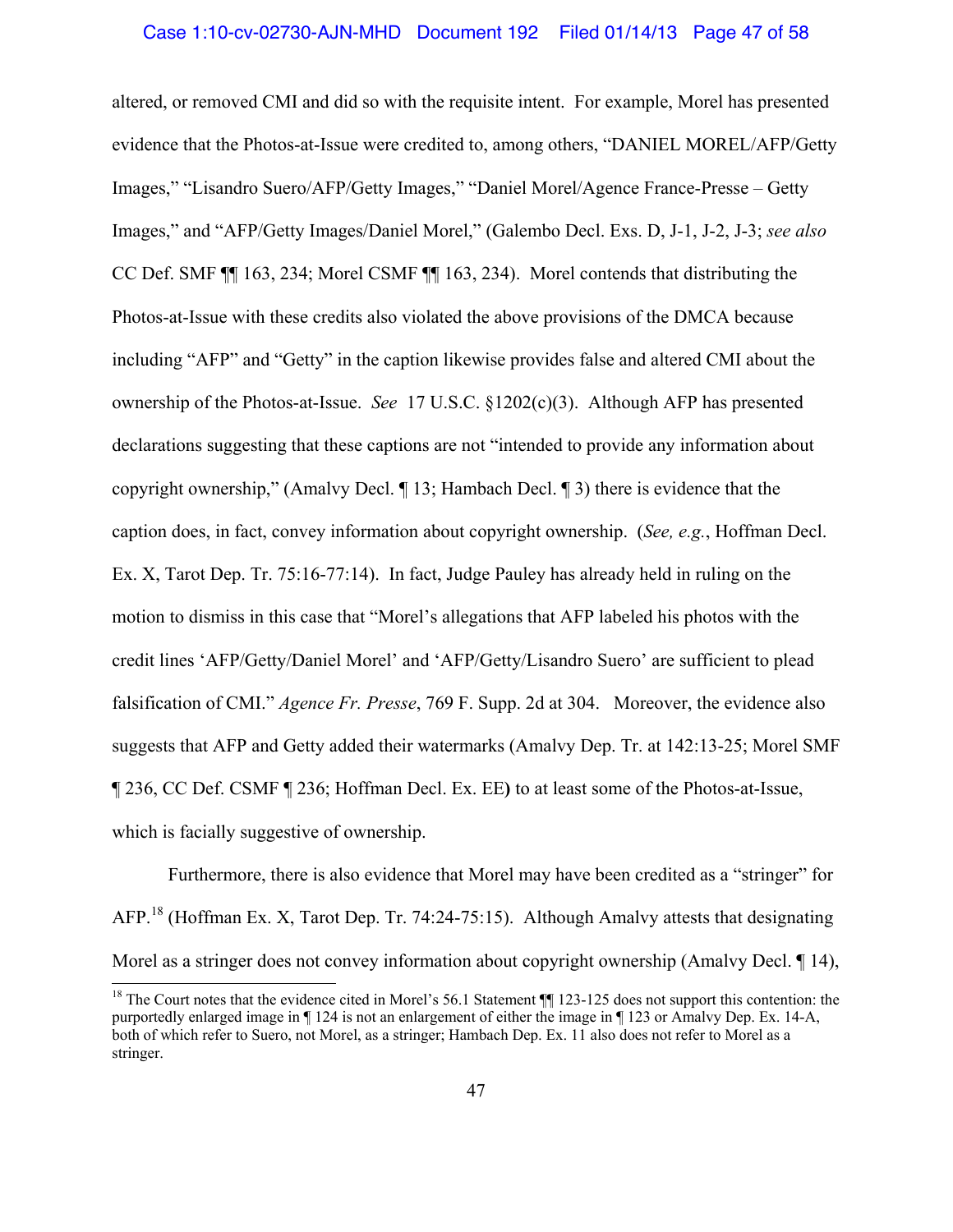## Case 1:10-cv-02730-AJN-MHD Document 192 Filed 01/14/13 Page 48 of 58

there is evidence from which a jury could infer that it does. (Morel SMF ¶ 126; CC Def. SMF ¶ 126, Hoffman Decl. Ex. R, Calhoun Dep. Tr. at 23:10-14; Galembo Decl. ¶ 19); *see also McClatchey v. AP*, 2007 U.S. Dist. LEXIS 17768, at \*6 n.3, \*16 (W.D. Pa. Mar. 9, 2007) ("However, the metadata also identified Ms. McClatchey as a 'stringer,' from which subscribers could have inferred that the Associated Press owned the copyright.").

With regard to all of this information, there remain issues of fact as to whether AFP knew that the CMI was false or altered, and whether it intended, knew, or had reasonable grounds to know that its actions would "induce, enable, facilitate, or conceal an infringement." In particular, the same issues of fact discussed above with regard to whether AFP can be liable for willful infringement also preclude summary judgment here. AFP has presented evidence that it believed its conduct was licensed, and therefore the distribution of the photographs was noninfringing; Morel has provided evidence from which a jury could infer that AFP knew its conduct was infringing and, as relevant here, that adding "AFP" to the caption would "induce, enable, facilitate, or conceal" its infringement and the infringements of its subscribers. *Cf. also id.* at \*16-17 ("As Plaintiff notes, the nature of APs' business is to provide stories and pictures for use by its members and subscribers. Thus, a reasonable factfinder could conclude that by cropping out the copyright notice, Defendant had the requisite intent to induce, enable, facilitate or conceal infringement.").

Similarly, issues of fact remain as to whether Getty can be liable for violations of these provisions of the DMCA. As the Court discussed in considering the issue of Getty's willfulness, there is record evidence from which a jury could infer that at least Gebhard was aware that there remained on Getty's system copies of the Photos-at-Issue that wrongfully credited Suero and to which Getty did not have a valid license. From this evidence, a jury could find Getty knew that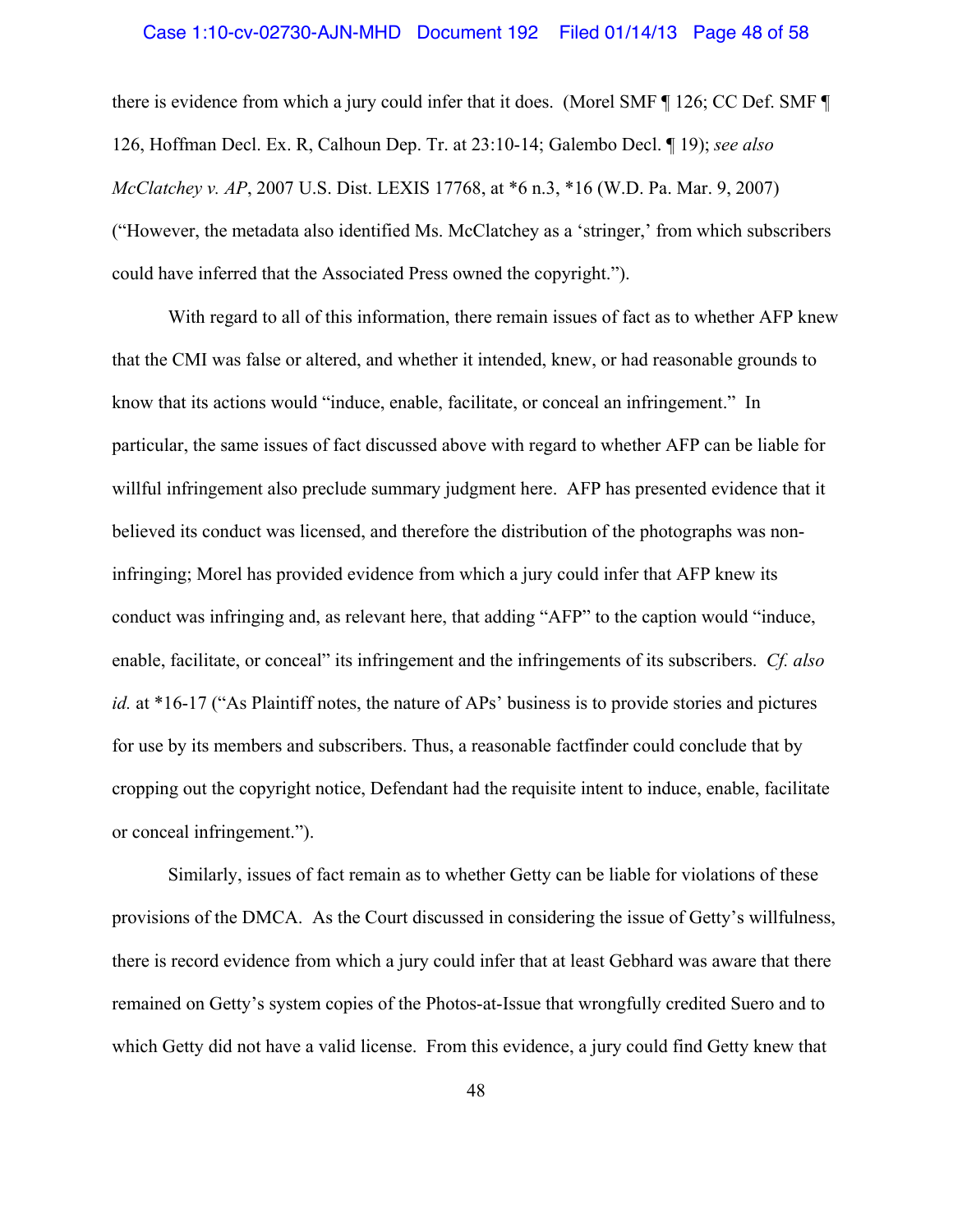# Case 1:10-cv-02730-AJN-MHD Document 192 Filed 01/14/13 Page 49 of 58

the CMI on these images was false and altered, $19$  and intent, knowledge, or reasonable grounds to know that continuing to distribute the Photos-at-Issue with incorrect CMI would induce, facilitate, enable, or conceal infringement. *See also Agence Fr. Presse*, 769 F. Supp. 2d at 305 ("As to Getty, Morel alleges that even after AFP issued a wire to change the photographer credit from Suero to Morel, Getty continued to license photos crediting Suero. Getty sought to obtain credit for the photographs even though it knew of Morel's reputation and had not investigated Suero's authorship. These allegations sufficiently plead knowledge and intent.").

In sum, the record before the Court contains genuine disputes as to at least the following: (1) the source of the Photos-at-Issue, *i.e.*, whether they were obtained from Morel or Suero, (2) whether and to what extent the captions to the Photos-at-Issue convey copyright information; and (3) AFP and Getty's state of mind in distributing the Photos-at-Issue. In light of these disputes, the cross-motions for summary judgment on these claims must be denied.

## **E. Damages**

 $\frac{1}{1}$ 

The parties also present a dispute as to how the provisions for statutory damages under the Copyright Act and DMCA are, respectively, to be interpreted. In both instances, Morel claims that the law provides that he may recover massive awards of statutory damages from Counterclaim Defendants. Counterclaim Defendants dispute his interpretation of the law.

## **1. Statutory damages under the Copyright Act**

The Copyright Act provides that a copyright owner may elect to receive statutory damages, rather than actual damages, any time before final judgment is rendered. 17 U.S.C. §

<sup>&</sup>lt;sup>19</sup> To the extent that Counterclaim Defendants base their motion for summary judgment on the premise that Morel cannot prove that Getty itself removed or altered the CMI on the Photos-at-Issue, the Court notes that § 1202(b)(3) also prohibits distribution of works with CMI known to be altered, and Morel's counterclaims are reasonably read to plead a violation on this theory. (Dkt. No. 80 at ¶¶ 165). The Court notes, however, that no claim for violation of the DMCA is pleaded against the Post. (Dkt No. 80 at ¶¶ 158-69).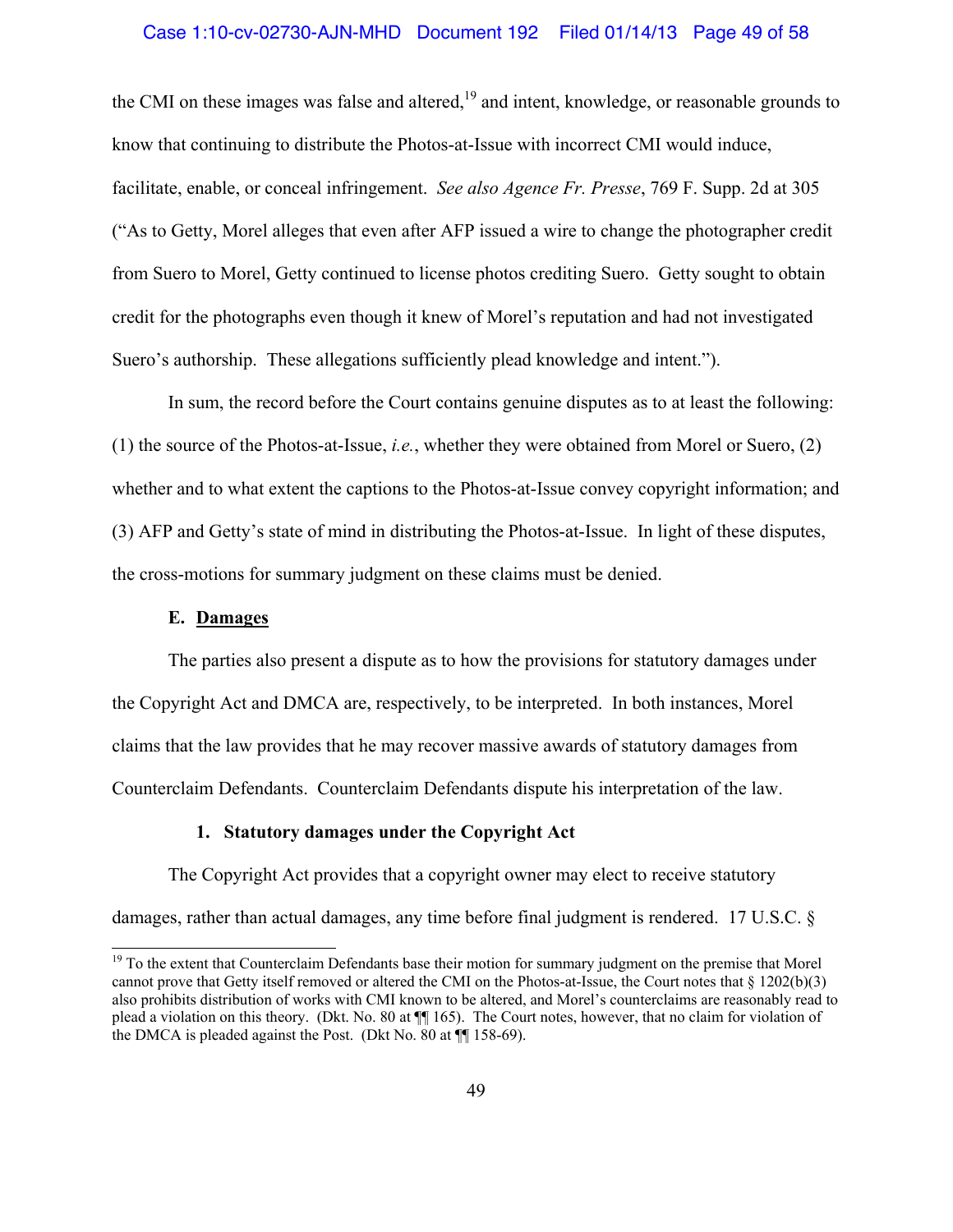#### Case 1:10-cv-02730-AJN-MHD Document 192 Filed 01/14/13 Page 50 of 58

504(c). Specifically, a copyright owner may receive "an award of statutory damages for all infringements involved in the action, with respect to any one work, for which any one infringer is liable individually, or for which any two or more infringers are liable jointly and severally, in a sum of not less than \$750 or more than \$30,000 as the court considers just." 17 U.S.C. § 504(c)(1). The maximum award of statutory damages may be increased from \$30,000 to \$150,000 on a showing of willfulness.  $17 \text{ U.S.C. }$  \$504(c)(2).

In certain circumstances, the application of  $\S$  504(c) is straightforward. If a single infringer has engaged in any number of infringements for which that infringer is liable individually, the statute mandates a single statutory award of damages per work infringed. *See*  17 U.S.C. § 504(c)(1); *WB Music Corp. v. RTV Commun. Group, Inc.*, 445 F.3d 538, 541 (2d Cir. 2006); *Arista Records LLC v. Lime Group LLC*, 784 F. Supp. 2d 313, 317 (S.D.N.Y. 2011) ("For any individually liable infringer, a plaintiff is entitled to one statutory damage award per work."). Likewise, if a group ("two or more") of infringers have engaged in any number of infringements for which all are jointly and severally liable, the statute again mandates a single statutory award of damages per work infringed. *See* 17 U.S.C. § 504(c)(1); *Columbia Pictures TV v. Krypton Broad. of Birmingham, Inc.*, 106 F.3d 284, 294 (9th Cir. 1997), *rev'd on other grounds sub nom in Feltner v. Columbia Pictures Television, Inc.*, 523 U.S. 340 (1998). Neither the number of infringements of a particular work nor the number of infringers of that work is relevant to the damages calculation in these circumstances. Finally, if multiple infringers are each liable individually, a separate award of statutory damages against each infringer is appropriate—although the award against each infringer is still limited to one award per work infringed, even if that individual engaged in multiple acts of infringement of that work. *See* 17 U.S.C. § 504(c)(1); *see Venegas-Hernandez v. Sonolux Records*, 370 F.3d 183, 192-93 (1st Cir.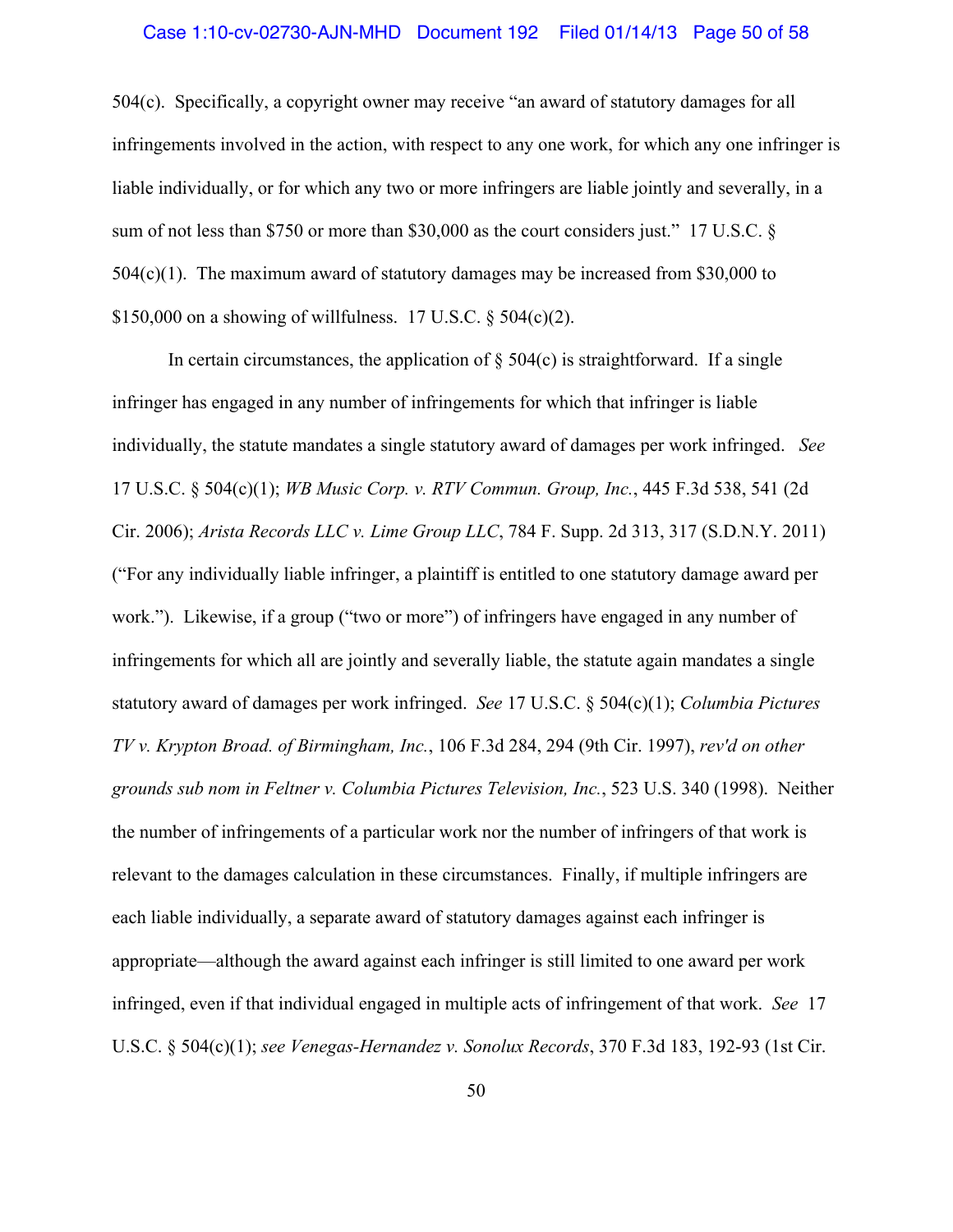#### Case 1:10-cv-02730-AJN-MHD Document 192 Filed 01/14/13 Page 51 of 58

2004) ("And if a plaintiff proves that two different defendants each committed five separate infringements of five different works, the plaintiff is entitled to ten awards, not fifty." (quoting *Mason v. Montgomery Data, Inc.*, 967 F.2d 135, 144 (5th Cir. 1992)).

Here, however, the parties dispute the proper application of  $\S 504(c)(1)$  to cases involving an alleged infringer who, through principles of secondary liability, may be found jointly liable with a number of alleged downstream direct infringers, none of whom are jointly liable with the other alleged downstream infringers. For example, in this case Morel alleges that Getty is secondarily liable for the direct infringements of each of its subscribers who obtained the Photos-at-Issue, and thus jointly liable with each of those subscribers. None of those subscribers, however, are jointly liable with each other—the Post, for example, would not be liable for the direct infringements of other subscribers such as Slate.

Thus, Morel argues that Getty (and AFP) are liable for not just a single statutory damages award for each work infringed, but rather a separate award of statutory damages for each distinct subscriber with whom they are jointly and severally liable. This argument rests on the view that when  $\delta$  504(c)(1) authorizes "an award of statutory damages for all infringements involved in the action . . . for which any two or more infringers are liable jointly and severally," it does so for each set of jointly and severally liable infringers. For instance, according to Morel, because Getty and the Post are one set of jointly and severally liable infringers, a statutory award against Getty is authorized based on the Post's infringement; likewise, because Getty and Slate are a different set of jointly and severally liable infringers, a separate statutory award is also authorized against Getty based on Slate's infringement. *See also Lime Group*, 784 F. Supp. 2d at 316-17. As such, Morel's theory of damages would thus allow a statutory award against Getty and AFP in the tens or hundreds of millions of dollars. (Dkt. No. 80 at ¶ 119 (alleging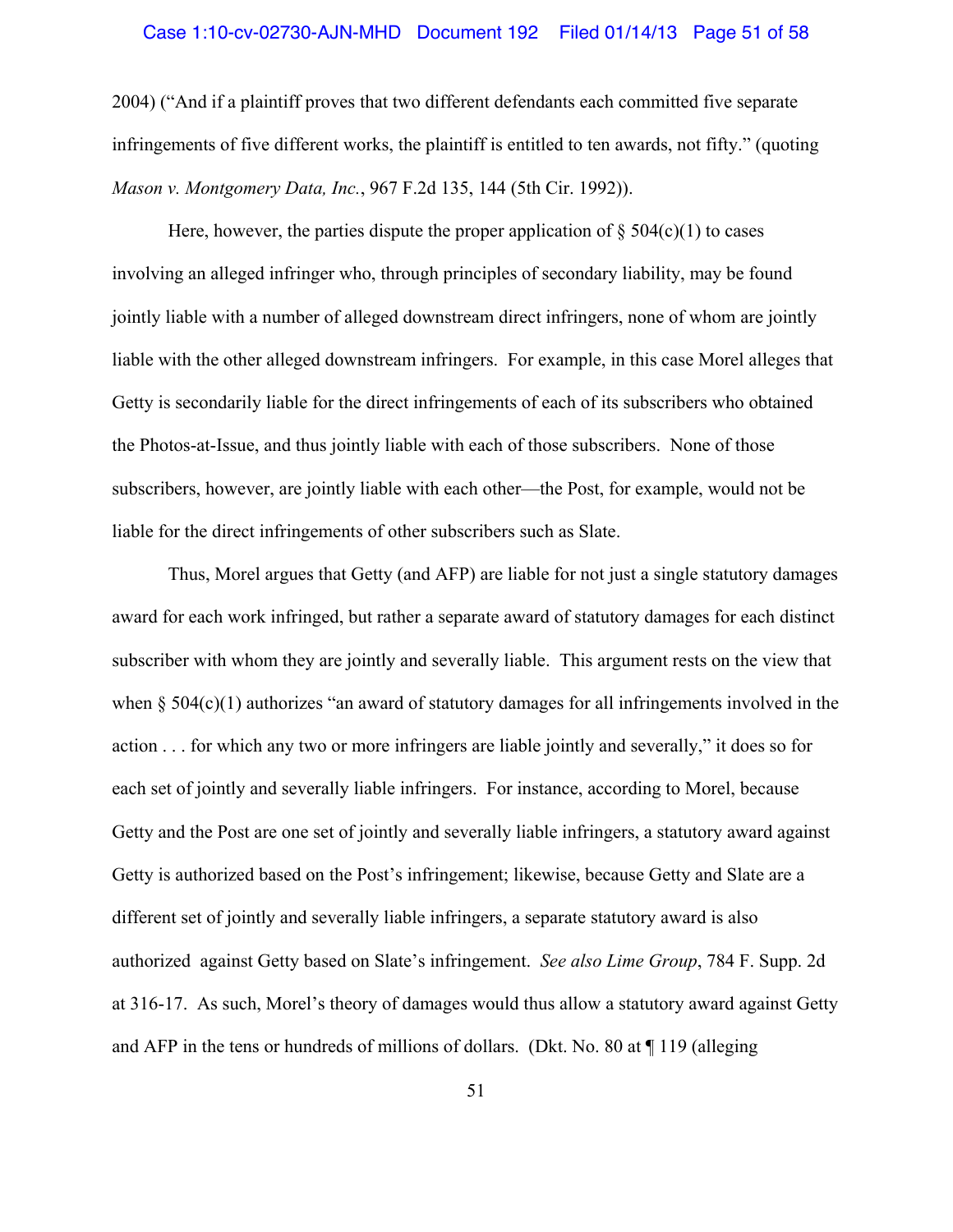## Case 1:10-cv-02730-AJN-MHD Document 192 Filed 01/14/13 Page 52 of 58

infringement by hundreds of downstream licensees)). Getty and AFP contend that Morel may not multiply the damages against them in this fashion, and that they are each liable only for a single award of statutory damages per work infringed.

The statutory text is not a model of clarity on this issue but—on the whole—it favors Counterclaim Defendants' interpretation rather than Morel's. For instance,  $\S 504(c)(1)$  provides for "*an* award of statutory damages for *all* infringements involved in the action, with respect to *any one work.*" 17 U.S.C. § 504(c)(1) (emphasis added). The intent of this statute therefore appears to be to constrain the award of statutory damages to a single award per work, rather than allowing a multiplication of damages based on the number of infringements. Morel's interpretation would effectively bypass the limit of a single statutory award for "all infringements" of a work because it would hold Getty or AFP liable for multiple infringements of a single work. This conclusion is further supported by  $\S$  504(c)(1)'s provision that a group of defendants who are all jointly and severally liable with each other are also to be liable for only a single statutory damages award, suggesting that a copyright holder should not be allowed to multiply damages against an infringer based on the infringing activity of jointly liable thirdparties. Relatedly, as pointed out in *McClatchey v. AP*, 2007 U.S. Dist. LEXIS 40416, at \*10 (W.D. Pa. June 4, 2007), the interpretation Morel offers "would render the word 'any' [in 'for which any two or more infringers and jointly and severally liable'] superfluous, or alternatively, would rewrite the statute to impose a single award only where 'all infringers are liable jointly and severally.'"

Also counseling against Morel's proposed interpretation is that it would lead to absurd results. *See SEC v. DiBella*, 587 F.3d 553, 572 (2d Cir. 2009) ("Where an examination of the statute as a whole demonstrates that a party's interpretation would lead to absurd or futile results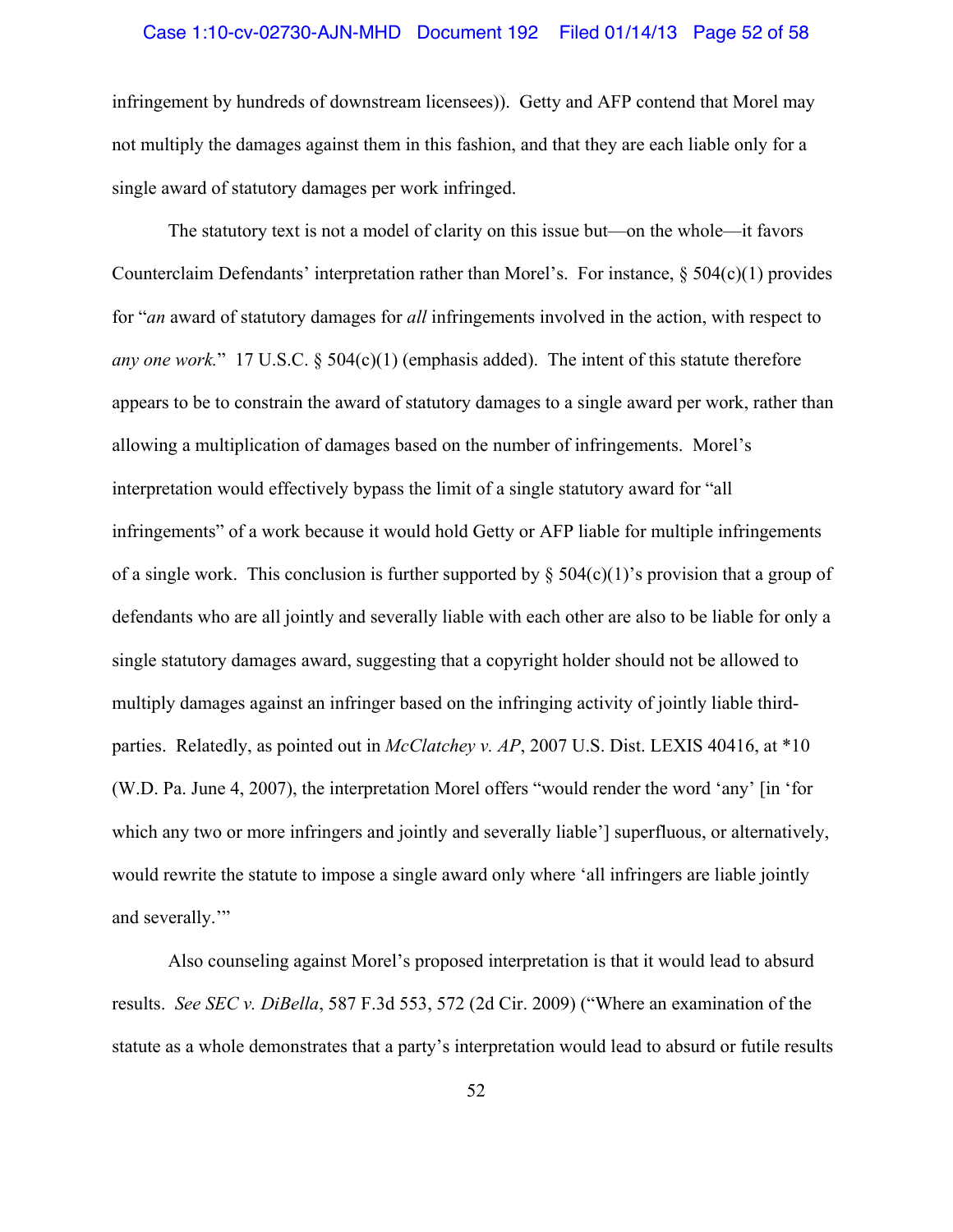## Case 1:10-cv-02730-AJN-MHD Document 192 Filed 01/14/13 Page 53 of 58

plainly at variance with the policy of the legislation as a whole, that interpretation should be rejected." ). First, as Counterclaim Defendants point out, Morel's interpretation of the statutory damages provision could lead to awards of statutory damages that are massively disproportionate when compared to the actual harm caused by the infringing defendants. Indeed, as discussed above, Morel's position in this case is that—notwithstanding the extent of the actual harm that Counterclaim Defendants may have caused—he is entitled to tens or hundreds of millions of dollars of damages.<sup>20</sup> The Court finds it unlikely that Congress intended the statutory damages provision of the Copyright Act to create such a result.

Second, and even more persuasive, adopting Morel's approach would lead to other troubling results. For example, an infringer who engages in a hundred acts of direct infringement of a single work is liable for only one statutory damages award. Likewise, a contributory infringer who is jointly and severally liable with a single direct infringer who has engaged in a hundred acts of direct infringement of a single work is also, plainly, liable for only one statutory damages award. Yet, under Morel's proposed interpretation of § 504(c), a hundred (or more) awards of statutory damages would be appropriate for a contributory infringer who finds itself in Getty's circumstances. Viewed in light of the text of  $\S$  504(c), which provides generally for a single award of statutory damages "for all infringements involved in the action," as to any one work, the Court cannot fathom any Congressional intent to justify such disparate results. Rather, Congress's intent appears to have been to restrict statutory damages to a single award per work, per infringer; Morel's approach is directly to the contrary.

 $\overline{\phantom{a}}$ 

 $20$  Morel attempts to claim that this litigation is not parallel to cases that rejected his approach, discussed below, because those cases involved very large amounts of damages. As already noted, Morel's theory of damages would also lead to extremely high statutory damage awards in this case. In any event, statutory interpretation does not differentiate between cases in the way this argument would suggest.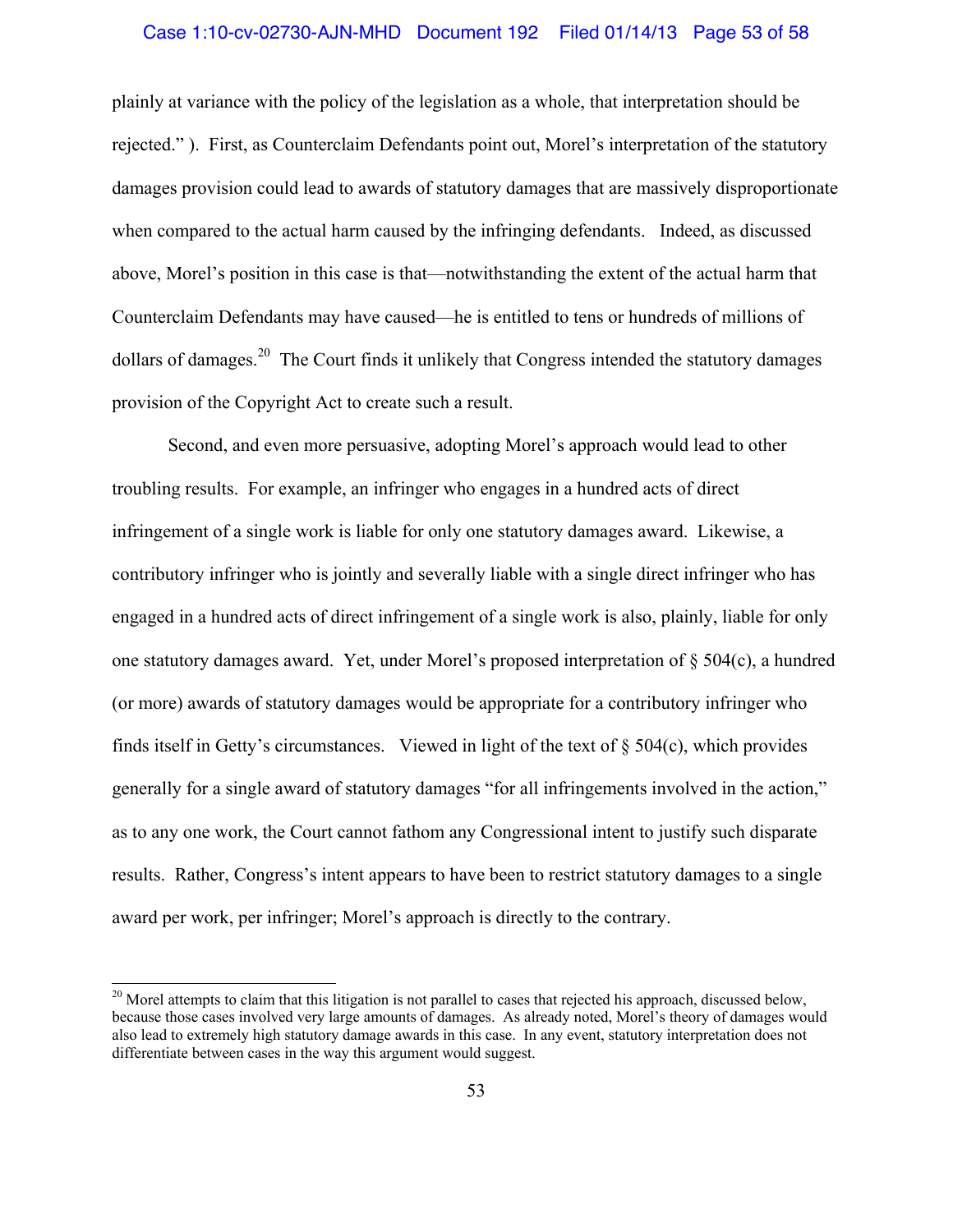#### Case 1:10-cv-02730-AJN-MHD Document 192 Filed 01/14/13 Page 54 of 58

Moreover, although the Second Circuit has not spoken on this precise question, the Court is presented with a number of opinions that—although not binding—shed light on the issue. The majority of these decisions adopt the result urged by Counterclaim Defendants, particularly in the context of the vast multiplication of statutory damages that would occur if Morel's position were adopted. In *Arista Records LLC v. Lime Group LLC*, 784 F. Supp 2d. at 316-21, the court rejected the approach Morel now advocates. First, the court noted that a multiplication of statutory damages was inappropriate because the fact-finder in an infringement case is already permitted to consider factors that relate to the number of direct infringers. *Id.* at 317. Second, parallel to a portion of the Court's analysis above, the *Arista* court noted that this position could lead to an absurdly large award of damages, possibly amounting to over a billion dollars. *Id.* Third, it noted that although the plaintiffs relied on a Ninth Circuit decision, *Columbia Pictures*, and a hypothetical example contained in Nimmer on Copyright § 14.04[E][2][d] (2002), "subsequent decisions have rejected outright both the *Columbia Pictures* decision and the Nimmer hypothetical, finding them inapplicable to situations involving large numbers of infringements." *Id.* at 317-18.<sup>21</sup> Likewise, *McClatchey* also rejected Morel's proposed interpretation. *McClatchey*, 2007 U.S. Dist. LEXIS 40416, at \*7-13 ("In sum, the Court concludes that the most plausible interpretation of the statute authorizes a single award when there is any joint and several liability, even if there is not complete joint and several liability amongst all potential infringers."). *Bouchat v. Champion Prods.*, 327 F. Supp. 2d 537, 552-53 (D. Md. 2003), rejected Morel's position as "absurd" and declined to follow *Columbia Pictures*.

The Court finds that these are persuasive and that the authority Morel cites is insufficient

 $\overline{\phantom{a}}$ 

<sup>&</sup>lt;sup>21</sup> The court also relied on a factor not argued here, that the plaintiffs had not consistently pursued this theory of damages. *See Lime Group*, 784 F. Supp. 2d at 321.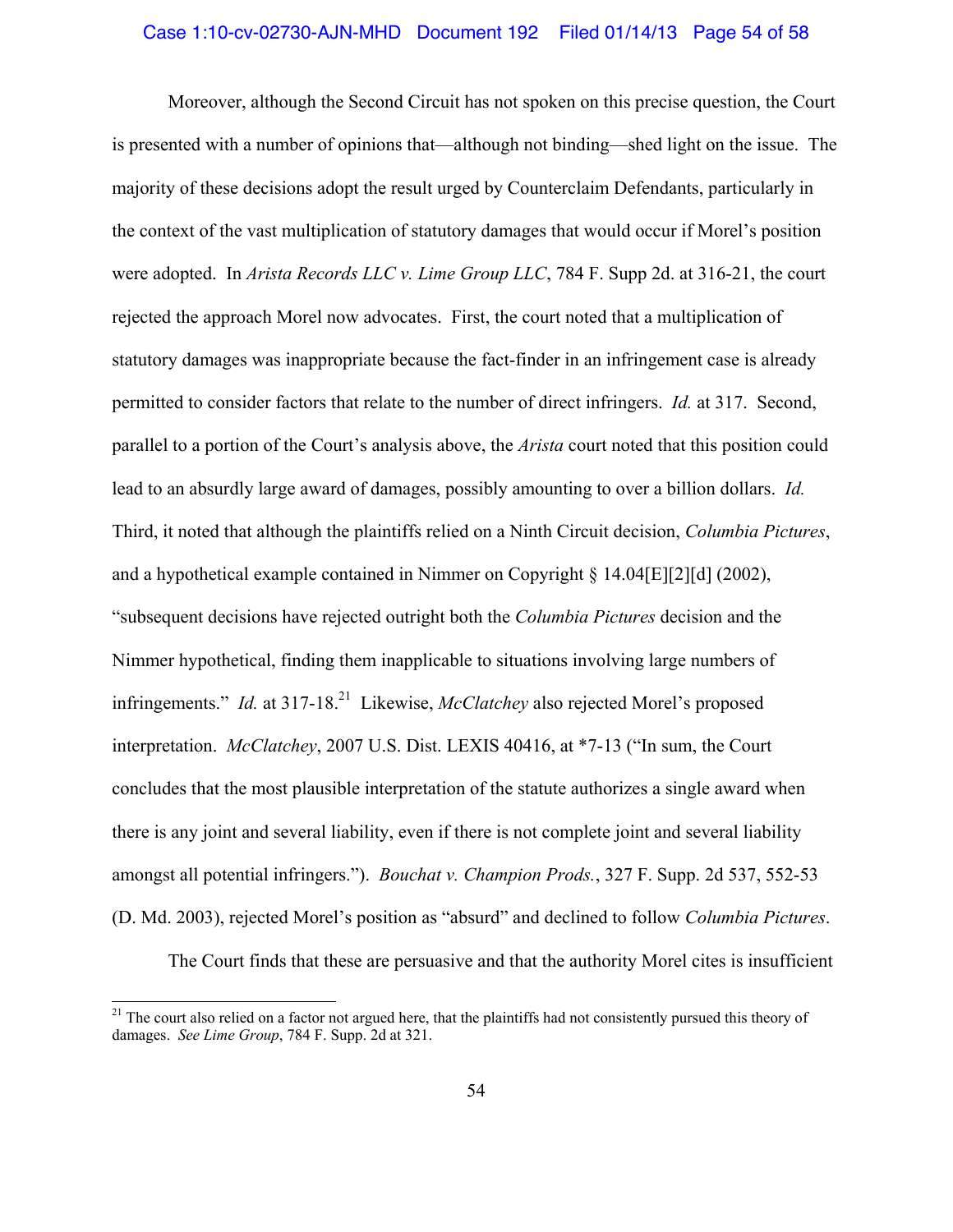# Case 1:10-cv-02730-AJN-MHD Document 192 Filed 01/14/13 Page 55 of 58

to convince the Court to adopt the approach he advocates. For example, in support of his argument, Morel primarily relies on *Columbia Pictures*, 106 F.3d at 294. In that case, the Ninth Circuit essentially adopted Morel's position, but did so in a footnote which neither directly addressed the statutory text nor engaged in detailed analysis of the issue. *See id.* at 294 & n.7; *see also Lime Group*, 784 F. Supp. 2d at 318 (rejecting the Ninth Circuit's approach in *Columbia Pictures*). Moreover, as already discussed, subsequent cases have declined to follow *Columbia Pictures* as unpersuasive.

 Many of the other cases Morel relies on are cited simply for the proposition that although Getty's and AFP's subscribers who have engaged in direct infringement of the Photos-at-Issue may be jointly and severally liable with Getty or AFP for that infringement, they are not jointly and severally liable with other infringing subscribers. (Morel Opp. at 45-46). Similarly, the legislative history that Morel cites (Morel Opp. at 49) provides only that

[w]here the infringements of one work were committed by a single infringer acting individually, a single award of statutory damages would be made. Similarly, where the work was infringed by two or more joint tortfeasors, the bill would make them jointly and severally liable for an amount in the \$250 to \$10,000 range. However, where separate infringements for which two or more defendants are not jointly liable are jointed [*sic*] in the same action, separate awards of statutory damages would be appropriate.

H.R. Rep. No. 94-1476 at 162 (1976). Although the last sentence of the paragraph just quoted arguably supports Morel's position, it is—at best—unclear, as it does not squarely address the issue before the Court. *See also Lime Group*, 784 F. Supp. 2d at 321 (noting that the legislative history was not illuminating because this precise situation was not contemplated by the drafters and the history dates back to 1976, before facts similar to those at issue regarding massive damages awards were likely to arise). Finally, those cases addressing individually liable infringers are likewise inapposite. *See Venegas-Hernandez*, 370 F.3d 183, 192-94; *Mason*, 967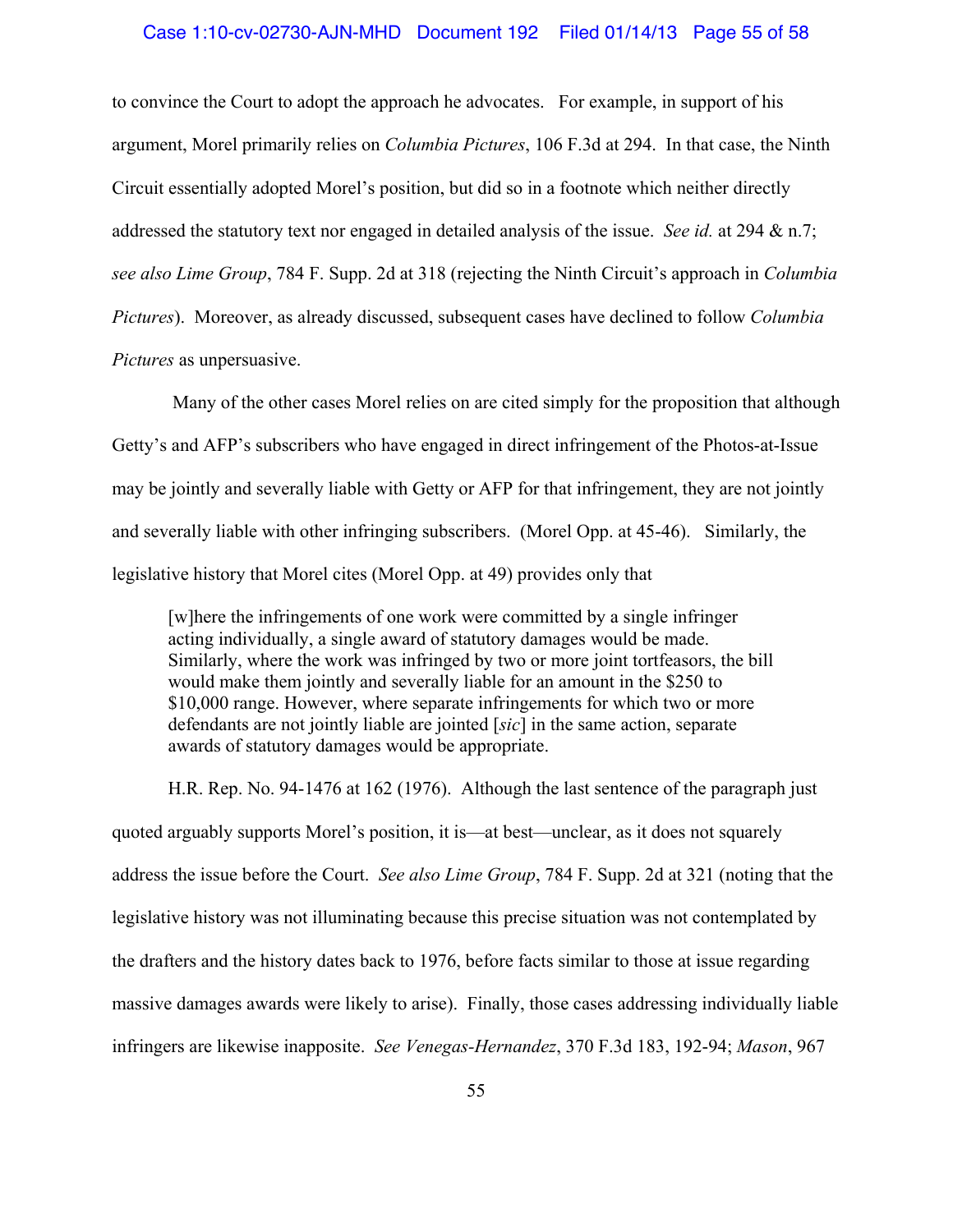F.2d 135, 143-44; *Fitzgerald v. CBS Broad.*, Inc., 491 F. Supp. 2d 177, 182-83 (D. Mass. 2007).

The Court concludes that any awards of statutory damages against AFP or Getty may not be multiplied based on the number of infringers with whom AFP or Getty is jointly and severally liable. Rather, AFP and Getty are, at most, each liable for a single statutory damages award per work infringed.

# **2. Statutory damages under the DMCA**

The parties present a similar dispute in their arguments regarding the scope of statutory damages available for violations of the DMCA. The DMCA provides for statutory damages in the amount of "not less than \$2,500 or more than \$25,000" for "each violation of section 1202." 17 U.S.C. § 1203(c)(3)(B). Morel contends that this provision allows him to recover a separate award of statutory damages for each distribution of the Photos-at-Issue. (*See, e.g.*, Morel Reply at 19-20). In other words, Morel seeks a separate award for each entity that downloaded or received the Photos-at-Issue from AFP or Getty with false CMI, amounting—"at a minimum" by Morel's calculations—to almost \$44,500,000. (Morel Reply at  $19-20$ ).<sup>22</sup> Counterclaim Defendants urge the Court that this interpretation conflicts with the decisions of other courts that have considered this issue and the statutory text.

Reviewing  $\S 1203(c)(3)(B)$ , the Court concludes that Counterclaim Defendants have proposed the correct interpretation of this provision. In particular, Counterclaim Defendants' position is supported by comparing the damages available under  $\S 1203(c)(3)(B)$  for violations of  $\S$  1202, with those available under  $\S$  1203(c)(3)(A) for violations of  $\S$  1201, which prohibits, *inter alia*, the circumvention of technological measures that control access to a copyrighted

i

 $22$  This calculation assumes the maximum award of statutory damages, which Morel urges is warranted. If the \$2,000 minimum award were provided in each instance, the award would come out to \$4,445,000.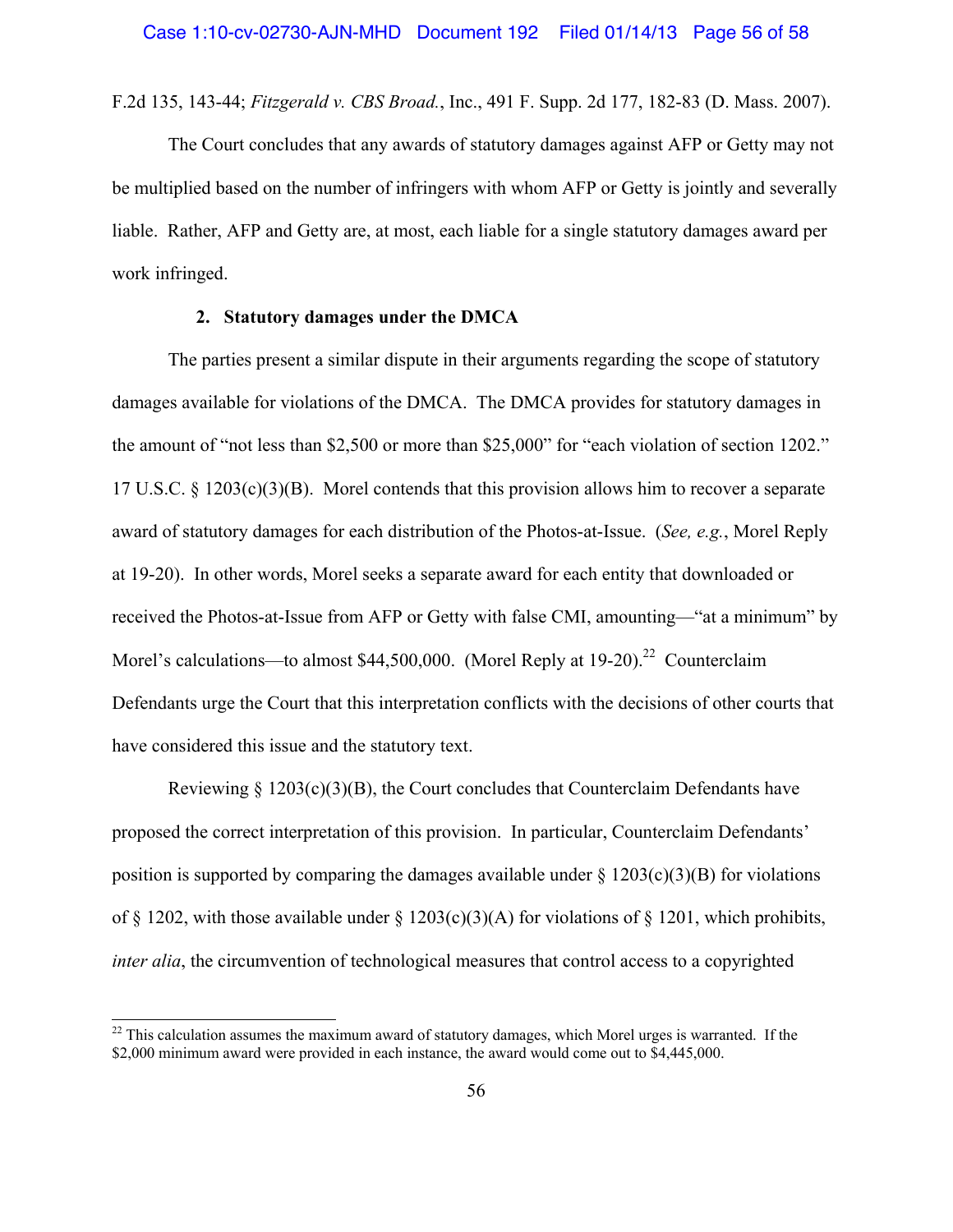#### Case 1:10-cv-02730-AJN-MHD Document 192 Filed 01/14/13 Page 57 of 58

work. *See* 17 U.S.C. § 1201(a). Specifically, the statutory damages available for violations of § 1201 are "an award of statutory damages for each violation of section 1201 in the sum of not less than \$ 200 or more than \$ 2,500 *per act of circumvention*." 17 U.S.C. § 1203(c)(3)(A) (emphasis added). In contrast, the statutory award available for violations of § 1202 is merely assessed "for each violation of § 1202," and contains no parallel reference to damages "per act." 17 U.S.C. §  $1203(c)(3)(B)$ . The omission of the references to damages "per act" differentiates the damages available for violations of § 1202 from those available for violations of § 1201, and demonstrates that damages should not be multiplied based on the number of recipients of the Photos-at-Issue. Rather, damages should be assessed per violation—*i.e.*, based on AFP and Getty's actions in uploading or distributing the Photos-at-Issue, regardless of the number of recipients of these images.

The analysis described above parallels that in *McClatchey*, which the Court finds persuasive. *See McClatchey*, 2007 U.S. Dist. LEXIS 40416, at \*13-18 (holding that "the term 'each violation' is best understood to mean 'each violative act performed by Defendant'" such that "AP committed only one alleged violative act by distributing the End of Serenity photograph to its PhotoStream subscribers, even though there were 1,147 recipients."). Moreover, the other courts considering this question have uniformly followed *McClatchey*'s approach. *See Granger v. One Call Lender Servs., LLC*, 2012 U.S. Dist. LEXIS 104885, at \*12-15 (E.D. Pa. July 26, 2012) ("Defendants posted the infringing product onto the internet on six separate occasions . . . thereby committing six violative acts."); *Stockart.com, LLC v. Engle*, 2011 U.S. Dist. LEXIS 20470, at \*40-41 (D. Colo. Feb. 18, 2011); *Stockwire Research Group, Inc. v. Lebed*, 577 F. Supp. 2d 1262, 1266-67 (S.D. Fla. 2008) ("[T]his Section focuses solely on the Defendants' conduct, or in other words, the number of times the Unauthorized Product was posted on the